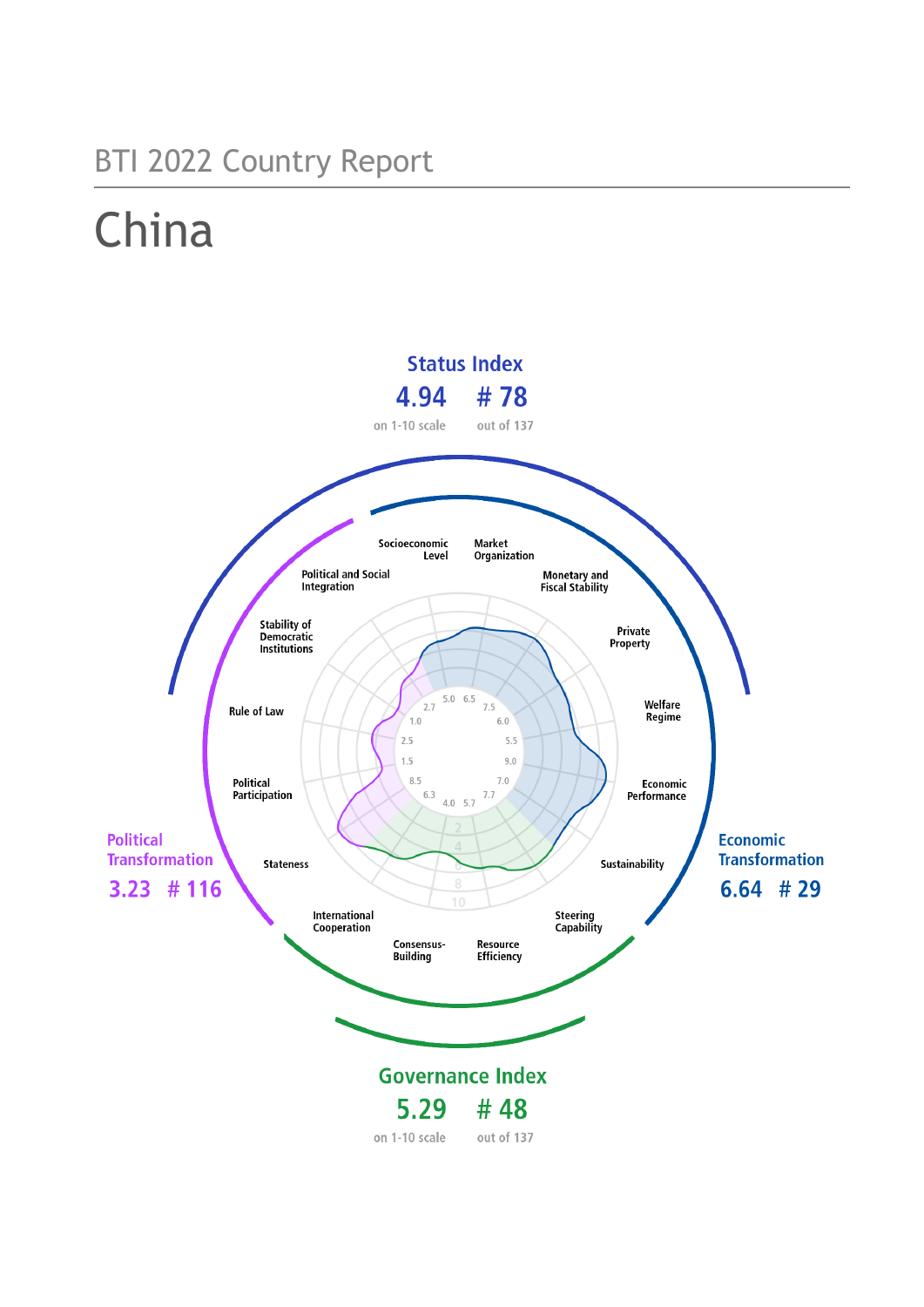This report is part of the **Bertelsmann Stiftung's Transformation Index (BTI) 2022**. It covers the period from February 1, 2019 to January 31, 2021. The BTI assesses the transformation toward democracy and a market economy as well as the quality of governance in 137 countries. More on the BTI at [https://www.bti-project.org.](https://www.bti-project.org/)

Please cite as follows: Bertelsmann Stiftung, BTI 2022 Country Report — China. Gütersloh: Bertelsmann Stiftung, 2022.

This work is licensed under a **Creative Commons Attribution 4.0 International License**.

#### **Contact**

Bertelsmann Stiftung Carl-Bertelsmann-Strasse 256 33111 Gütersloh Germany

**Sabine Donner** Phone +49 5241 81 81501 sabine.donner@bertelsmann-stiftung.de

**Hauke Hartmann** Phone +49 5241 81 81389 hauke.hartmann@bertelsmann-stiftung.de

**Claudia Härterich** Phone +49 5241 81 81263 claudia.haerterich@bertelsmann-stiftung.de

#### **Sabine Steinkamp** Phone +49 5241 81 81507 sabine.steinkamp@bertelsmann-stiftung.de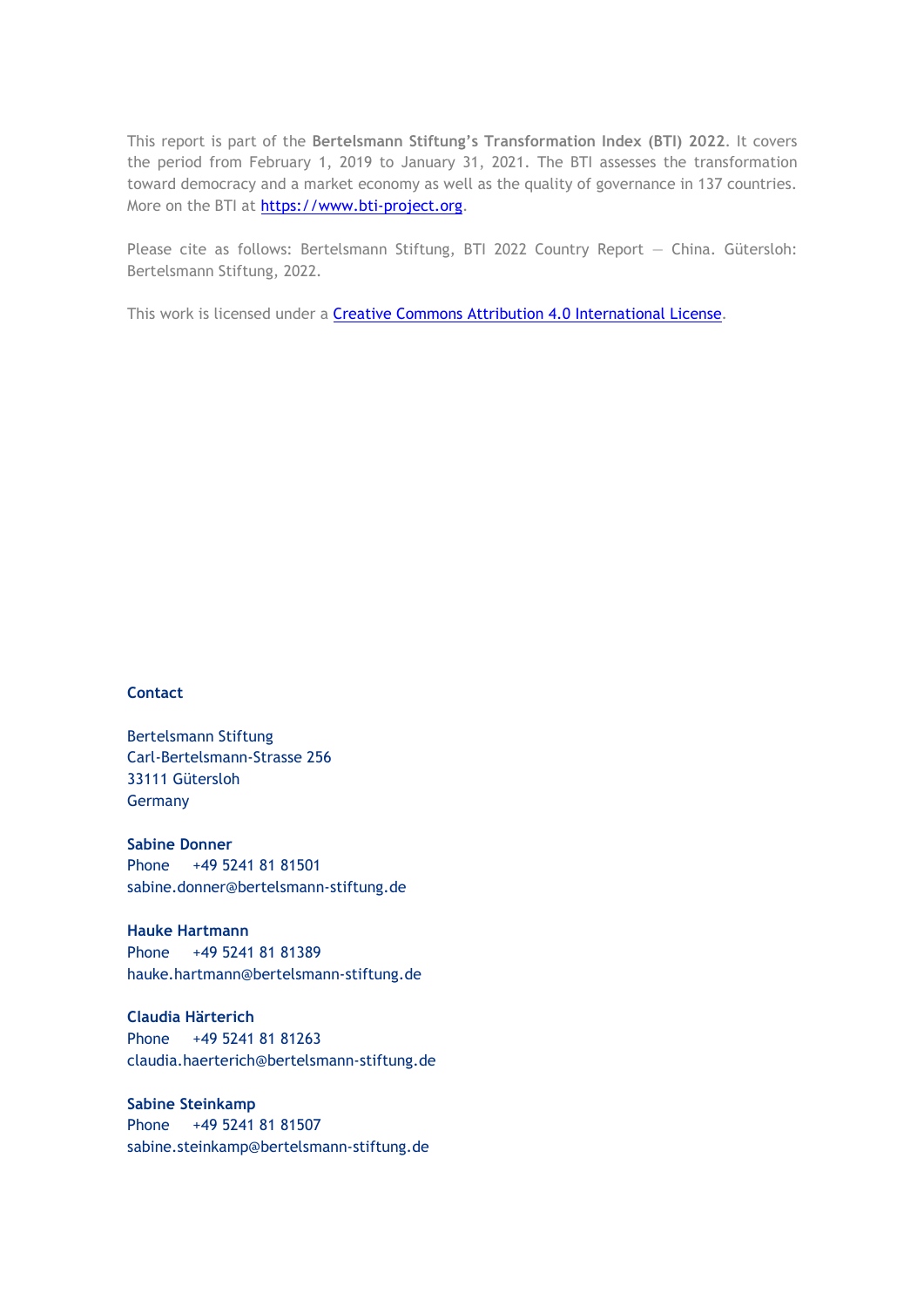#### **Key Indicators**

| Population                         | M     | 1402.1 | HDI.                           | 0.761 | GDP p.c., PPP $\ S$          | 17312  |
|------------------------------------|-------|--------|--------------------------------|-------|------------------------------|--------|
| Pop. growth <sup>1</sup><br>% p.a. |       | 0.3    | HDI rank of 189<br>85          |       | Gini Index                   | 38.5   |
| Life expectancy                    | vears | 76.9   | UN Education Index             | 0.657 | Poverty <sup>3</sup><br>$\%$ | 5.4    |
| Urban population %                 |       | 61.4   | Gender inequality <sup>2</sup> | 0.168 | Aid per capita $\sqrt{2}$    | $-0.4$ |
|                                    |       |        |                                |       |                              |        |

Sources (as of December 2021): The World Bank, World Development Indicators 2021 | UNDP, Human Development Report 2020. Footnotes: (1) Average annual growth rate. (2) Gender Inequality Index (GII). (3) Percentage of population living on less than \$3.20 a day at 2011 international prices.

## Executive Summary

Mass demonstrations in Hong Kong against China's circumvention of Hong Kong's political autonomy, the passage of the Hong Kong National Security Law, China's increasingly assertive foreign policy, worsening relations with the United States and Australia, and the regime's efforts to control the damage caused by COVID-19 (which broke out in the city of Wuhan) overshadowed the review period.

Hong Kong saw sustained mass demonstrations between June and December 2019 over a planned extradition law that was widely seen as targeting not only criminals, but also Hong Kongers critical of Beijing. In June 2020, the Standing Committee of China's National People's Congress passed the National Security Law, which basically ended Hong Kong's political autonomy. In the months after the law was passed, dozens of protesters, opposition politicians and Jimmy Lai, the owner of the critical Apple Daily, were arrested.

China's leaders continued their efforts to project China as a great power, signaling the abandonment of the more passive approach that characterized foreign policy before Xi came to power. As part of its Belt and Road Initiative, it continued to sign bi- and multilateral trade agreements, as well as provide loans for infrastructure investments. Politically, it rejected criticism of its worsening human rights situation, its hardline approach to the protests in Hong Kong and the passage of the National Security Law, arguing that such criticism was an interference in its internal affairs. The "trade war" with the United States continued and relations deteriorated. Relations with Australia, China's main source of coal, also soured and resulted in China imposing trade sanctions on Australia.

In December 2019, the COVID-19 pandemic began to spread in the city of Wuhan. Much of 2020 was characterized by the regime's damage control efforts – with regards to criticism of having mishandled the outbreak and failing to contain the pandemic. It succeeded in both: the regime initially averted systematic enquires into the origins of the virus and brought the spread of COVID-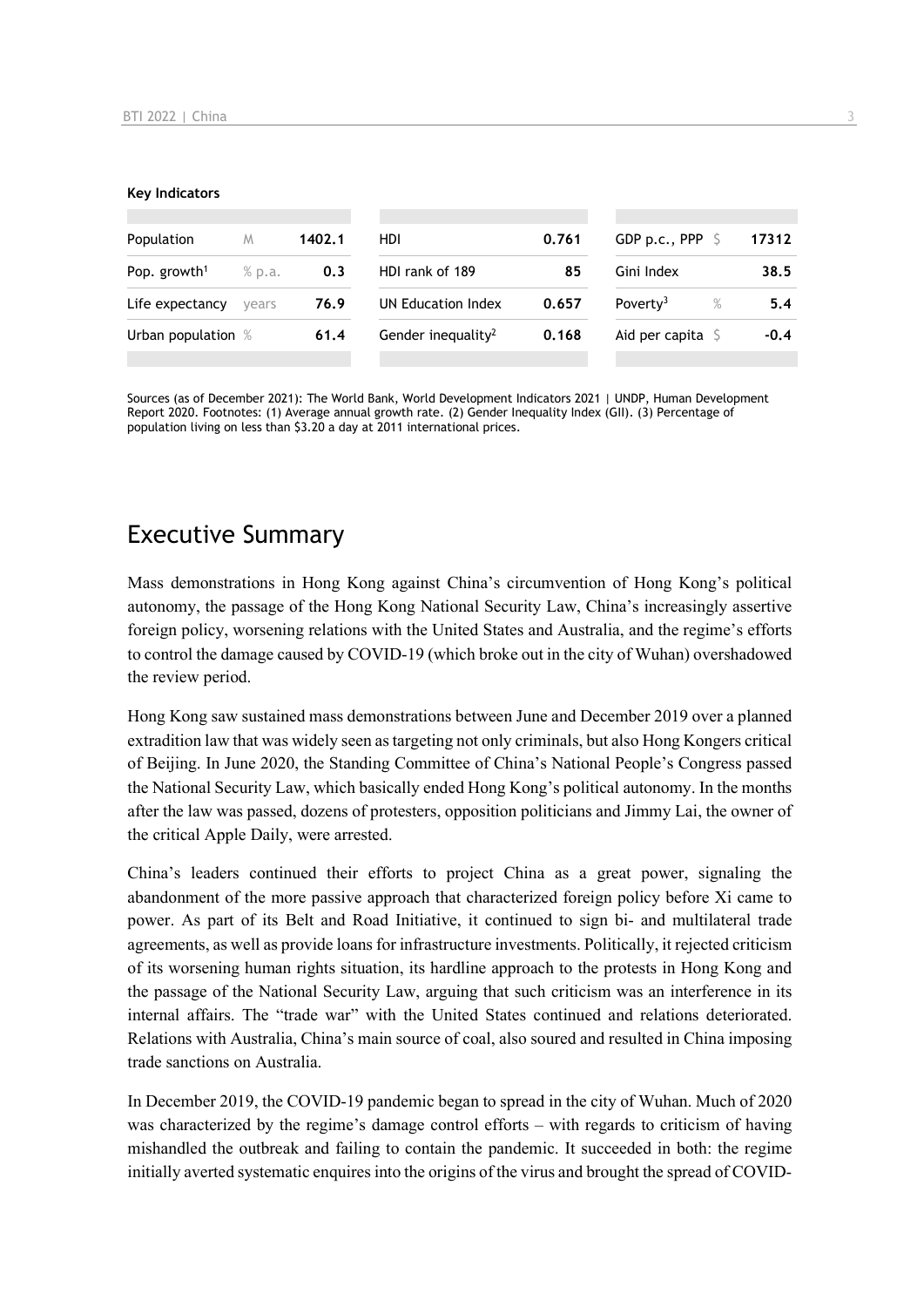19 under control through a hard lockdown, travel restrictions, quarantine measures and mass testing.

While some observers predicted a "Chernobyl moment" for the regime due to its bungled initial reaction to the outbreak, the regime seems to have emerged strengthened. In terms of organization, the lockdown measures strengthened the party's control over social organizations. In addition, it drew legitimation from the fact that it was able to contain the spread of the pandemic while the number of casualties in most other countries was high.

COVID-19 facilitated not only the extension of the Chinese Communist Party's (CCP) control over society, but also benefited digital public service provision. The government kept its citizens well informed about its containment measures and was generally responsive to citizen enquiries and complaints. However, China's citizens that do not own a smartphone faced severe restrictions accessing almost all public services, including entry into supermarkets. Economically, the pandemic once more delayed measures to strengthen domestic consumption. To mitigate the impact of the lockdowns especially on small and medium-sized enterprises, the government promised tax rebates and other indirect subsidies, and facilitated access to cheap credit.

## History and Characteristics of Transformation

Economic transformation in China was initiated through the "Opening and Reform" policy introduced in 1978. After the upheaval of the Cultural Revolution, the Chinese leadership emphasized economic and political consolidation. Despite initial structural deficiencies and distortions, economic reforms benefited from preconditions seldom found in developing countries: the large rural workforce facilitated the recruitment of cheap labor for the emerging industrial sector, and the government expropriated land at low or no compensation, which further served to keep factor costs low. Despite the existence of a planned economy, the public sector remained rather limited. Overseas Chinese from Hong Kong and Taiwan were eager to provide scarce capital and managerial know-how as soon as the Chinese leadership decided to experiment with foreign direct investment. These specific circumstances considerably facilitated economic development.

Consensus among the leadership to determinedly follow the Opening and Reform policy drove economic reforms. However, since the Tiananmen massacre in 1989 when the People's Liberation Army (PLA) violently cracked down on a pro-democracy movement led by students, there have been no attempts to increase political competition or even initialize a transition to liberal democracy. In the aftermath of the "incident," which remains a taboo topic in China, political reformers were purged from the CCP leadership and since then, party and state elites have been united in their commitment to limit reforms to the economic area and allow political reforms only in the administrative sector, enhancing governance, but not democracy.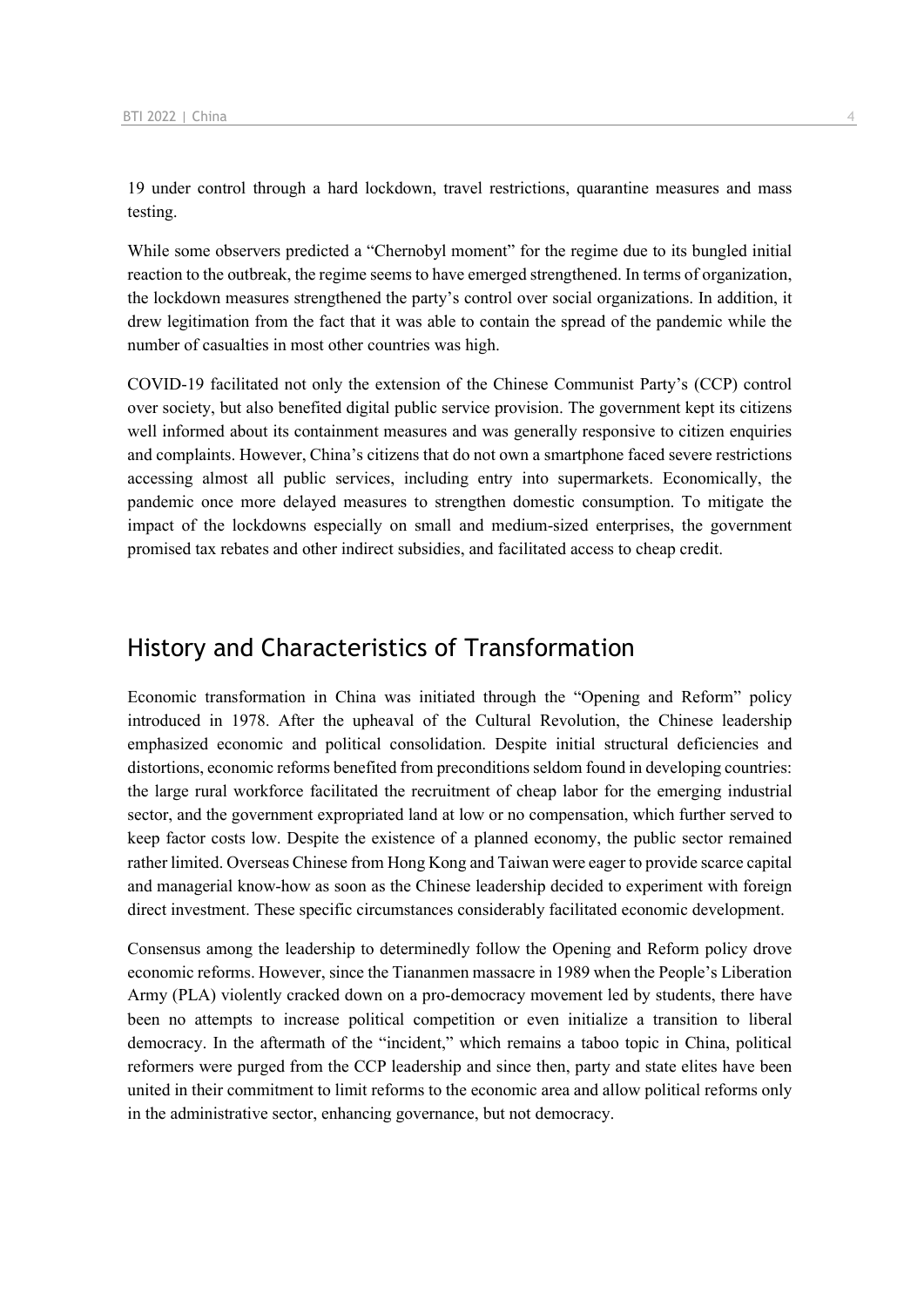Economic reforms and decentralization during the same period have proceeded gradually and been subject to experimentation. In this way, China has avoided the transformational "shocks" that occurred in the Russian Federation, for example. Absent a detailed roadmap, the Chinese leadership allowed for reform initiatives from lower administrative levels to be implemented locally and by way of trial-and-error. If successful, these local initiatives were adopted as national policies. The leadership's decision to let a planned economy and the gradually emerging private sector coexist has proven most important in maintaining economic stability. During the reform process, the de facto economic importance as well as the political appreciation of the private sector increased steadily.

Economic reforms were accompanied by yearly GDP growth rates of about 10% from 1978 to 2010 and, with the exception of two spikes in 1988 and 1989 (18%) and 1994 and 1995 (24%), relatively low levels of inflation. Growth rates have declined after the global financial crisis from 2008 to 2010 and the ensuing global recession. Living standards have improved significantly, and the number of absolute poor has steadily decreased. This overall success is clouded by the increasingly uneven spread of wealth. Urban incomes today are more than three times those of rural incomes, and the Gini index (officially 0.474, by some measures even as high as 0.61) reveals that, even by the standards of other emerging markets (for example, countries in Latin America or South Africa), China now has one of the most unequal societies in the world.

A semi-functional legal system, a lack of sustainability in economic development and corruption constitute other serious problems. The deterioration of the environment is causing enormous economic and social costs. In addition, the Chinese government is increasingly under pressure to fulfill the demands of the population for better public goods (reliable social security, health care and pension systems, a working infrastructure), affordable housing, career opportunities and a more accountable government. The Xi administration reacts to this pressure by means of a targeted policy alleviation program, enhanced access to social services, improvement of working conditions, the surveillance of public sector employees and stricter environmental standards. At the same time, the government has strengthened the public security apparatus, implemented a tight system of electronic surveillance, and continues to curtail freedoms of information and expression. The COVID-19 pandemic accelerated these trends.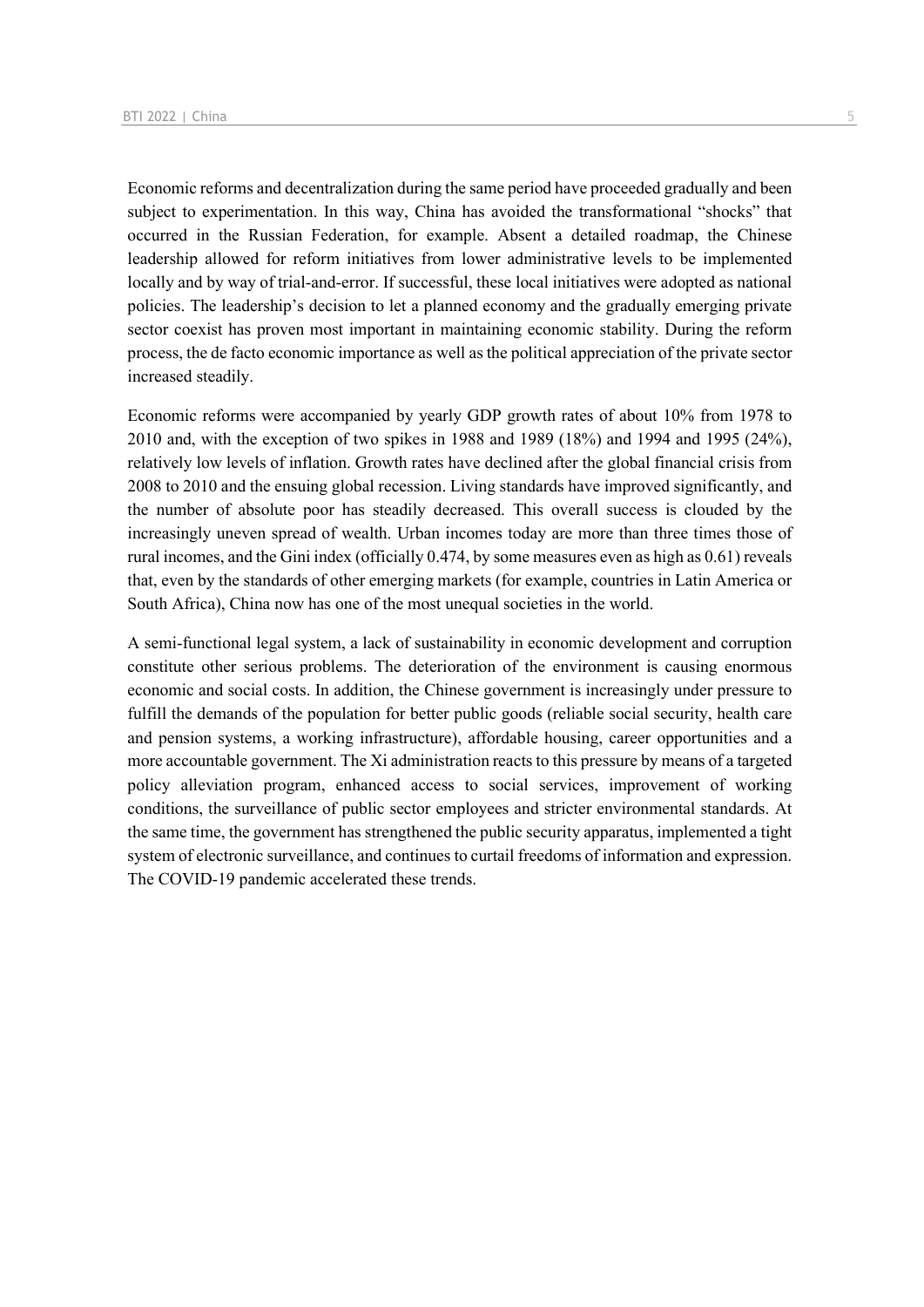The BTI combines text analysis and numerical assessments. The score for each question is provided below its respective title. The scale ranges from 1 (worst) to 10 (best).

## Transformation Status

## I. Political Transformation

#### **1 | Stateness**

There is certainty about the nation's existence as a state and, with the exception of secessionist movements in the autonomous regions Tibet and Xinjiang, virtually no competition with the state's monopoly on the use of force. Tibet, and especially Xinjiang, have become police states where organizing dissent and voicing opposition has become virtually impossible. Hong Kong's status as a Special Administrative Zone does not constitute a limitation of the Chinese government's monopoly of the use of force.

According to the Chinese constitution, China is a unitary, multiethnic state. There are 56 recognized ethnic groups in China, but Chinese of the Han ethnicity make up more than 90% of the population. Most citizens seem to accept and support the People's Republic of China as a legitimate sovereign nation-state. Minority rights in selfgovernance and representation, economic autonomy, educational autonomy, religious freedom, cultural expression, language use and freedom from discrimination are guaranteed by law.

In practice, however, enforcement of the law is very uneven. Only those beliefs and customs that are compatible with the CCP ideology can be openly voiced and exercised. This has led to considerable pressure from Tibetan and Uyghur autonomy or secessionist movements. The CCP uses repression, surveillance and indoctrination in an attempt to stabilize these two regions. Experts estimate that 10% of the Xinjiang's population (roughly 16 million people strong) is forcefully interned in "reeducation camps." Detainees are held incommunicado for months on end, and according to former detainees, violations of the personal integrity of inmates occur.

The self-immolation of Tibetans (157 since 2009, three of which took place in 2018, one in 2019, none in 2020) testifies to the desperation with which some of the roughly 6.5 million ethnic Tibetans (less than 50% of the population in China-controlled Tibet) regard the situation. Under Xi, the regime's assimilation policies intensified.

#### **Question** Score

## Monopoly on the use of force 9  $\frac{22}{10}$  10

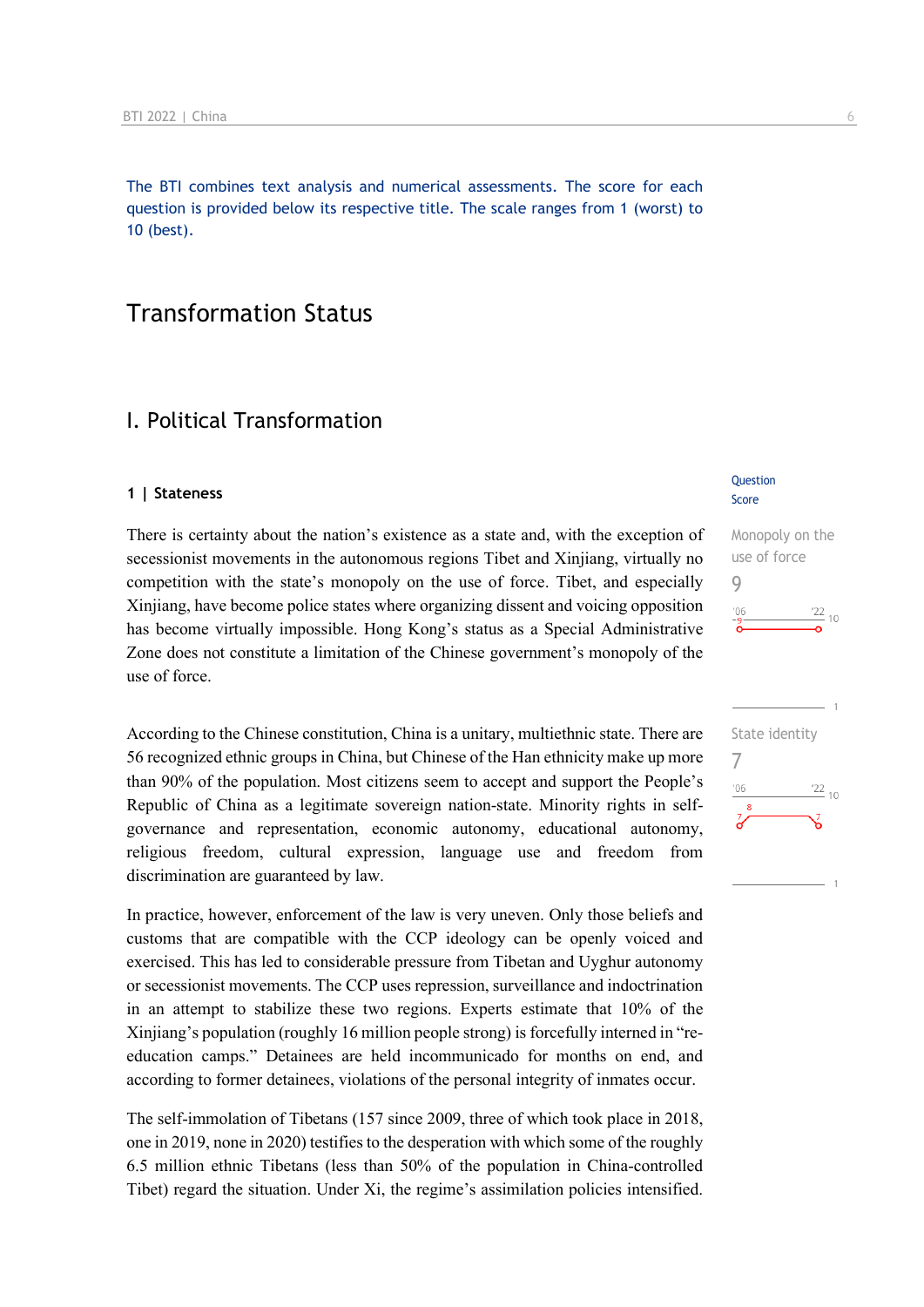In September 2020, thousands of students, teachers and ordinary citizens protested, went on strike or boycotted classes in Inner Mongolia over a curriculum reform designed to standardize teaching materials and privilege Mandarin Chinese over Mongolian as language of instruction.

The state is defined as a secular order; religious dogmas have no influence on politics and/or the law. Only five religions – Protestantism, Catholicism, Buddhism, Daoism and Islam – are officially recognized. They are subject to varying degrees of control, with Taoists being the least controlled, and Tibetan Buddhists (6–8 million), Uyghur Muslims (11 million) and Falun Gong adherents (7–20 million) the most affected by religious persecution.

In China, a fundamental and sufficiently differentiated bureaucratic structure extends over the entire territory. Villages are not a part of the formal administrative structure but are linked to it by means of CCP branches. Jurisdiction, taxation and law enforcement are exercised throughout the realm. One-stop e-government websites facilitate accessibility and enhance efficiency. These websites were strengthened during the COVID-19 pandemic, during which basic infrastructure services continued to be provided virtually uninterrupted. The number of localities where public infrastructure is weak and access to basic utilities remains inadequate is continuously decreasing. According to official statistics, 80% of China's rural population has access to safe drinking water and nearly all households have access to a water source. Problems with equal access to education and medical services remain, however.

#### **2 | Political Participation**

National level authorities are not selected by free and competitive general elections but are generally chosen by the Organization Department of the Chinese Communist Party. Indirect elections, in which People's Congresses elect the congresses at the next higher level, and the National People's Congress elects the leaders of the executive, merely serve as a procedural legitimization. At the local level, limited venues for participation, such as elections for village and urban residents' committees as well as village leaders and party branch secretaries exist. However, these organizations are not part of the formal administrative structure, otherwise such elections would not be possible. The nomination of candidates, voter eligibility and election campaigns are subject to local government and party control and manipulation.

No interference of religious dogmas 10  $\frac{106}{10}$  $\frac{22}{2}$  10



Free and fair elections 1 $\frac{22}{10}$  $^{\prime}06$ 

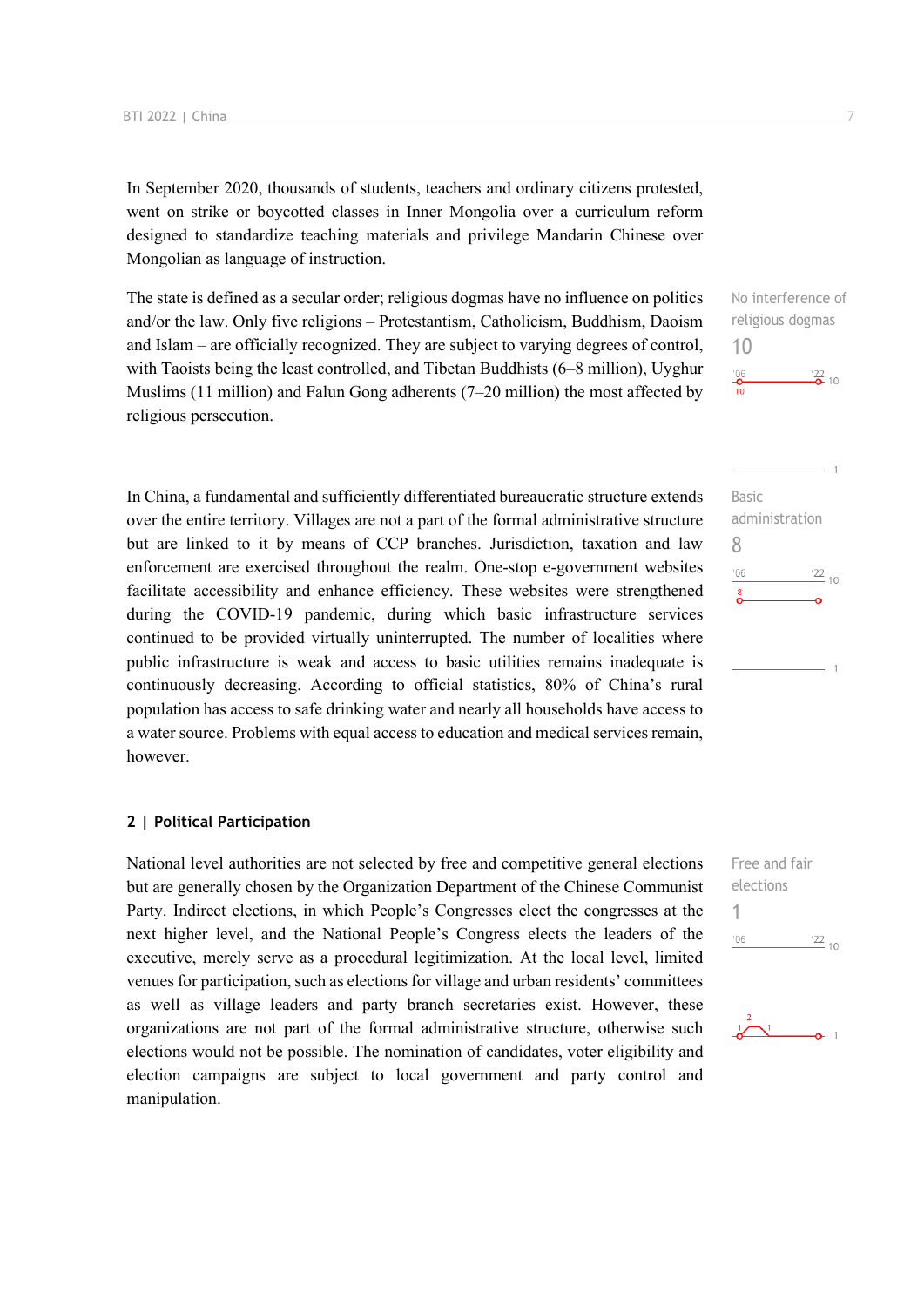The political authorities have the effective power to govern and are not overruled by veto powers. The military is under control of the civilian party leadership. However, rulers at the central level are not democratically elected – the elections that do take place are a facade. Instead, delegates to the national legislature (the National People's Congress) and all leading political and government positions are filled by an internal selection process controlled by the Communist Party. In the aftermath of the first wave of the coronavirus in China, the power of the National People's Congress was cut remarkably. The congress has (once again) been downgraded to a rubber stamp institution. With one or two exceptions regarding laws and regulations in the fields of environmental protection.

The state often interferes with freedom of association and assembly. The number of registered social organizations in China has increased from 153,322 (2000) to 817,360 (2018), 444,092 of which are classified as "non-enterprise units run by an NGO." These organizations are not allowed to operate independently; instead, they need to find a governmental host organization and then subject themselves to demanding procedures to obtain registration with the Ministry of Civil Affairs or its local counterparts. This severely restricts their autonomy.

Political organizations competing with the CCP, for example, "opposition parties" such as the China Democratic Party, are prohibited. Since the government fears that stronger NGOs could limit state control over society, only NGOs with a non-political agenda are tolerated and even supported by the regime. Such NGOs can help the government to shoulder responsibilities such as emergency relief after natural disasters, or provide social services where the adverse effects of economic development have negatively affected people's lives (e.g., issues of environmental protection; health care/AIDS; support for the disabled and orphans). For example, the amendments to the Environmental Protection Law (passed in 2015) upgraded the status and power of environmental NGOs in China. They are now authorized to file public interest lawsuits to halt environmental pollution at the local level. The central government's "war against pollution" and the recent "carbon cut" rely on cooperation with and assistance of local civil society. They are especially welcome where governmental agencies lack the funds, the will or know-how to provide relief themselves.

In an attempt to strengthen the CCP's control over local communities, grassroots party organizations have been strengthened. There are indications that social organizations have been coopted by such organizations more than before. The motive for coopting social organizations is both increased control and the co-production of local policy implementation. If a social organization succeeds, the party branch will take credit. The Charity Law, in effect since 2016, makes it easier for non-registered organizations to raise funds, but increases government supervision. The Law on the People's Republic of China on Administration of Activities of Overseas Nongovernmental Organizations in the Mainland of China, which has been in effect since

Effective power to govern 2  $^{\prime}06$  $\frac{22}{10}$ 



Association / assembly rights  $\overline{\phantom{0}}$  $\frac{22}{10}$  $'06$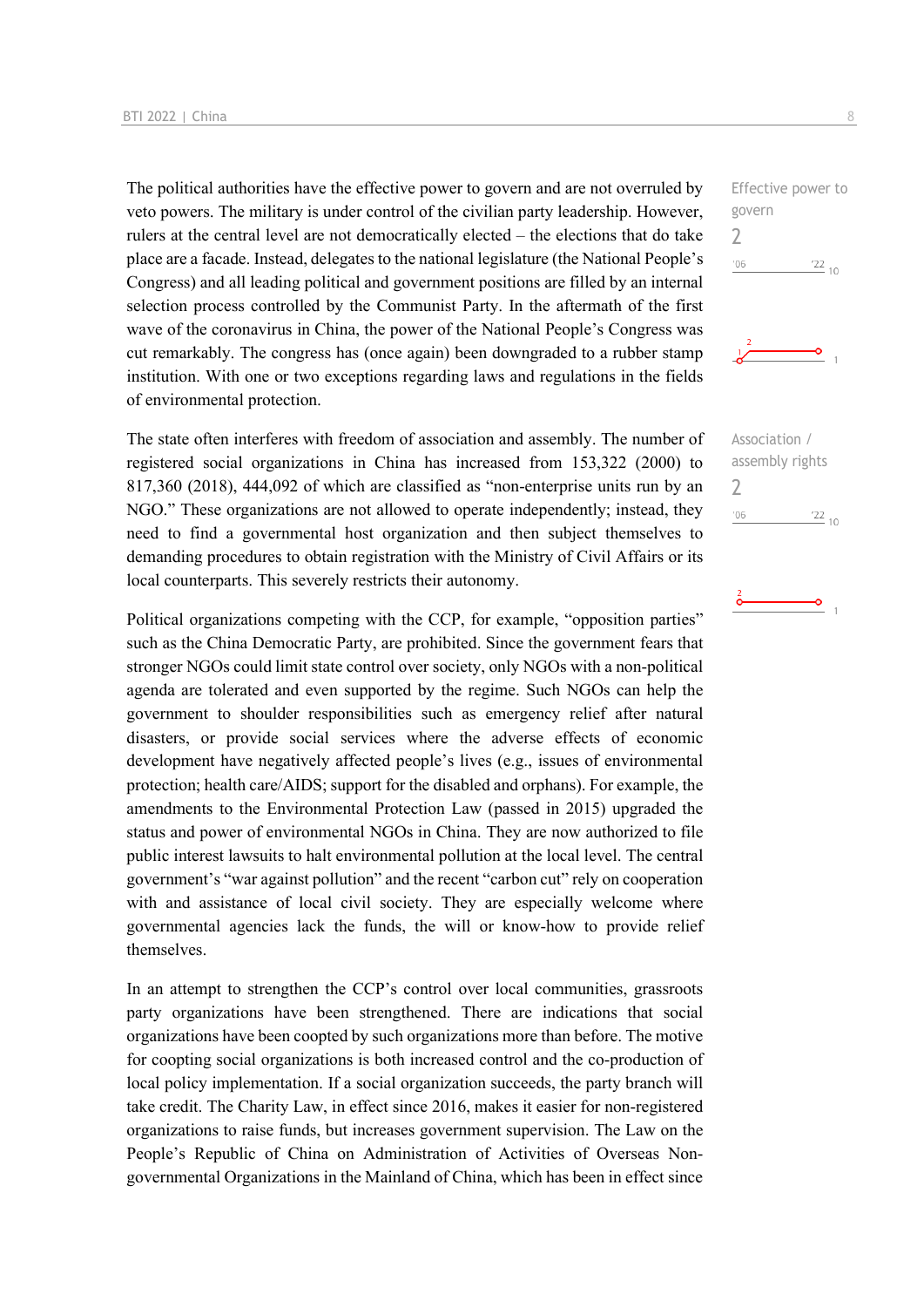2017, shifted responsibility for supervising foreign NGOs from the Ministry of Civil Affairs to the Ministry of Public Security. Non-Chinese NGOs can support Chinese NGOs and individuals only if they have previously registered with the Ministry of Public Security.

Demonstrations and other forms of protest are illegal without a government permit, which is almost impossible to obtain for ordinary citizens. Peaceful demonstrators risk arrest, though small, non-political protests, which are the majority of protests in China, are often ignored by the authorities. However, the punishment of protesters has increased under Xi. Because of limited freedom of movement due to COVID-19, public assemblies proved even more difficult to organize during the first months of 2020. Thereafter, lockdowns occurred only when and where new cases emerged, and these were limited to only a few days.

Although guaranteed by the constitution, freedom of expression is severely curtailed. Still, Chinese citizens increasingly make use of the internet, social media and other mass communication technologies to express critical views, raise public awareness and criticize government actions. The government reacts to this challenge with tightening controls on these technologies, for example by shutting down critical websites, blocking text-message services and censoring online content; moreover, the email and phone communications of political activists are monitored. Censorship has been extended to private groups on the popular social media app "WeChat." In 2018, millions of accounts on Weibo, the Chinese equivalent to Twitter, were deleted. That same year, some Chinese citizens with Twitter accounts were allegedly pressured to remove content from their feeds or shut down their account altogether. Arrests of bloggers and "cyber dissidents" have continued.

Most television, radio and print media are controlled and/or owned by state organs. The work of journalists is heavily censored by the CCP. China's rank in the World Press Freedom Index has dropped from 148 in 2018 to 177 out of 180 countries in 2020. Citizen journalists who reported about the breakdown of medical facilities in the city of Wuhan, where COVID-19 began to spread in the fall of 2019, have disappeared. Reports on the conditions surrounding the outbreak by Caixin magazine were quickly censored and a number of citizens were arrested for spreading rumors about COVID-19 on social media.

Freedom of expression is curtailed not only through surveillance and censorship, but also by flooding social media such as WeChat and Weibo with increasingly attractive content. Propaganda organs, such as the People's Daily, the CCP's party newspaper, are among the accounts with the most followers on these platforms. Propaganda capitalized on the inability of most democracies, especially the United States, to contain COVID-19 infections. Critical voices were drowned out in a barrage of "positive" reports about the containment of the pandemic both in state media and on social media.

## Freedom of expression 1 $106$  $\frac{22}{10}$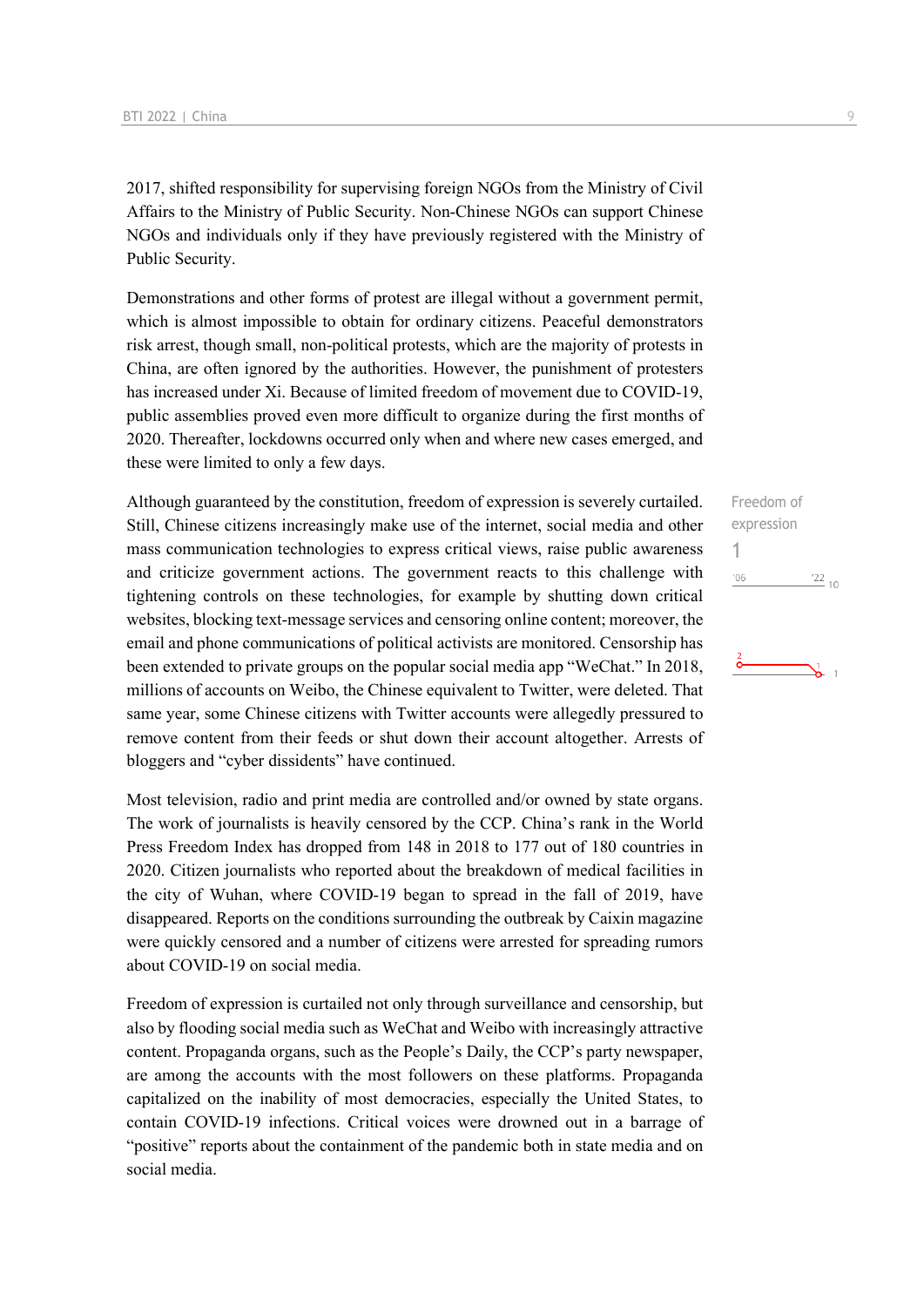Foreign media companies face frequent discrimination and are blocked after critical reports or in retaliation for measures taken against Chinese journalists abroad. In 2020, the New York Times, the Washington Post and the Wall Street Journal had to close their offices in China. The space for academic research and discourse has become subject to even stricter controls during the review period.

#### **3 | Rule of Law**

The political system is characterized by the Leninist principle of concentration of state powers with the National People's Congress (NPC) as the formally highest organ of power. In principle, all state organs, the executive and the judiciary at the central level as well as at the local levels, are responsible to the NPC or local People's Congresses, respectively. Thus, the constitutional framework does not establish a system of separation of powers. Since the CCP is constitutionally defined as the supreme ruler, it commands state institutions, and the NPC and local People's Congresses are subject to CCP directives and control. Although the rule of law has been enshrined in the constitution, the CCP remains above the law. Therefore, a system of checks and balances does not exist.

The first-in-commands of government departments and local administrations have had a varying amount of discretion. Since the late 1970s, the regime has been oscillating between the delegation of political and administrative competences and the (re-)centralization of power. The Xi Jinping era is once more one of recentralization, and the increasing porosity of the boundary between party and state. What is more, there has been a tendency for power to not only flow toward the central government, but to be concentrated in the hands of Chairman Xi Jinping himself. Xi presides over an increasing number of groups and commissions, which put him in charge of important policy areas such as administrative reform, cybersecurity, national security, foreign affairs and the military. Term limits for the chairmanship were removed in 2018. (There have never been formal term limits on the position of CCP general secretary).

According to the Global States of Democracy Index, the central government declared a lockdown in Wuhan on January 23, which was lifted on April 8. There were repeated lockdowns in the Hubei province. At the end of January, many provinces and autonomous regions declared a public health emergency. The authorities used strict tracing and isolation measures. Parliament did not review these measures.

Separation of powers 1 $'06$  $\frac{22}{10}$ 

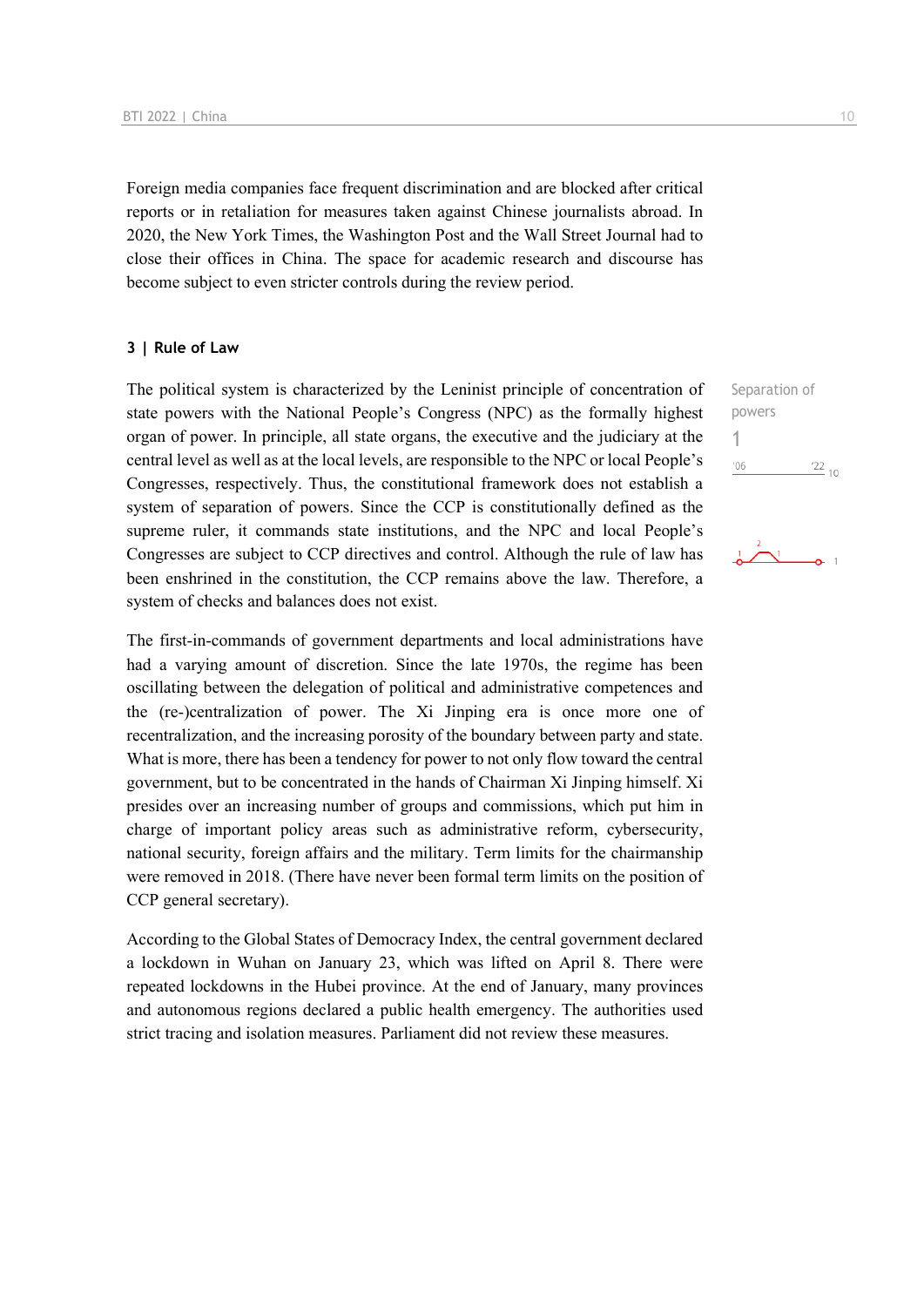Although the judiciary is institutionally differentiated, there exists a considerable lack of judicial independence. Despite the leadership's repeated vocal commitment to the rule of law, China's legal system remains tightly under the control of the CCP and interference with the work of the judiciary still occurs frequently. Particularly within the lower-level courts, judges are very susceptible to corruption. The bar lacks independence, as the All-China Lawyers Association is institutionally subordinated to the Ministry of Justice. Particularly in criminal cases and defense of rights cases, lawyers are curtailed when performing their duties, especially in conducting investigations and gathering evidence. In addition, lawyers are often harassed and even debarred when representing defendants in human rights cases. Since 2007 when the authority to review death sentences was given back to the Supreme People's Court, the number of death sentences and immediate executions has dropped significantly, although it is still considered the highest in the world.

Although strict laws against corruption are in place, they were rarely enforced in the past, except in the form of campaigns. One such campaign began with Xi Jinping's ascent to power and has continued throughout the review period. This campaign followed the established practice of corruption being investigated by the Communist Party's Commission for Discipline and Inspection, which has gained in importance; dozens of high-ranking officials (above the rank of vice-minister) have been investigated, but merely a fraction of cases are submitted to the state judicial organs for prosecution. The anti-corruption purge targets officials at all levels and in all sectors of the regime: party, government, representative organs, universities, stateowned enterprises and the military. Since the start of the campaign, millions have been investigated, subjected to indoctrination sessions or forced to engage in "criticism and self-criticism."

Anti-corruption laws have become stricter, imposing limits on the gifts officials can receive and the amounts of money they can spend on official banquets. Foreign media reports, which made their way into China and targeted the huge personal wealth accumulated by the families of leading party cadres (including family members of Xi Jinping), have shattered the stereotype that corruption does not affect the top leadership and is only a local phenomenon. However, anti-corruption campaigns do not only affect the political realm. During the review period, "petty corruption" in the form of demanding bribes for services has become more difficult. Service providers are monitored with computer programs and even video cameras, and the electronization of financial transactions has imposed additional barriers to corrupt behavior.

Independent judiciary 2  $^{\prime}06$  $\frac{22}{10}$ 

ö

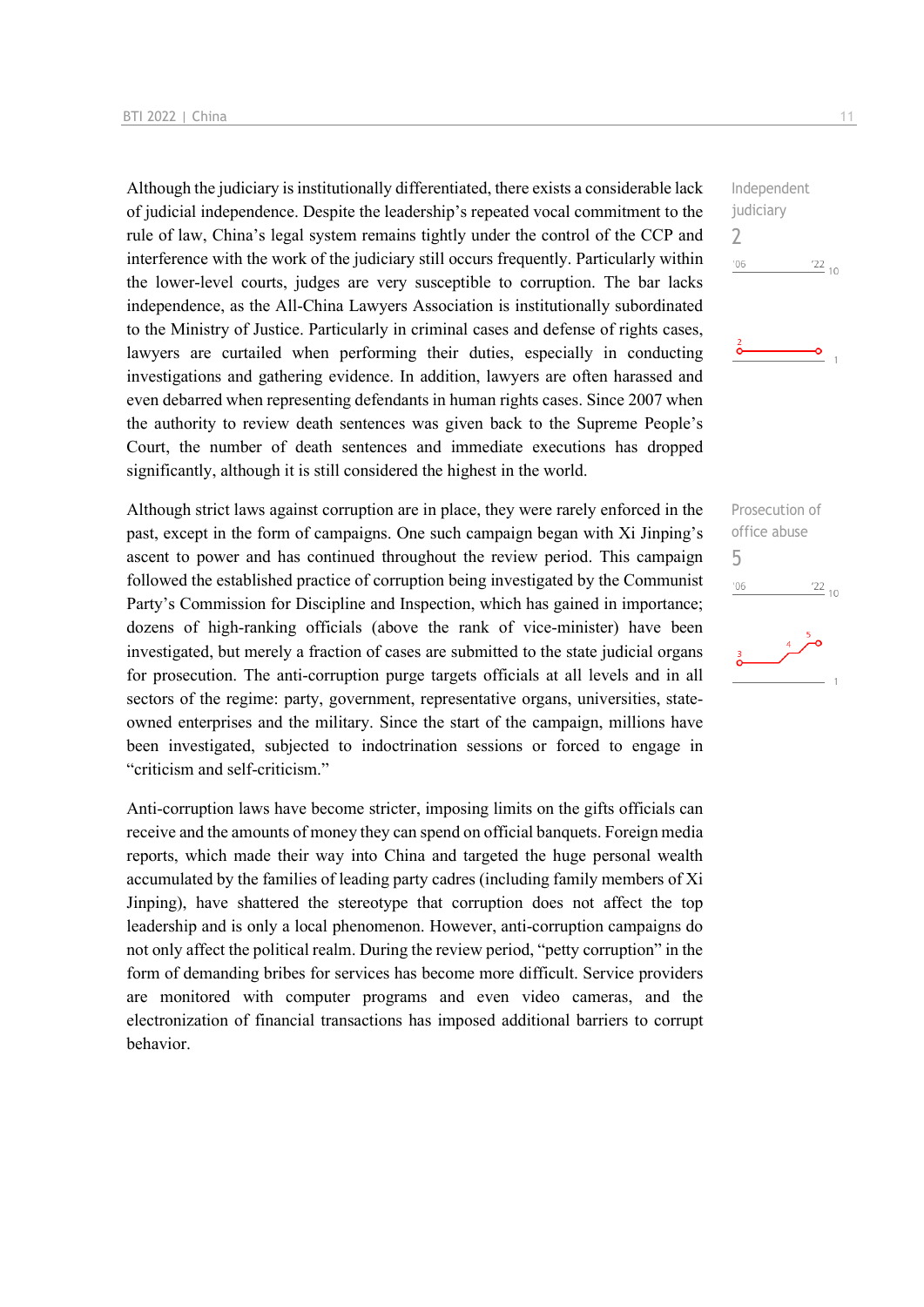The constitution guarantees certain civil rights, such as freedom of speech, of the press, of assembly, of association, of demonstration, of religious belief, of person and so on. Nevertheless, the CCP and state organs frequently interfere with these rights.

Religious/spiritual groupings, such as underground protestant churches and Catholic communities allegiant to the pope, are not tolerated by the authorities and activists are frequently persecuted. Tensions between the government and religious groups, as well as religious persecution have intensified in recent years. According to the Australian Strategic Policy Institute, the authorities destroyed thousands of mosques in Xinjiang between 2017 and 2020. Maltreatment, physical abuse and torture of prisoners are prevalent. In Xinjiang, millions of citizens have been detained in "reeducation camps" against "religious extremism" during the period of observation. Ethnic minorities are politically and economically discriminated against, as public life is dominated by Han Chinese; minority regions lack significant autonomy rights. Although the Chinese constitution stipulates that both men and women enjoy equal rights and legislation for the protection of women's rights has been in place since 1996, in practice, women's rights and opportunities are still severely compromised in many parts of China.

While in principle, victims can seek redress for such violations, corruption and the lacking independence of the judiciary hampers the efficacy of these mechanisms. Regime critics are subject to extra-legal detention, torture and harassment even after their release. There have been reports of human rights violations during the lockdown of Wuhan city in early 2020, with forced detentions in mass quarantine halls, and individuals who refused to comply with orders sometimes beaten or otherwise abused.

#### **4 | Stability of Democratic Institutions**

The formal arrangement of political institutions is characterized by the supremacy of the CCP; thus, the People's Republic of China (PRC) can be classified as being a one-party authoritarian political system. All leading political actors are recruited from within party ranks. Other political organizations in competition with the CCP are forbidden and suppressed. There are no meaningful general elections through which the people could change the government. The judiciary is not independent; especially in "sensitive" cases involving public disturbances, state secrets or product safety, political involvement in the judicial process and in decision-making is frequent. In December 2018, two Canadians were arrested on unknown charges in what observers claim is an act of retaliation against the arrest of Huawei Corporation's chief financial officer in Vancouver, raising concerns that wanton arrests and trials of foreign nationals might become a tool to exert pressure on or extract concessions from foreign governments. As of January 2021, they remain in custody.

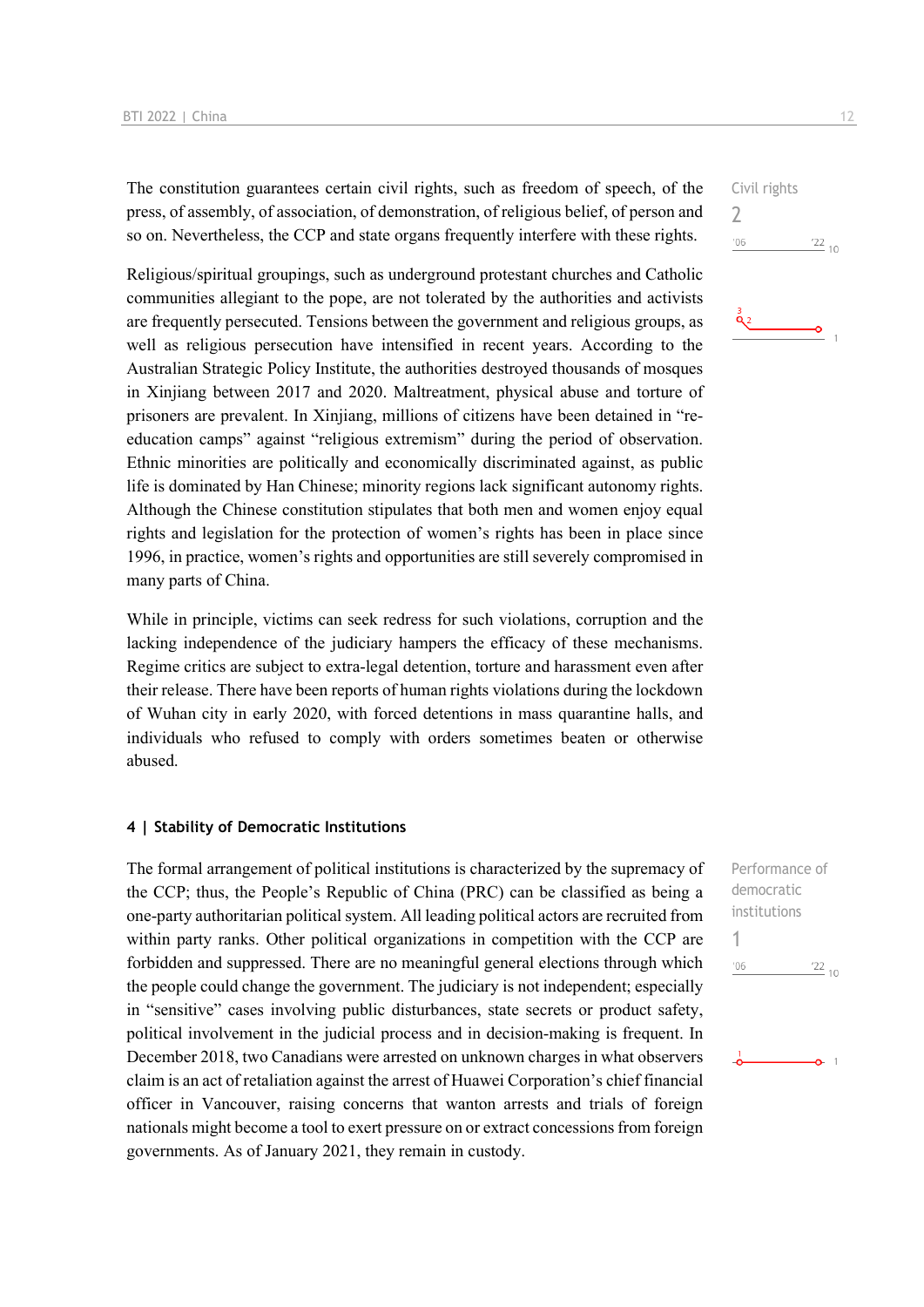Political leaders have endorsed the direct elections of village and urban residents' committees and encouraged greater transparency and popular participation in local governance. However, these measures are not intended to influence developments at the central level, but aim instead at improving good governance and strengthening party supervision. In addition, these elected bodies are not part of the government's formal administrative system.

Even though intellectuals affiliated with government think tanks and some highranking CCP cadres have talked about the virtues of democracy for China (and have come up with labels such as "incremental" or "orderly" democracy), these should not be mistaken as a future commitment to political reform toward a multiparty liberal democracy. Quite to the contrary, on many occasions, the upholding of one-party rule and the socialist system is highlighted while "Western-style democracy" is repudiated.

China's one-party authoritarian regime contains many channels for public consultation, but the government follows up on complaints and opinions voiced by citizens only selectively. Since Xi Jinping took power, the CCP regime is marketing its authoritarian system more aggressively, claiming that it represents a viable alternative to liberal democracy. In addition, the Xi regime has largely reversed Deng-era measures that aimed to separate party and state, and once more emphasizes a strong party that takes precedence both over the law and state institutions.

#### **5 | Political and Social Integration**

The party system is dominated by the CCP; even though eight so-called democratic parties are officially recognized, they are subordinated to the CCP. CCP membership has grown to nearly 92 million (by the end of 2019) or 6.57% of the population. As of 2019, there exist nearly 4.7 million grassroots-level party organizations throughout China, nearly one million more than a decade before. The proportion of private entrepreneurs, self-employed and college graduates being disproportionately high among new members. Farmers, herders, fishermen and retirees continue to form the CCP's backbone. Representation of women has improved but remains small. Only 25.6% of CCP members were female in 2019, although this was an increase from 16.94% in 2009. Even though the Chinese party-state does not rely on direct elections, it uses indirect feedback mechanisms (e.g., online monitoring of public opinion). In addition, the system operates with "deliberative" elements. Before passing new laws and regulations, the NPC publishes some drafts online to collect comments and replies.

Commitment to democratic institutions 1  $-06$  $\frac{22}{10}$ 



## Party system 1 $106$  $\frac{22}{10}$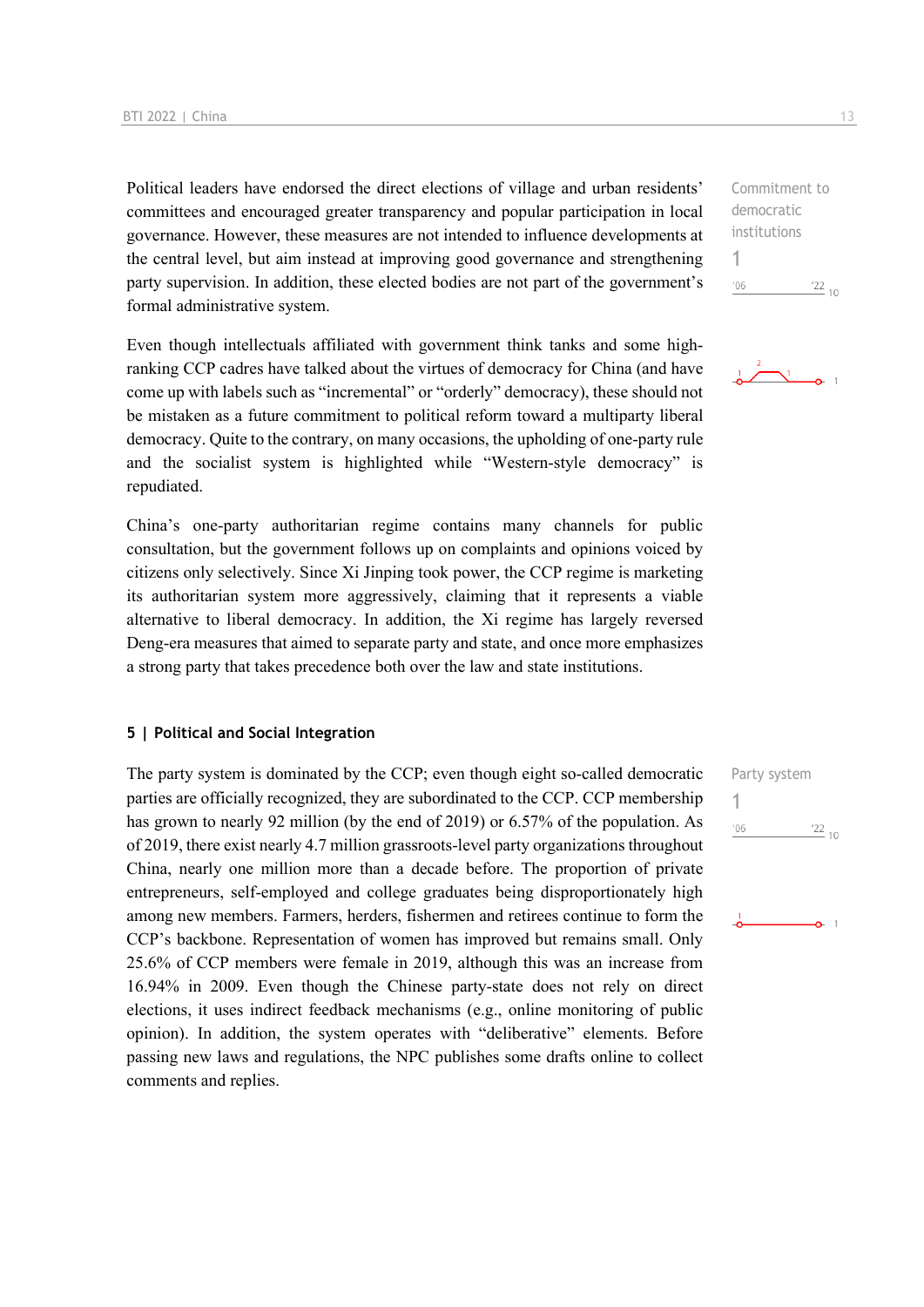In China, the system of cooperative associations is very heterogeneous and characterized by differences in the relationship to the state. Mass organizations such as the All-China Federation of Trade Unions, the All-China Women's Federation, or the China Youth League are funded, controlled and supervised by the state and mainly operate as purveyors of CCP policies to respective membership groups.

Several interest groups have been established on the initiative of the state and count as "Gongos," that is, government-organized non-governmental organizations. There also exist NGOs which concentrate mainly on social issues, such as environmental protection, animal welfare, representation of the interests of marginalized groups (women, the disabled, ethnic minorities, children), and provide services, such as legal aid and consumer protection. Homeowner's associations and business associations, which represent the interests of well-off strata in Chinese society, often have an impact on local politics.

China has a thriving state-approved non-profit sector, in which an unknown number of informal, non-registered associations are active in areas such as environmental protection, alumni activities or self-help. However, NGOs are poorly connected, lack organizational capacity and funding. As the state tightly controls the working of social associations and rigorously bans politically undesirable NGO activities, large segments of interests remain under-represented. There have been attempts to establish "free" associations apart from the All-China Federation of Trade Unions (ACFTU) (and other mass organizations), which have been repressed by the authorities.

Many Chinese have only vague ideas about democracy and often reveal a conflicted understanding about what the concept means. According to the World Values Survey, Chinese generally think positively about democracy; almost 90% consider having a democratic government a good thing. This attitude partly stems from the fact that the Chinese government calls itself democratic. However, the broad interest in a responsible, incorrupt and predictable form of government has not yet led to demands for political participation. Even if many Chinese today are ready to strongly criticize governmental arbitrariness and officials' chicanery, the overwhelming power of the state frightens off any demands for democratic participatory rights or attempts to become personally engaged in politics.

Recent studies based on list experiments shed doubt on the extremely high levels of trust in the Chinese government reported in opinion surveys. That said, the level of trust in the government has increased during the course of the COVID-19 pandemic, both because the disease has been largely contained in China and because the containment strategies of most other countries failed. Again, one should not forget that the Chinese party-state operates with its own definition of "democracy," which is largely procedural (e.g., with consultative and limited elections). However, there are trends that the CCP authorities have begun framing China's political system as a democracy and by denigrating liberal democracies as "so-called" democracies.

| Interest groups |               |
|-----------------|---------------|
|                 |               |
| 106             | $^{22}_{-10}$ |
|                 |               |

![](_page_13_Picture_8.jpeg)

| Approval of |                  |  |
|-------------|------------------|--|
| democracy   |                  |  |
| n/a         |                  |  |
| '06         | $^{\prime}22$ 10 |  |
|             |                  |  |

 $\overline{AB}$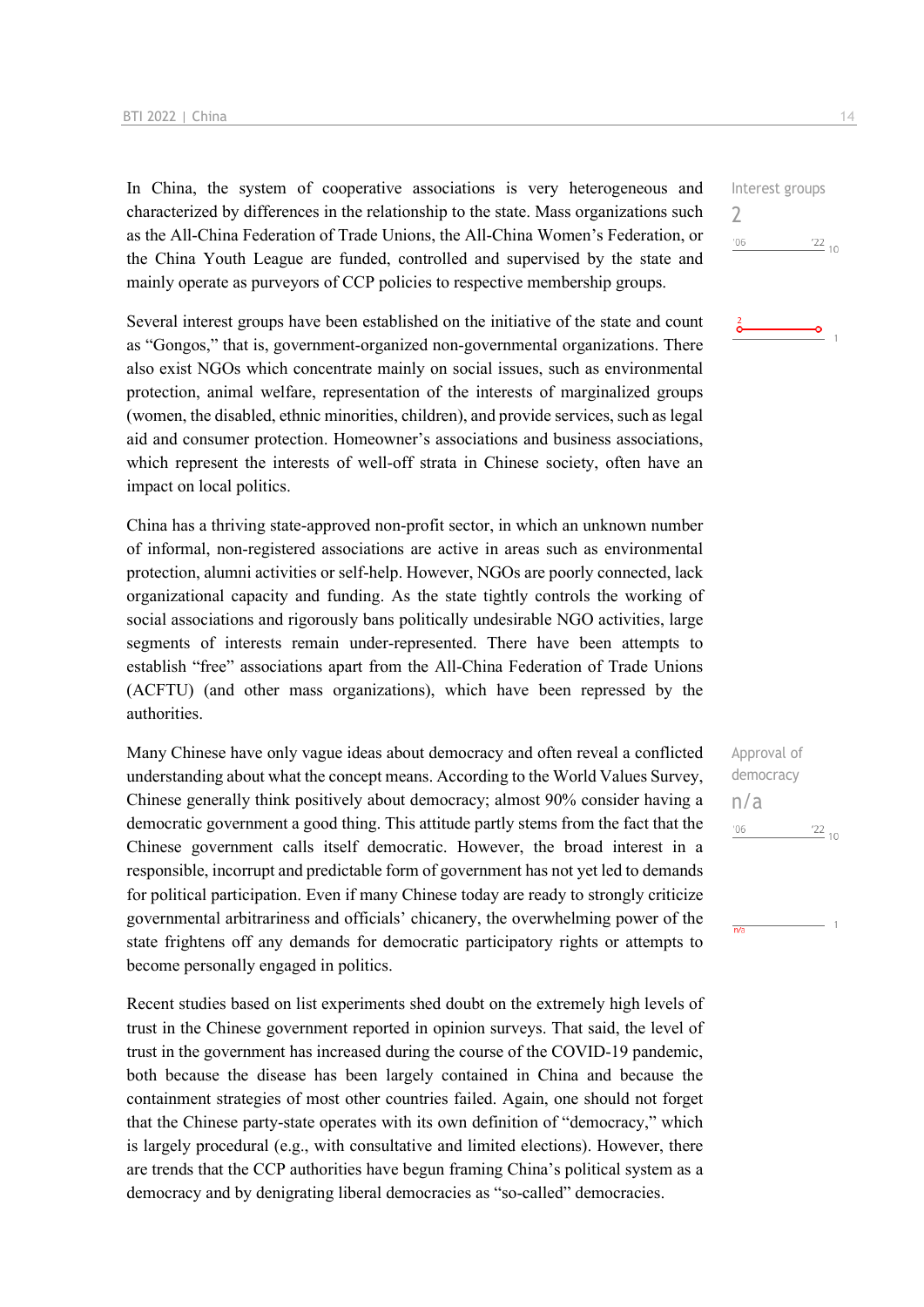According to surveys, the level of interpersonal trust is extremely high in China and is almost on par with the level encountered in Scandinavian countries. Parochial trust, that is strong loyalties between family members, is particularly pronounced. In rural China, especially in the south, clans and traditional family structures still play an important role in social and political life.

Civic trust is also growing, as citizens affected by severe problems – such as environmental degradation, local government corruption or violations of basic human rights – associate for purposes of self-help. Occasionally, these associations are supported by activist lawyers. These groups are closely watched; and since they often aggressively bring social ills and wrongs to the fore, local governments in particular try to silence them by repressing activists and leaders.

There are signs that the COVID-19 pandemic might have negatively affected solidarity and the capacity to self-organize. Lockdowns, the provision of basic necessities and other measures to contain the pandemic were largely coordinated and implemented by CCP-led neighborhood committees together with street-level bureaucrats, which left little room for self-organization. In addition, citizens informed on each other for not wearing masks or violating hygiene regulations.

### II. Economic Transformation

#### **6 | Level of Socioeconomic Development**

China's GDP has continued to grow, albeit at a smaller pace than in the previous years. The structural transformation of the economy from industry to services and from capital investments to consumption have not affected China's social development and inequality to a large degree. According to official statistics, the overall distribution of income, measured by the Gini coefficient, was 0.465 in 2019, which likely is a conservative estimate. Wealth distribution is even more unequal: according to a report by Beijing University, 1% of China's households owns onethird of China's wealth. Between 1995 and 2012, the Gini coefficient for household wealth increased from 0.45 to 0.73.

Reducing poverty has been one of the signature policies of the Xi Jinping administration. Measures include targeted poverty alleviation, improving access to social services, and increasing welfare handouts. According to official statistics, extreme poverty, defined in 2011 as an annual personal income of less than CNY 2,300 PPP, was eradicated in 2020. Applying the lower World Bank poverty line of less than \$1.90 PPP per day, poverty had disappeared by 2016. China's HDI has continued its slow upward trend and stands at 0.761 in 2019. China now falls into the

#### **Ouestion** Score

![](_page_14_Figure_9.jpeg)

5

 $^{\prime}06$ 

![](_page_14_Picture_11.jpeg)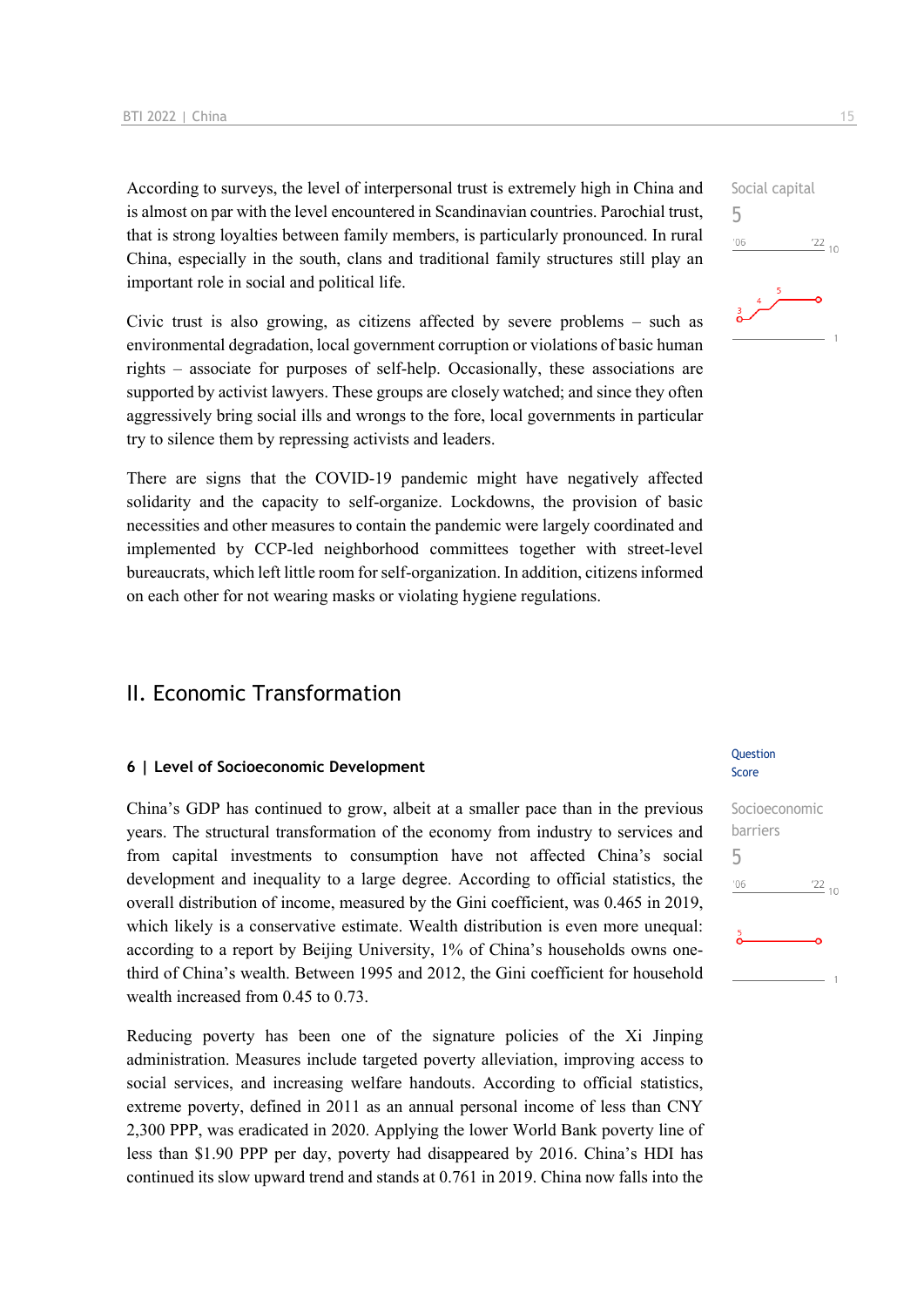class of countries with high human development. The annual capita disposable income in urban/rural areas in 2017 totaled CNY 39,250/CNY 14,617 (\$6,047/\$2,000). The gap between urban and rural incomes is continuing to decline, with ratio now standing at 3:1. However, these values do not take into account informal incomes, the variation of living standards across China, wealth, and the effect of rapid urbanization.

Traditionally, Chinese women are well-integrated socially and economically. With a value of 0.168, China ranked 39th in the Gender Inequality Index in 2019. However, discrimination exists in the labor market. The difference in labor force participation was 14.6% in 2019, and the estimated GNI per capita was one-third less for women then for men in 2017. Ethnic minorities are subject to social and economic exclusion and marginalization, with the majority of China's poor living in minority regions. Most prominently in the Muslim Xinjiang Uyghur region and the Tibet Autonomous Regions, political marginalization, territorial infiltration and cultural insensitivity by Han Chinese, unequal access to well-paid work often provoke violent resistance, have led to the formation of separatist movements and drastic counter-measures by the Chinese government, for example the incarceration of millions of Uyghur citizens in re-education camps.

| <b>Economic indicators</b> |          | 2017                     | 2018                     | 2019                     | 2020                  |
|----------------------------|----------|--------------------------|--------------------------|--------------------------|-----------------------|
| <b>GDP</b>                 | \$ M     | 12310409.4               | 13894817.5               |                          | 14279937.5 14722730.7 |
| GDP growth                 | $\%$     | 6.9                      | 6.7                      | 5.9                      | 2.3                   |
| Inflation (CPI)            | $\%$     | 1.6                      | 2.1                      | 2.9                      | 2.4                   |
| Unemployment               | $\%$     | 4.4                      | 4.3                      | 4.6                      | 5.0                   |
| Foreign direct investment  | % of GDP | 1.3                      | 1.7                      | 1.3                      |                       |
| Export growth              | $\%$     | $\overline{\phantom{0}}$ | $\overline{\phantom{a}}$ | $\overline{\phantom{m}}$ |                       |
| Import growth              | $\%$     | ٠                        | $\overline{\phantom{a}}$ |                          |                       |
| Current account balance    | ŚΜ       | 188676.1                 | 24130.9                  | 102909.9                 | 273980.4              |
| Public debt                | % of GDP | 51.7                     | 53.8                     | 57.1                     | 66.3                  |
| External debt              | S M      | 1704516.2                | 1961528.2                | 2114162.9                | 2349388.6             |
| Total debt service         | \$ M     | 206284.4                 | 240940.0                 | 275776.8                 | 273800.2              |
|                            |          |                          |                          |                          |                       |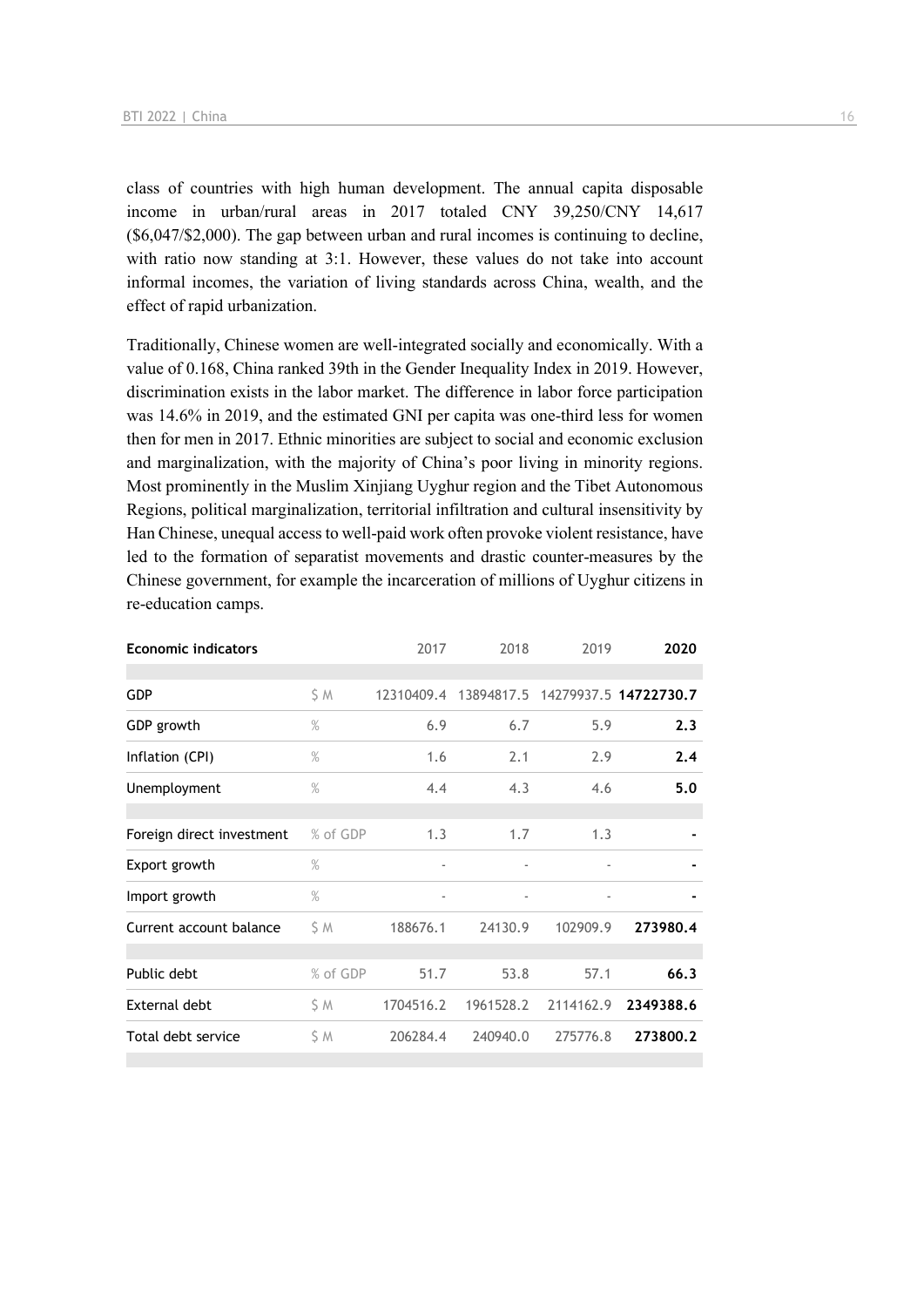| <b>Economic indicators</b> |          | 2017 | 2018 | 2019 | 2020           |
|----------------------------|----------|------|------|------|----------------|
|                            |          |      |      |      |                |
| Net lending/borrowing      | % of GDP | ٠    |      | ٠    |                |
| Tax revenue                | % of GDP | 9.4  | 9.1  | ٠    | $\blacksquare$ |
| Government consumption     | % of GDP | 16.3 | 16.5 | 16.8 |                |
| Public education spending  | % of GDP | 3.7  | 3.5  | ٠    |                |
| Public health spending     | % of GDP | 2.9  | 3.0  | ٠    |                |
| R&D expenditure            | % of GDP | 2.1  | 2.1  | ٠    |                |
| Military expenditure       | % of GDP | 1.7  | 1.7  | 1.7  | 1.7            |

Sources (as of December 2021): The World Bank, World Development Indicators | International Monetary Fund (IMF), World Economic Outlook | Stockholm International Peace Research Institute (SIPRI), Military Expenditure Database.

#### **7 | Organization of the Market and Competition**

Competition in China is market-based, but the playing field is not level. China's private enterprises dominate the economy: In 2018, private enterprises generated 60% of China's GDP and 80% of China's urban workforce was employed by private companies. However, most private enterprises are small and face three challenges: access to capital, access to markets and overdue payments. In 2019, the liability-asset ratio of private enterprises was 57.4%, while that of centrally managed state-owned enterprises was 65%. These conditions are not uniform across China. Where the private sector dominates, for example in the Pearl River Delta, production chains facilitate independence from state actors. Sectors and areas with strong state involvement are often a difficult environment for private firms. Several of the most successful private enterprises, for example in the high-tech and telecommunications sectors, have their origin in government institutions and were founded by former officials or people with good connections to the government.

The legal framework for private business continues to be weak, opaque and arbitrarily implemented. The anti-crisis stimulus measures of the Chinese government since 2008 have mostly propped up big state-owned enterprises (SOE) to the detriment of private businesses, though their access to credit has improved since 2016, when their liability-asset ratio stood at 50%.

Foreign business investments remain subject to government restrictions, yet these restrictions are gradually being repealed. In 2020, the number of sectors where foreign investment was either prohibited or tied to restrictions such as a minority or equal share policy, or control by the Chinese partner, decreased to 32. Repatriation of profits is difficult due to foreign exchange controls and extensive approval and implementation procedures. In September 2013, the government established the

Market organization 6 $-06$  $\frac{22}{10}$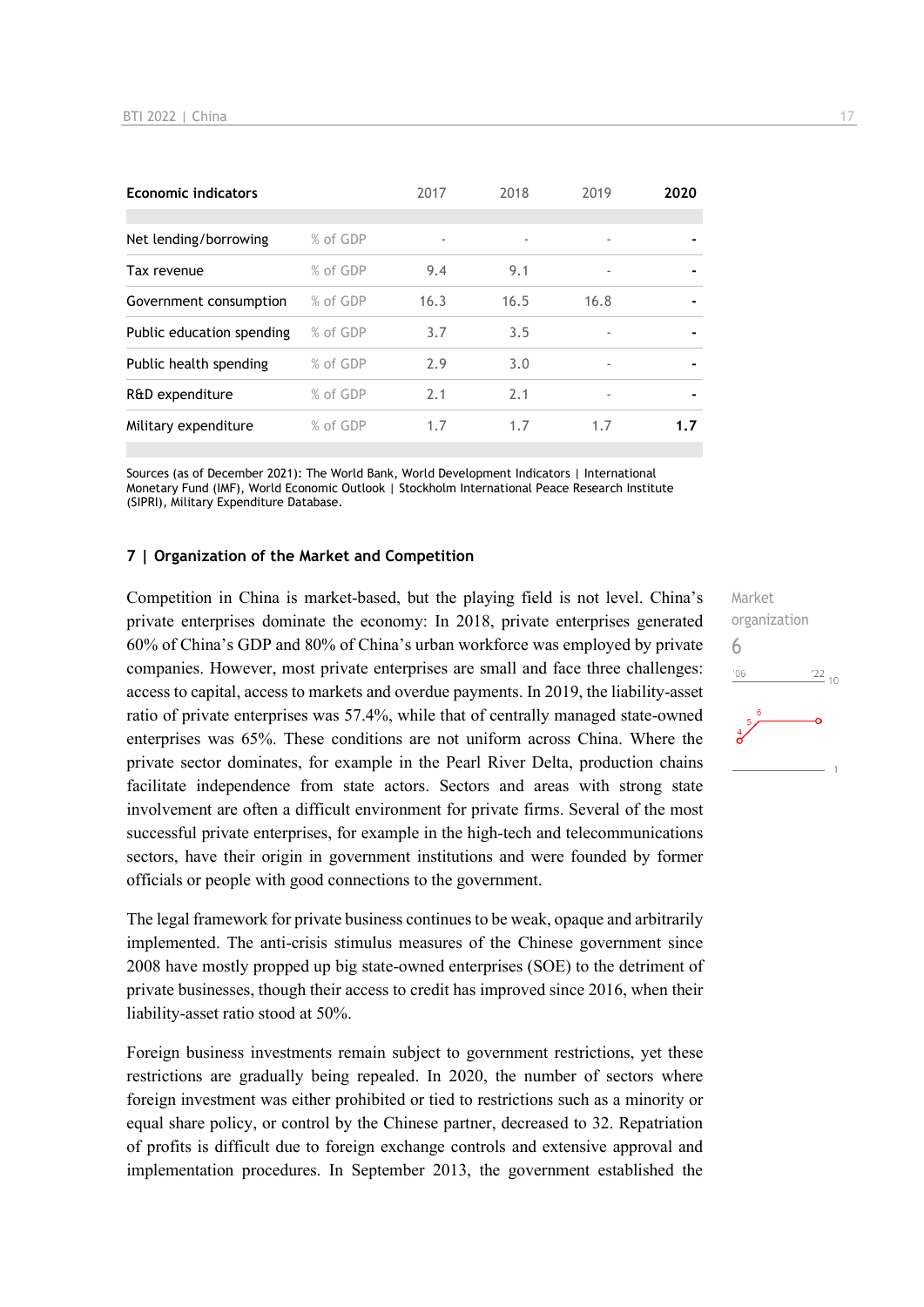Shanghai Free Trade Zone (SFTZ), where commodities can be imported tax-free and foreign investments are permitted in all but 16 sectors. Since then, 17 more free trade zones have been established, with six established in 2019 alone. The free trade zones are also seen as a test lab for full yuan convertibility. Capital account settlements have indeed been made easier than in the rest of China, but full convertibility is still limited and tied to several requirements, because the government fears that an uncontrolled outflow of renminbi could negatively affect macroeconomic stability. In contrast, Hong Kong residents can exchange an unlimited amount of yuan since November 2014 in an attempt to facilitate trading between stock exchanges in Hong Kong and Shanghai.

In August 2008, a new anti-monopoly law went into force. It prohibits monopoly agreements between competitors, the abuse of dominant market positions and administrative monopolies. It also aims to tear down artificial trade barriers within China to eliminate local protectionism. The Ministry of Commerce (MOFCOM), National Development and Reform Commission (NDRC) and State Administration for Industry and Commerce are responsible for implementing the law.

In early 2018, the Anti-Monopoly Bureau was established within the State Administration for Market Regulation (SAMR), replacing three anti-monopoly organs under three different bodies. Six anti-monopoly guidelines published in September 2018 guide the work of SAMR. In 2020, SAMR imposed the maximum possible fine on three pharmaceutical companies, which were found guilty of abusing their collective dominance. In some strategic sectors (defense, energy production, petroleum, gas, petrochemicals, coal, civil aviation, shipping), the state upholds the existing monopolies of state-owned enterprises, with the partial exception of the Shanghai Free Trade Zone, where limited investments in shipping and transportation are possible.

Since the global financial crisis, China has become somewhat less dependent on foreign trade. While in 2006 exports equaled 36% of China's GDP, the respective figure for 2019 was 17.4%. Similarly, imports declined from 31% to 14.45%. However, the export of manufactured products, a large number of which are assembled from imported parts, still plays an important role in the Chinese economy, and in 2012 China surpassed the United States as the world's largest trading nation (merchandise trade, excluding services).

Since accession to the WTO in 2001, foreign trade has been continually liberalized; direct intervention in trade decreased, import barriers have been reduced and the mean most-favored-nation tariff rate was 9.86% in 2018. Many machinery and material inputs required for manufacturing are tariff-exempt, especially for enterprises operating in the 113 "Comprehensive Bonded Zones" (known as "Special Customs Supervision Zones" before 2014). After several years of negotiation, the Competition policy 7  $106$  $\frac{22}{10}$ 

Liberalization of foreign trade 7 $-06$  $\frac{22}{10}$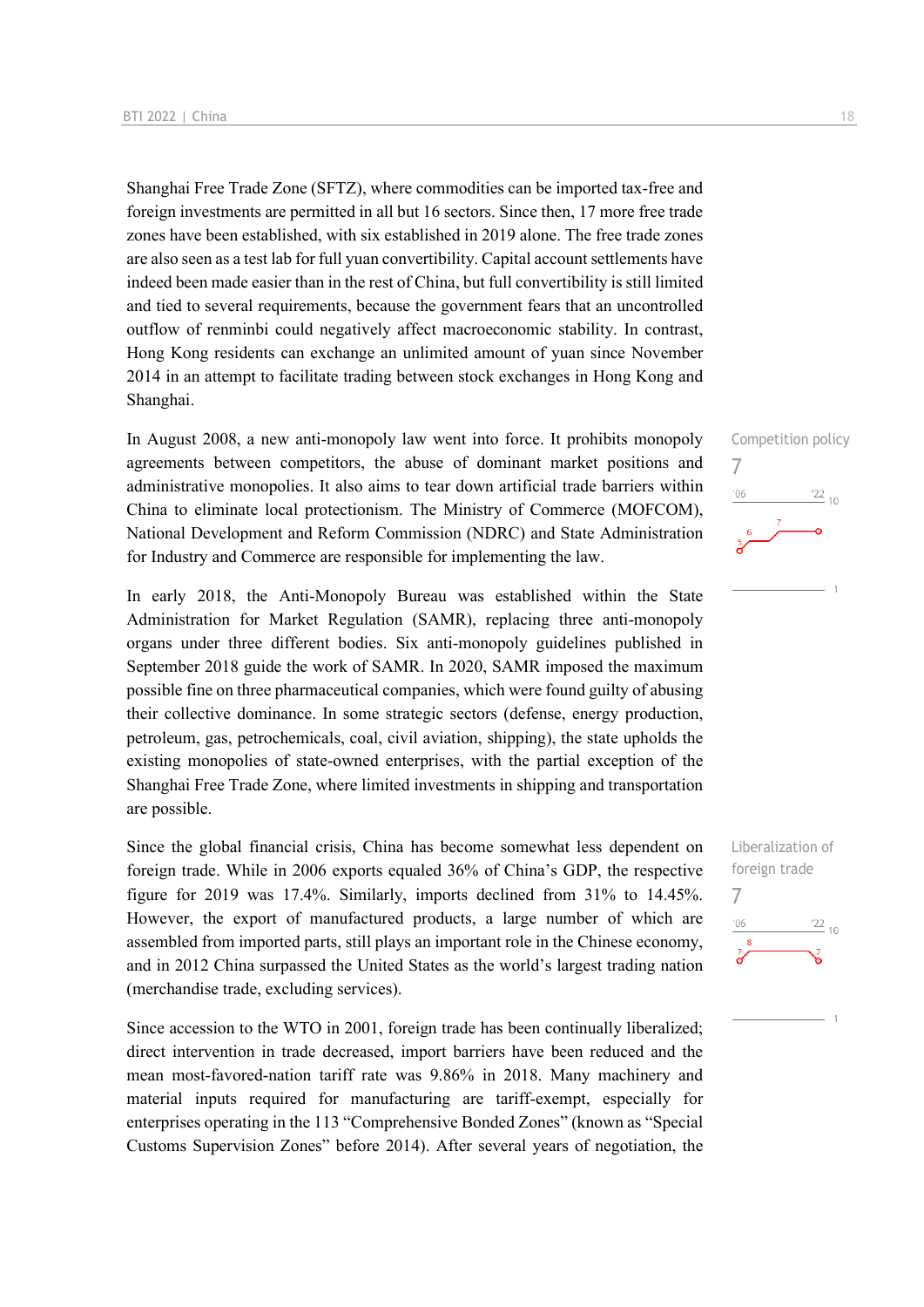Regional Comprehensive Economic Partnership with ASEAN, and Japan, Korea, Australia, New Zealand was signed in November 2020.

The seventh WTO Trade Policy Review for China, issued in July 2018, notes that clearance times for imports and exports have been shortened, but also finds China's subsidy policy very opaque. In January 2018, the Anti-Unfair Competition Law went into effect. The enforcement of Intellectual Property Rights was strengthened but remains a challenge. In 2016, a new cybersecurity law was enacted. The law requires foreign companies to store their data on servers based in China and has made the use of Virtual Private Networks (VPNs) more difficult. The banking and insurance markets were further liberalized, though Chinese companies have become so entrenched that it will be difficult to gain a foothold in the market. In 2019, the Chinese government imposed punitive non-tariff barriers on Australian coal and wine in apparent retaliation for worsening political relations. The 14th Five-Year Plan (discussed by the Fifth Plenum in October 2020 and to be passed by the NPC in 2021) adds two new features: "dual circulation" and "secure supply chains," which will most likely have an impact on China's foreign trade strategy.

Since 2016, banks have been able to set higher and more market-oriented interest rates on deposits; local governments are now allowed to issue bonds in order to roll over debts incurred by local government financing vehicles; a deposit guarantee was introduced; and six domestic privately owned banks have been established. These measures are aimed at mitigating the considerable risks caused by a fast-growing shadow banking system.

At first glance, China's banking system appears solid. In 2018, 35.5% of China's banking assets were held by five state-owned commercial banks. China has fully adopted the Basel III risk-based capital standards. In the review period, the ratio of non-performing loans increased slightly from 1.7% in 2017 to 1.9% in 2019. Artificially low interest on deposit loans and relatively high interest on bank loans provide these banks with cheap money. At 9.1% in 2018, the capital-to-assets ratio is rather low by international standards, but high compared with China's previous values, which were as low as 4.4% in 2005. The four biggest state-owned commercial banks (SOCB) are listed on stock exchanges and belong to the world's biggest banks with regard to market capitalization. This has brought not only fresh capital to the system at large, but also foreign accounting groups now review the banks' financial reports, which has resulted in greater transparency. According to WTO commitments, much of the banking sector has been opened to foreign banks and restrictions on foreign banks' local currency businesses have been lifted, but the market share of foreign banks remains small.

Privatization in the financial sector is not far advanced; most non-bank financial institutions, such as life insurance, investment, and securities companies, are stateowned or controlled by local governments. However, this excellent performance can partly be explained by the fact that high-risk lending is occurs outside the formal

![](_page_18_Figure_6.jpeg)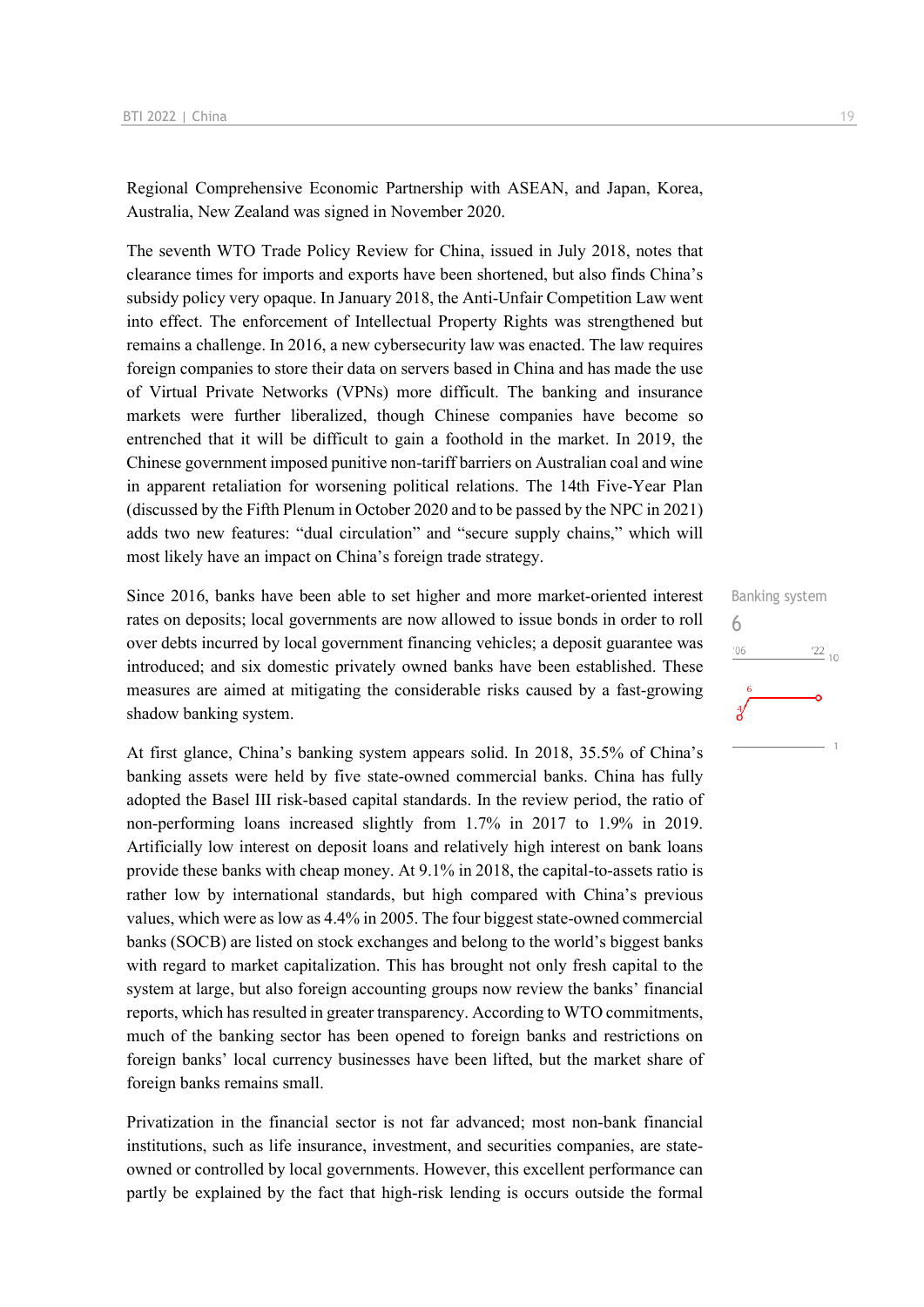banking system. Stimulus measures by the Chinese government during the global financial crisis led to a relaxation of the rules on informal lending, and trust companies, small lending companies and informal lenders have captured increasing shares of the financial market. Between 2014 and 2018, off-balance sheet lending by China's local governments tripled from CNY 10 trillion to CNY 30 trillion, more than double the amount of on-book lending.

Commercial banks are connected to the shadow banking system. They short-sell wealth management products to finance the high-risk operations of trust companies and are required to lend money to local government investment vehicles. In addition to issuing bonds, a number of local governments have resorted to tapping the informal financial system to roll over their loans. Land and real estate serve as the main collateral, making China's financial system extremely sensitive to real estate bubbles. The government seeks to rein in the shadow banking sector by de-emphasizing GDP growth in local government leaders' annual evaluations while at the same time imposing negative sanctions on incurring liabilities and tightening asset management rules. The lack of information on the true size of the shadow banking system, its various connections with China's commercial banks and the linkages with citizens' deposits and mortgages makes it difficult to estimate the overall impact of a default of informal loans on China's financial system. According to Moody's, the relative size of the shadow banking sector has declined from 87% of GDP in 2016 to 70% of GDP in 2018.

#### **8 | Monetary and fiscal stability**

China's inflation rate remained low and stable during the review period. After fluctuations of the consumer price index between -0.7% (2008 – 2009) and 5.4%  $(2010 - 2011)$ , consumer prices increased 2.1% between 2015 and 2016 and 2.9% between 2018 and 2019. After a slow and gradual decline of exports between 2014 and 2016 from \$2.34 trillion to \$2.097 trillion, exports picked up again in 2019 (\$2.499 trillion). A similar, albeit more marked trend is evident for imports, which declined from \$1.95 trillion in 2014 to \$1.59 trillion in 2016, but rebounded to \$2.077 trillion in 2019. In 2019, foreign direct investments rose 2.11% over 2018. China's currency reserves, which had increased from \$1.53 trillion in 2007 to \$3.83 trillion in 2014, fell to \$3.03 trillion in 2016, but increased again to \$3.24 trillion in 2019. China has a managed exchange rate. In March 2014, the daily trading band for the Chinese yuan against the dollar was increased from 1% to 2%. In 2016, the Chinese renminbi was integrated into the IMF (SDR) currency basket – even though it is not yet ranked as a freely convertible currency.

The Chinese central bank is not independent, but under tight oversight by the central government, which sees the financial system as an important instrument for macroeconomic control. To stimulate post-COVID-19 economic growth, the Monetary stability 7 $\frac{22}{10}$  $'06$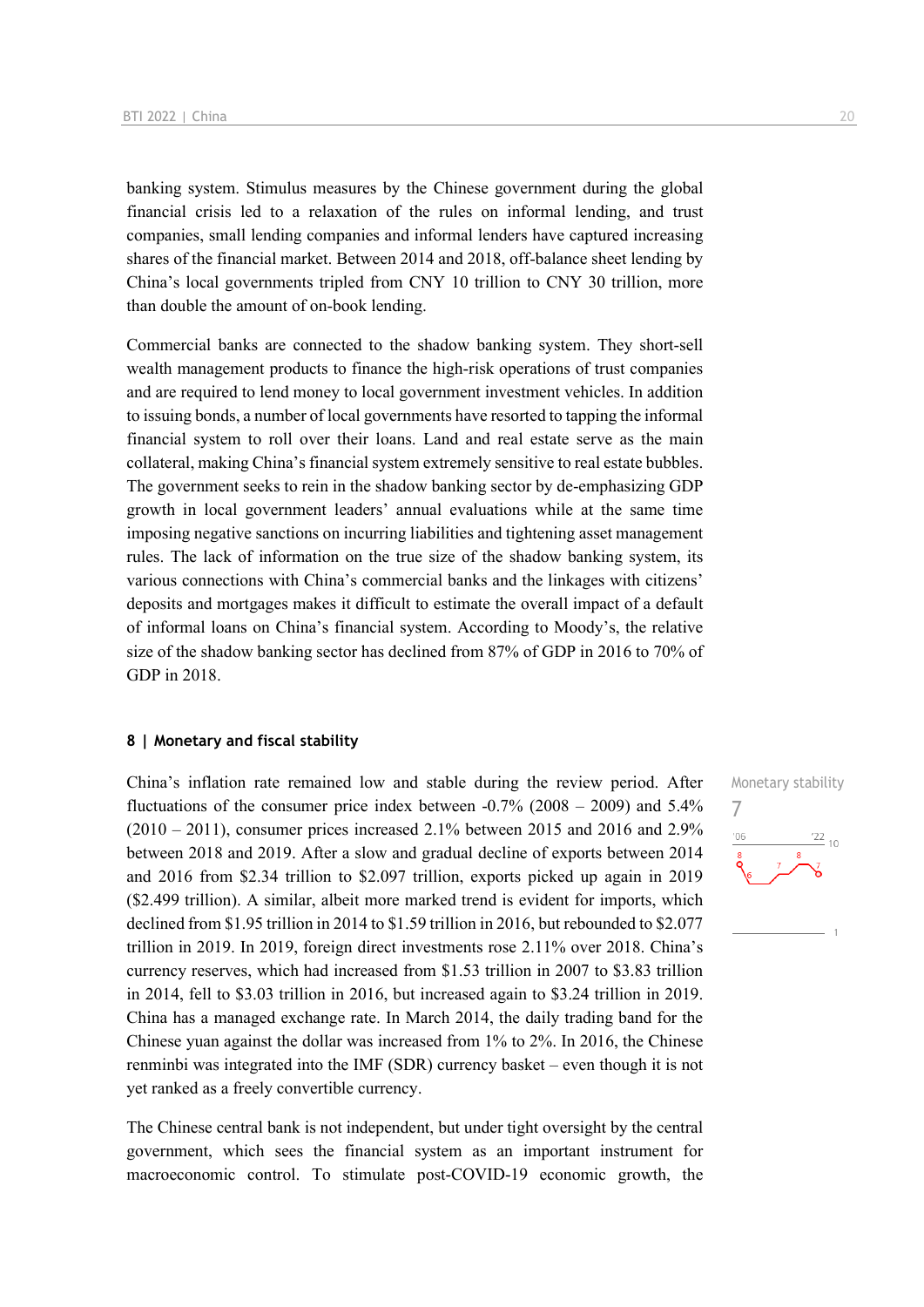government provided liquidity by cutting the reserve requirement ratio and incentivizing local governments to issue bonds and invest in infrastructure projects. In addition, the government announced tax exemptions and other cost cuts for businesses in May 2020 to soften the impact of the COVID-19 crisis on the economy. At the time of writing, these measures have not fueled inflation.

Macroeconomic stability is of utmost importance to the Chinese government. After the world financial crisis, economic growth declined from the previous double-digit rates to 6.7% in the third quarter of 2018. Because of the COVID-19 crisis, GDP growth slowed to 2.3%. However, the real growth rate was probably much lower and perhaps even negative. As the economist Michael Pettis points out, non-productive investment is included when China's GDP is calculated (or rather decided), so it is a poor measure of productivity growth.

The government has engaged in structural reforms, for example, by eliminating excess capacity in the steel and real estate sectors, deleveraging firms and local governments, improving total factor productivity, and issuing tax breaks. Still, the declining profits of industrial enterprises, high levels of local government debt and trade frictions with the United States have negatively affected macro stability. During the review period, the government continued to try and boost domestic consumption, which is impeded by the high level of inequality and high savings levels of risk averse households.

The basic challenge for Chinese authorities is still the same: to maintain annual growth at a high enough rate to guarantee an adequate number of jobs while at the same time rebalancing the economy toward a more sustainable consumer-driven development path. The current account balance was \$141.3 billion in 2019, external debt \$2.1 trillion and external reserves \$3.1 trillion. According to official statistics, the government deficit stood at 6.3% of GDP and national debt at 52.6% of GDP in 2019. To mitigate the effect of the COVID-19 crisis on China's economy, the government adopted indirect (e.g., a reduction in the mandatory reserve ratio of banks and tax breaks) and direct (e.g., subsidies and investments related to mitigating the COVID-19 pandemic and infrastructure spending) measures, which added up to \$500 billion. Since the onset of the pandemic, China's debt burden has grown by around 30%.

Fiscal stability 8 $\frac{22}{10}$  $^{\prime}06$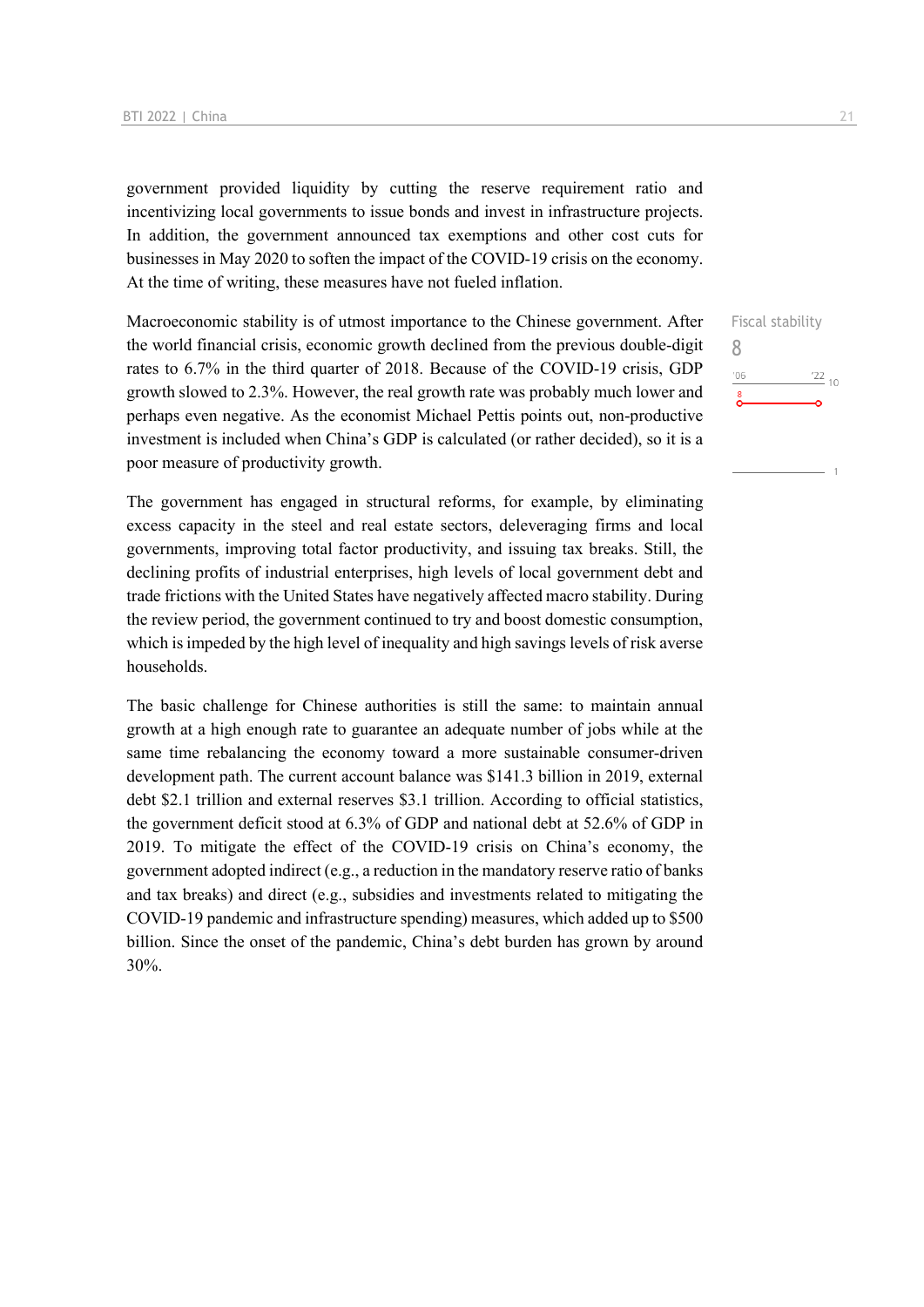#### **9 | Private Property**

In October 2007, China's first private property rights law came into force. The law "protects the lawful property of individuals," state-owned assets and prohibits the illegal possession, destruction or looting of state property by private persons.

However, the implementation and enforcement of these formal regulations is inconsistent and arbitrary, due to a weak judiciary and to corruption in administrative agencies. All land ownership still remains with the state; this means there are no secure property rights for peasants. To address the problem of forced resettlement caused by large-scale governmental construction projects or illegal land grabs by local authorities, the Chinese government in early 2013 promised to better protect land use rights, increase compensations to farmers, even allowing the latter to directly negotiate the sale of rural construction land. This rule also gives farmers the possibility to merge plots and employ modern farming technologies on larger fields, thereby increasing productivity and income. The long-term aim is to push urbanization and pool rural land for large-scale farming by agricultural enterprises.

The enforcement of intellectual property rights remains sketchy. China is the only "priority one" country in the European Commission's report on the protection and enforcement of intellectual property rights in third countries (December 2019). The report points out several persistent and serious problems with forced technology transfers, intellectual property thefts, counterfeiting and requirements to give up sensitive technology for market access. However, it also notes improvements such as the establishment of specialized courts for intellectual property rights, and the amendment of relevant laws and regulations during the review period. In January 2019, a new e-commerce law was passed, and the trademark law and the anti-unfair competition law were improved in April 2019. In November 2020, the copyright law was revised.

Due to murky ownership structures, hidden subsidies and various statistical indicators, it is nearly impossible to draw an exact line between what is referred to in China as the "public" and "non-public" sectors. At the end of 2017, there were 27.26 million private enterprises and 65.79 million individually owned businesses, which altogether employed 340 million people. 90% of these companies are in the service sector, 8% in industry and 2% in agriculture. In the industrial sector, private enterprises made up 87% of all enterprises with a revenue over CNY 20 million in 2017 and were responsible for 30.76% of total profits. In recent years, large private enterprises have dominated online retail in China and have become important players in cross-border acquisitions.

Although private enterprises also benefit from the private property rights law, some stumbling blocks remain, such as difficulties in accessing capital, licensing procedures hampered by long delays, a lack of transparency, local government

![](_page_21_Figure_7.jpeg)

![](_page_21_Figure_8.jpeg)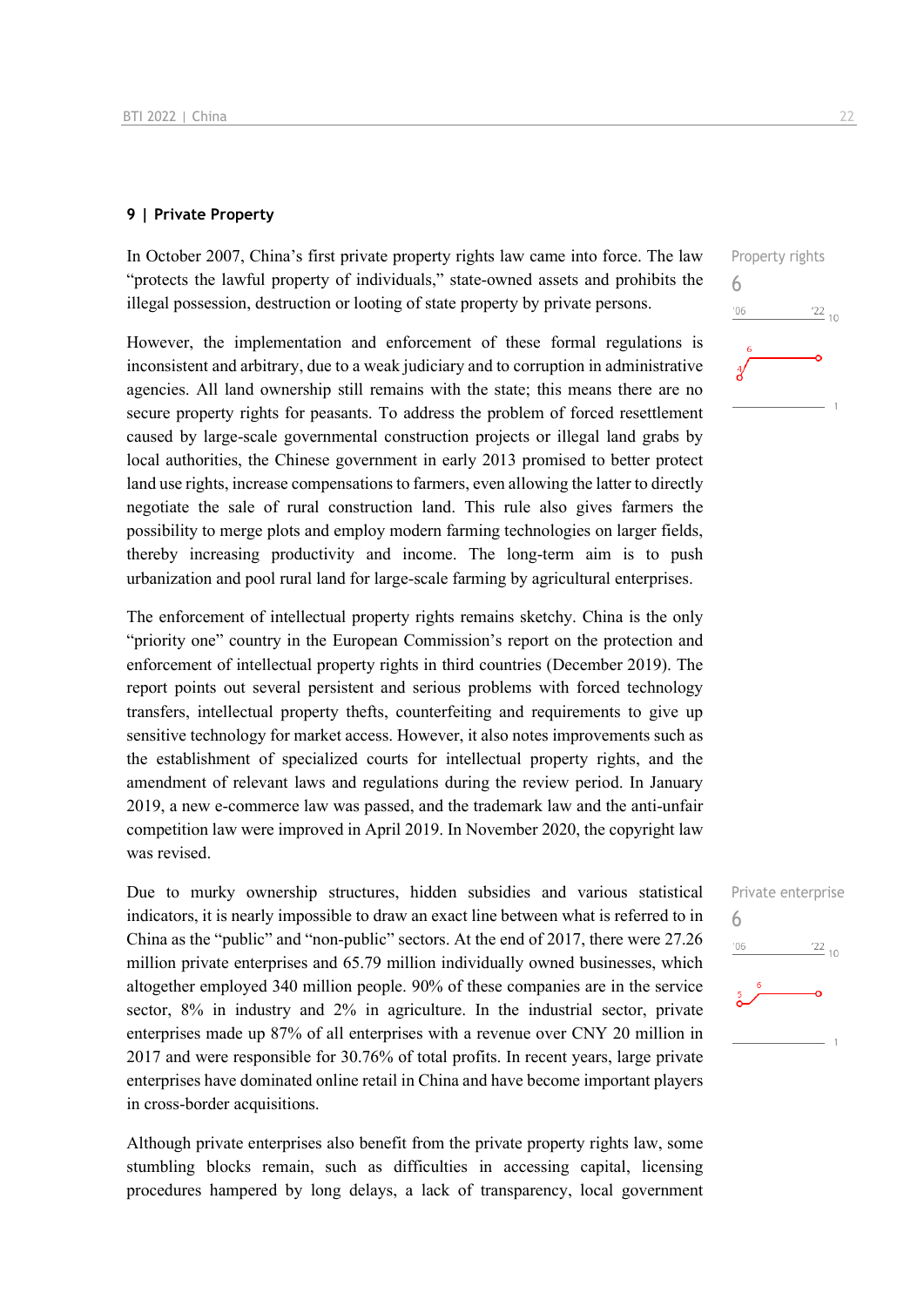favoritism and the pressure to pay illegal fees. After a period of favoring SOE over private enterprises, the government has now improved credit access for private enterprises. To mitigate the negative impact of the COVID-19 pandemic, the government has promised to further support small and medium-sized enterprises by ensuring easier access to credit and other indirect subsidies such as tax cuts. So far, the government has not taken equity stakes in troubled firms or nationalized companies.

#### **10 | Welfare Regime**

Basic public social security systems covering pensions, health care, unemployment, accidents and maternal care are in place in China and have been gradually extended from the urban to the rural population while a rapidly increasing number of rural poor can now claim social benefits. Services are funded through contributions by employees, employers and government subsidies. The welfare regime is largely public, but individuals can purchase additional insurance from private companies. However, as family farmers are not considered employed, unemployment insurance still only covers employees of urban enterprises and institutional organizations. Furthermore, entitlements depend to a significant degree on the size of contributions, meaning that those with low incomes receive only very basic and limited services.

Another serious problem is social security benefits for migrant workers, as many employers do not pay the necessary premiums, even though the law obliges to do so. In addition, although the Social Insurance Law, which has been in effect since 2011, mandates the transferability of earned social insurance benefits, it faces severe challenges in practice.

Likewise, the large number of Chinese employed in the informal sector suffers from inadequate coverage for social risks. China's urbanization regulations, which were unveiled in 2013 and 2014, stress that the rights and social integration of migrant workers must be improved. Finally, urban and rural social security systems are to be integrated, with the ultimate aim of abolishing discrimination against those with rural household registrations. According to official statistics, 943 million people were enrolled in the basic pension system by the end of 2018 and 196.4 million urban residents contributed to unemployment insurance schemes in 2018.

Universal health insurance coverage has been achieved in 2020, but the benefits of basic medical insurance are low. Since hospitals and doctors often charge arbitrary fees or insist on bribes for service, there is a high degree of uncertainty as to which costs for health care and other risks might be expected in the future. For example, the system is not designed to treat expensive chronic diseases, and the poor can often not afford to pay the patient's contribution, which de facto excludes them from medical insurance benefits. The Chinese government has not handed out additional subsidies to citizens to cushion the impact of the COVID-19 crisis but has punished profiteering on vital goods such as personal protective equipment and sanitizers.

Social safety nets

 $\frac{22}{10}$ 

5

 $'06$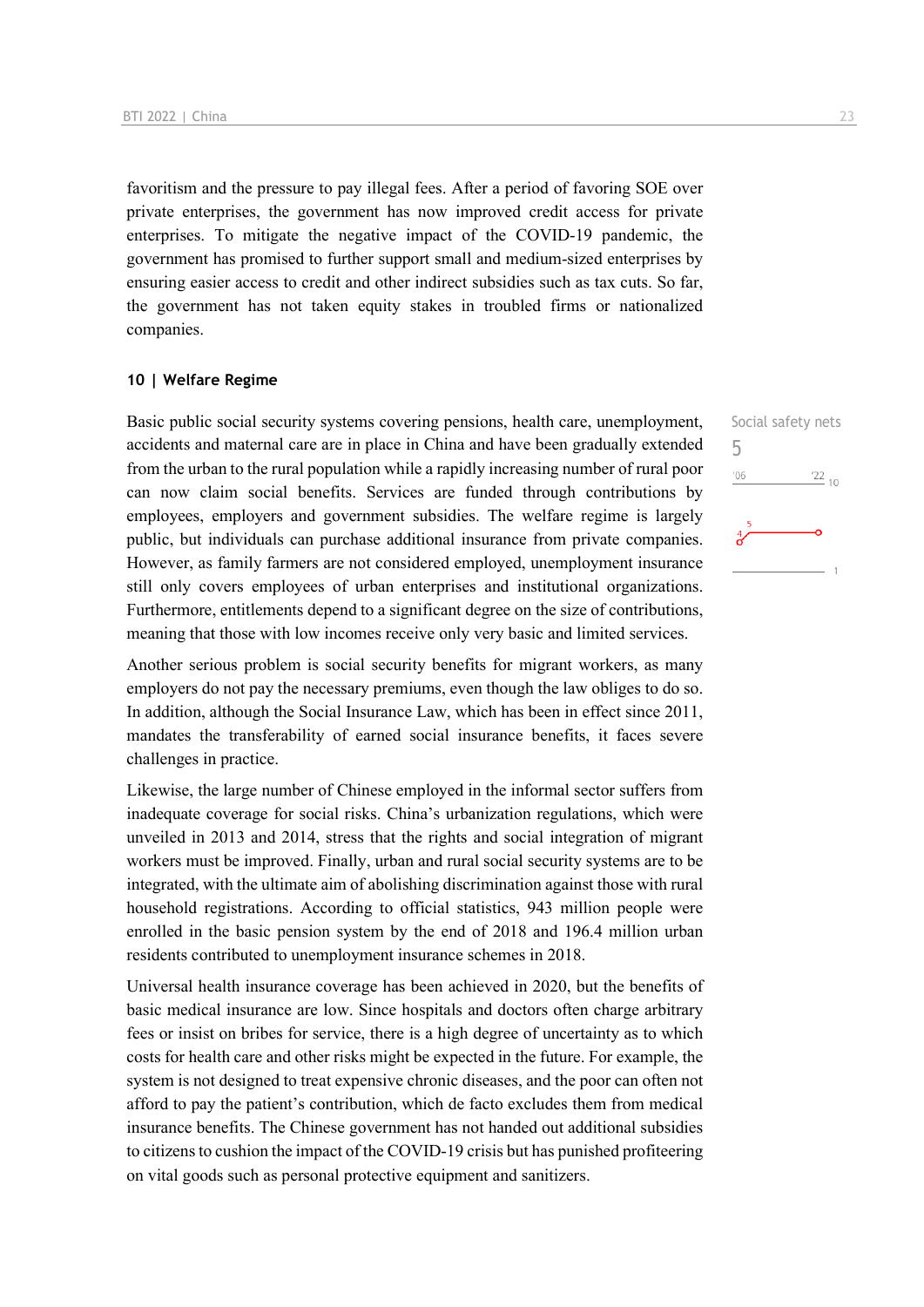Facilities for education, social security and public services are developed in urban coastal regions and are steadily improving in the rest of the country. However, the quality of services individuals receive depends on income. China's male-to-female ratio at birth is 1.18 and mirrors the preference of Chinese parents for their first child to be male. Though forbidden, many parents use prenatal diagnostics to determine the sex of their child, and female fetuses are sometimes aborted. Owing to historical factors, there remains a 5% gender gap in adult literacy (2010), but literacy rates for those aged 15–24 are near-universal and virtually identical.

In terms of gender (but not wealth), China is one of the most equal countries in Asia in terms of access to education. Female enrollment rates are higher than male enrollment rates in primary, secondary and tertiary education. However, females are disadvantaged both in access to jobs and salaries. In 2020, female labor force participation was 43.6% and GNI per capita was one-third less for women than for men in 2017. This marks an overall worsening of the situation: in 1990, women earned almost 80% of men's salaries. Especially among the older generation and in particular in rural areas, women are not regarded as equals, but the situation is changing for younger generations. Women's participation in politics remains severely limited. Only 24.9% of representatives to the National People's Congress (NPC) are women, although this an increase of 1.5% over the previous NPC. There are even fewer women in the echelons of power: no woman has ever been appointed to the CCP's Politiburo Standing Committee, and only one out of 25 members of the Politburo and 10 out of 205 members of the Central Committee are female. Female provincial party secretaries or governors are extremely rare.

Economic exclusion of and social discrimination against ethnic, religious and linguistic minorities in mainstream society continue. Especially migrant workers and their children are still disadvantaged.

#### **11 | Economic Performance**

Macroeconomic performance in China continued to be rather high compared with other major (emerging) countries but was lower than in the past. Growth rates dropped from 9-12% before the world financial crisis to a "new normal" of 6-7% post-crisis. However, China's GDP figures cannot be directly compared to those of other countries, because they also include a significant amount of non-productive investments – real GDP is probably significantly lower than what the official figures state.

At 2.1% in 2016 and 2.9% in 2019, inflation was low. GNI per capita at market exchange rates was \$16,785 PPP in 2019. The official unemployment rate remained stable at 4.4% in 2020 but is likely higher in reality. In 2017, government tax revenue equaled 9.4% of GDP, total government expenditure amounted to CNY 22.09 trillion; gross government debt stood at 52.6% of GDP in 2019 but is probably much higher

![](_page_23_Figure_7.jpeg)

![](_page_23_Figure_8.jpeg)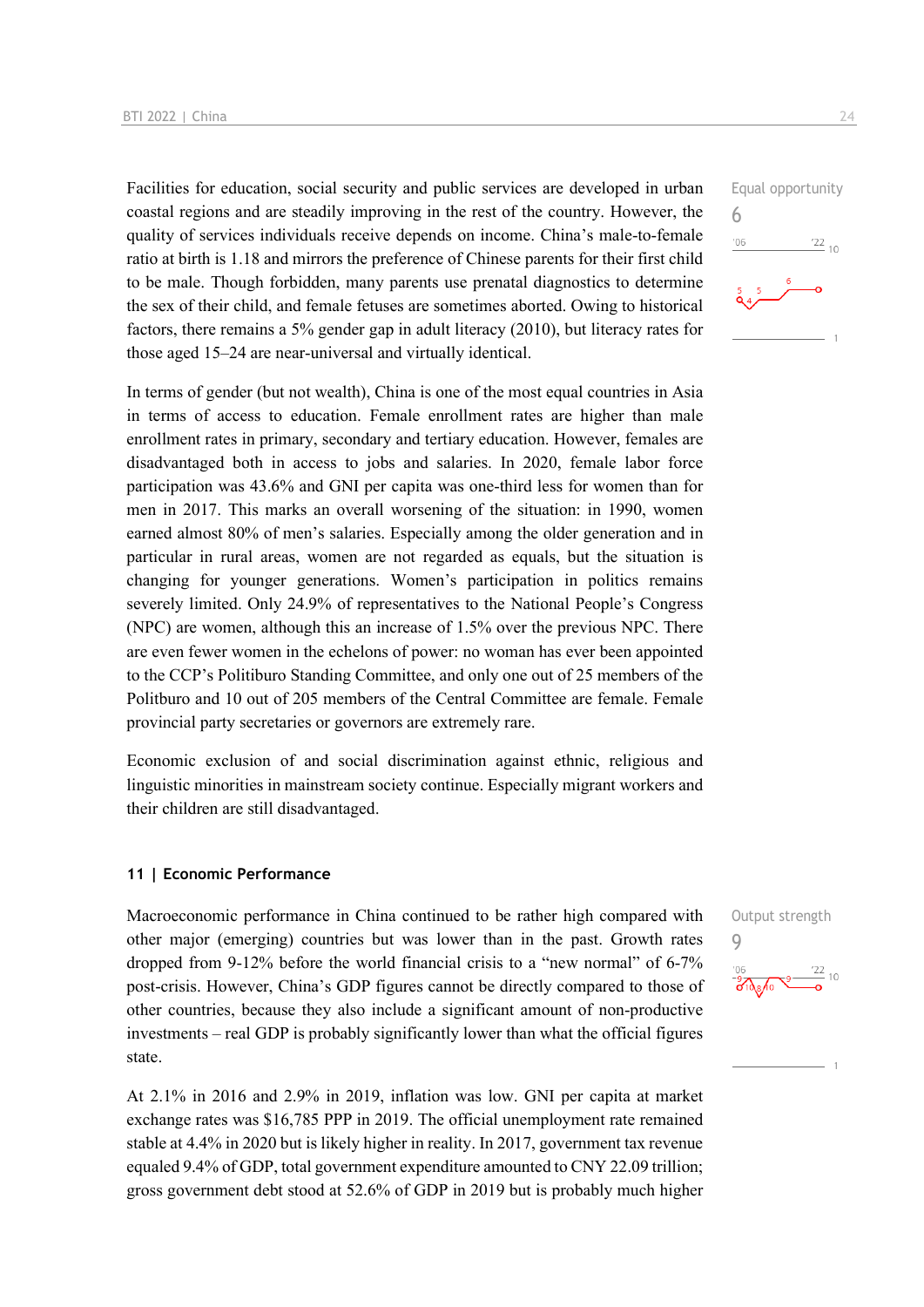as some local governments and state-owned enterprises loans count as private debt. To ameliorate the effects of the COVID-19 crisis on the economy, the government granted tax breaks, eased access to credit and invested in (emergency) infrastructure. The total cost of these measures is estimated at around \$500 billion. The COVID-19 pandemic has negatively affected economic activity in China, as GDP grew by only 2.3% in 2020.

#### **12 | Sustainability**

In 2018, China emitted 10.064 megatons of carbon dioxide, the highest total worldwide and far surpassing that of the United States. On a per capita basis, however, China's emissions are significantly below those of developed countries in Asia and half of those of the United States. Still, in November 2014, the United States and China agreed to cut CO2 emissions. China promised to cap its emissions by 2030 and the United States pledged to reduce emissions to a figure 28% below its 2005 levels by 2025. Emissions remained largely stable between 2013 and 2018, though the slight increase since 2016 has raised the question of whether this stabilization is the result of slowing demand rather than efforts to reduce emissions.

Of particular concern for the Chinese authorities are air and water quality. Air quality has improved slowly, but steadily. Sulfur dioxide emissions decreased from 25 million tons in 2007 to 8.75 million tons in 2017. Water pollution is another serious problem. According to official statistics, only 6.6% of urban groundwater is fit for drinking. Overall, nearly 60% of China's groundwater was rated "relatively poor" or "very poor" (worse than Grade II). As pollution is responsible for some premature deaths, it has become a major public concern and represents a bottleneck for China's continued development; environmental protection is high on the CCP's agenda. In 2015, coal power plants supplied 65.2% of China's energy, down from 69% in 2010. As China's coal is high in sulfur and coal firing greatly contributes to air pollution, the government is gradually banning the use of coal stoves, replacing coal with gas or power as the prime energy source of households. The contribution of coal power plants to China's energy mix is to drop further to the benefit of water, wind and nuclear energy. In addition, inefficient power plants are being closed.

In April 2014, the environmental protection law was amended for the first time in 25 years, removing limits on fines for polluters. The problem, however, is implementation, because the incentives for local governments to allow factories to cut production costs by polluting the environment is high while the risk of detection low. In 2018, the government has started to reward local leaders for improvements in the environment while putting less emphasis on GDP growth. Nearly six million cars that did not meet emission standards had been pulled off China's roads by the end of 2015, and an increasing number of cities have started to apply the "China VI" emission standards, which are set to replace the "National V" standards nationwide by 2023.

![](_page_24_Figure_6.jpeg)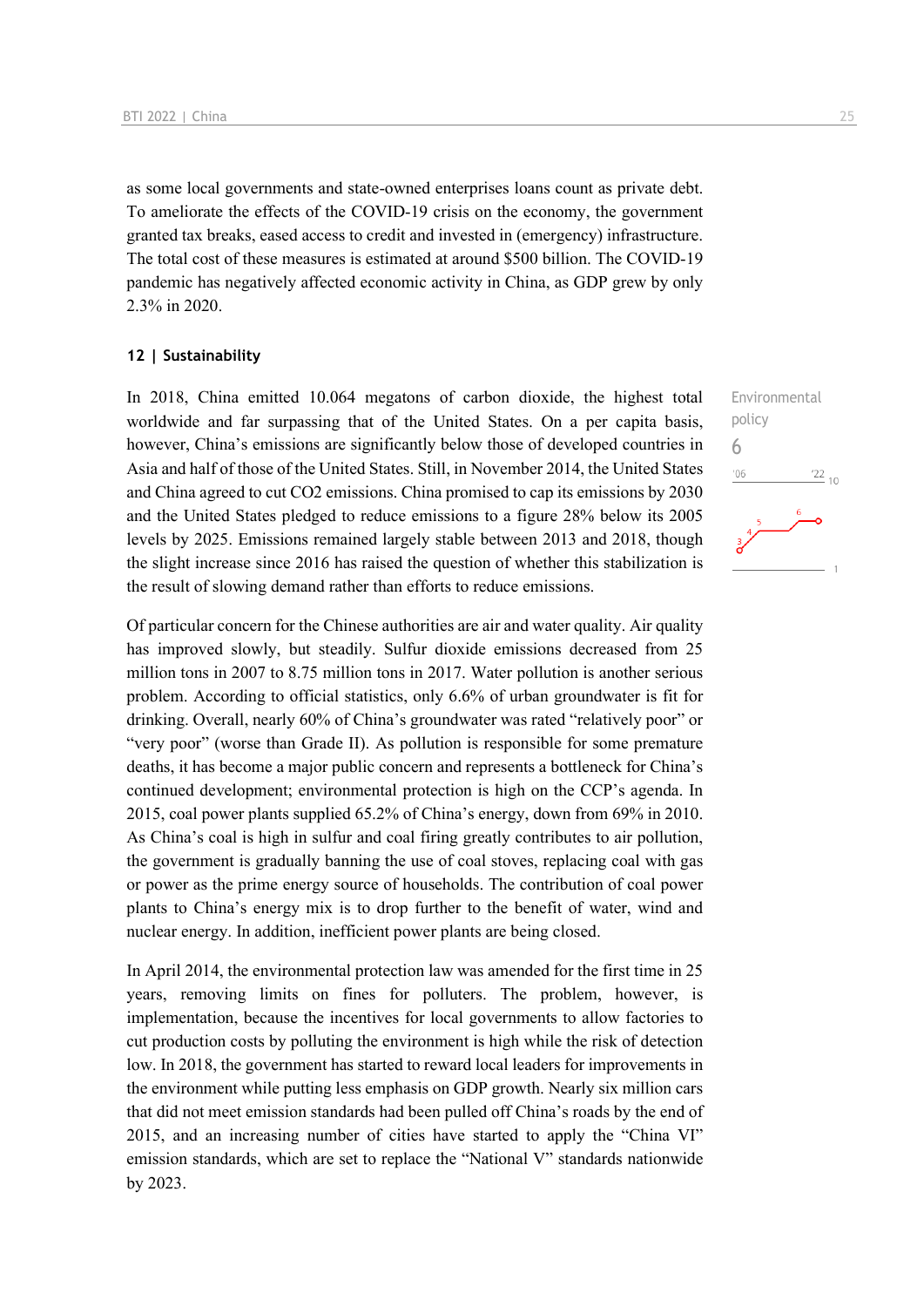The Chinese government incentivizes innovations in green technology to meet challenges at home, but also to export technology abroad. In January 2020, China's NDRC issued regulations to ban non-degradable bags, single-use straws and singleuse plastic items by 2025. At the end of 2020, 46 pilot cities had established garbage sorting systems. By 2025, such systems are planned to be implemented in all prefecture- and directly administered cities. In December 2020, Xi Jinping announced that China would reduce carbon intensity by 60% by 2030 based on 2005 levels.

China's research and technology sector is rather advanced and continues to improve. Spending on R&D as a percentage of GDP has risen from 0.6% (1995) to 2.23% (2019), overtaking Europe in terms of R&D intensity. R&D is heavily driven by foreign companies' investments and is dispersed unevenly across the country. Chinese patent offices receive more applications than other countries. However, against 1.4 million innovation patent applications in China (2019) stand 5.323 "triadic" patents (patents granted in China, Japan and Europe) held by Chinese innovators in 2018. In 2018, less than a quarter of all successful patent applications in China were filed by foreign actors, who had been responsible for one-third of all successful applications in 2013. Still, the number of domestic invention patent applications increased about 10-fold to 1.4 million between 2005 and 2018.

Expenditure on education accounted for 3.57% of GDP in 2018. Since previous funding has been distributed unevenly across regions and institutions, favoring urban and coastal regions as well as tertiary institutions, the government is now focusing on rural areas. Given the size and heterogeneity of the country and its various provinces and regions, the quality of the education system remains uneven. Highly competitive, world-class institutions exist alongside low-quality segments of the educational system. Overall, national and province-level education policies ensure a nationwide system of solid education and training. However, the rural population is significantly disadvantaged regarding access to higher population. China's U.N. Education Index score was 0.657 in 2019, on par with countries such as Turkmenistan, Gabon and Indonesia.

![](_page_25_Figure_4.jpeg)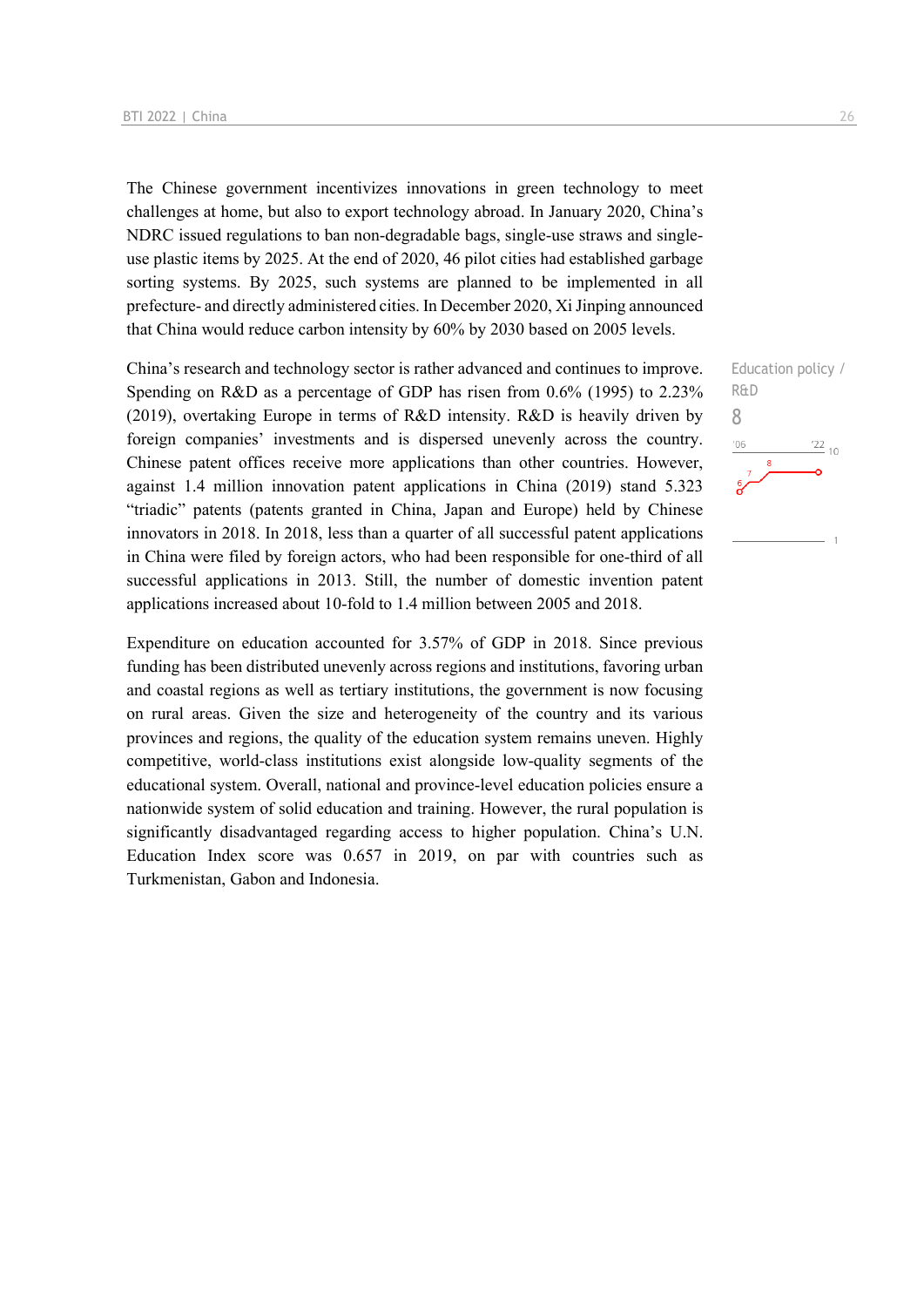## Governance

### I. Level of Difficulty

China's political leaders face several structural constraints, some natural, others manmade. Droughts, floods and earthquakes occur regularly in China and not only cause thousands of deaths every year, but also impede China from achieving its goal of food autarky. Furthermore, environmental degradation and water scarcity increasingly constrain the country's development. China's size, combined with uneven development and underdeveloped regional markets, pose great challenges to landlocked and mountainous provinces in central and western China. Severe income inequality strains not only social stability, but also domestic consumption, thereby limiting the competition needed for innovation.

After profiting from three decades of "demographic dividends" from a large workingage population, the share of retired persons is increasing. As a result of its one-child policy, in 2012 for the first time China's working-age population (between 15 and 59 years old) shrank, albeit it only by 3.45 million out of almost 940 million people. China is the first country where the "demographic window," a beneficial relation between the working- and non-working-age populations, will close while the country is still in a developmental stage. The one-child policy was relaxed in 2013 and again in 2015 but has thus far failed to trigger higher birth rates.

With wages having increased substantially, not least due to mass demonstrations, foreign companies have left China to relocate manufacturing centers to "cheaper" countries, such as Indonesia, Vietnam or India. The CCP leadership seeks to address this problem by strengthening domestic consumption, encouraging "indigenous innovation" and investing in "smart factories," where processes are fully automated and machines communicate with each other through the internet. Artificial intelligence and web-based commerce are further sectors which the government expects will drive economic growth. Major challenges are posed by the facts that most Chinese cannot afford high-quality products, most enterprises have narrow profit margins and do not invest in R&D and property rights protection remains lax.

Low levels of education especially in rural areas pose a severe structural constraint. Much of China's new growth depends on the digital economy and companies might find it difficult to recruit enough skilled personnel.

**Structural** constraints 6 $106$  $^{22}$  10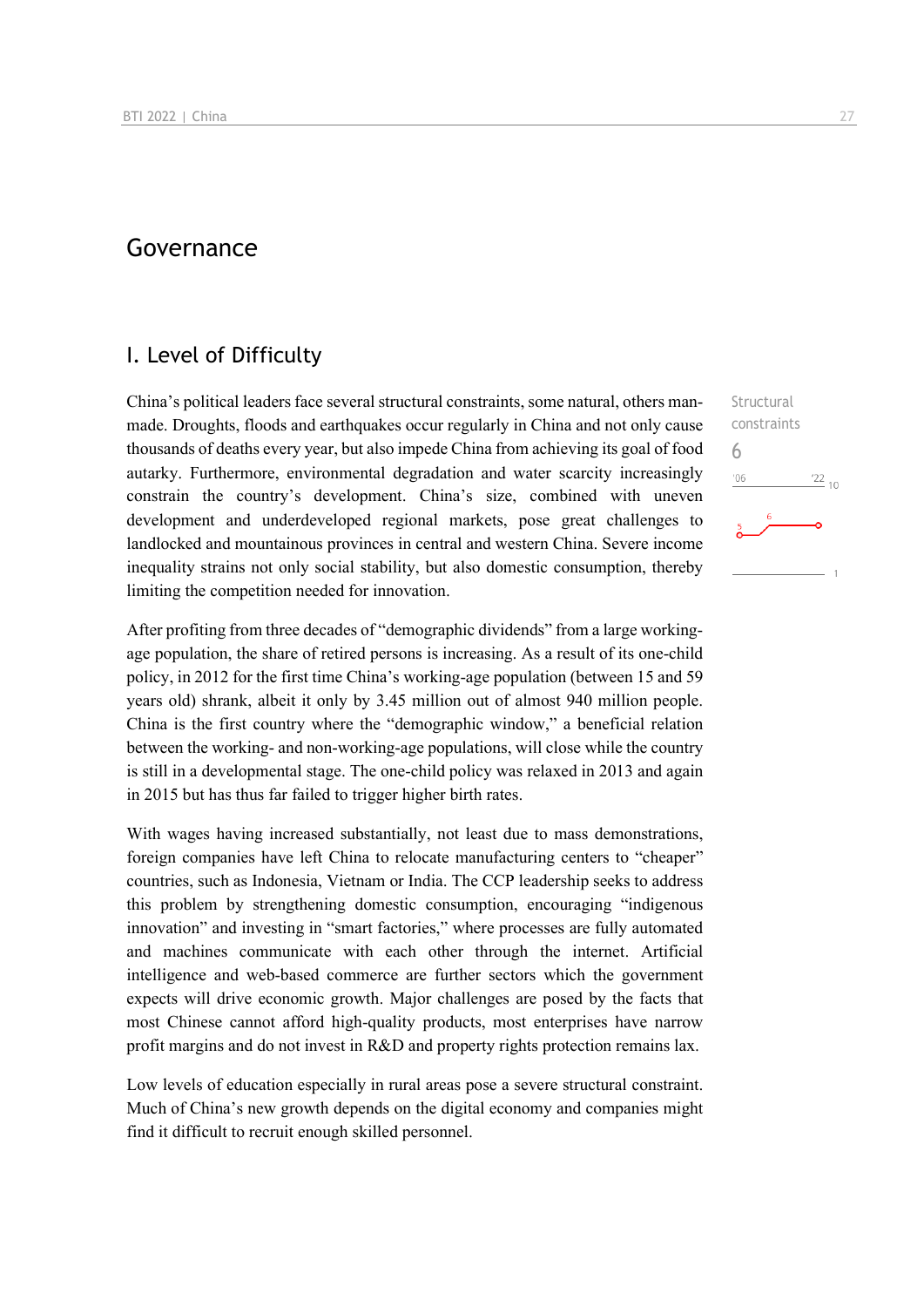In comparison with Europe and the Americas, reported rates of COVID-19 infections were low in China. Still, China's policy of strict lockdowns in the first quarter of 2020, which included workers in manufacturing and service, led to a temporary economic slowdown. Arguably, the pandemic has had a positive effect on governance, because e-government capacities had to be increased to facilitate the provision of services under strict lockdown. The same, however, is true of surveillance capacities, which are likely to further consolidate China's authoritarian one-party state.

China lacks a robust tradition of civil society, not least because Chinese society is still largely centered on personal networks and because intermediate organizations have not played an important role in China's history. Citizens might organize spontaneously to further their aims, as evidenced by popular protests, but these organizations tend to crumble once the event is over. Nevertheless, the number of officially registered social organizations and NGOs has steadily increased from 153,222 in 2000 to 817,360 in 2018. Official registration entails finding a government unit to act as a guarantor and fulfilling a number of other requirements that serve to keep a check on social sector growth. However, the number of small and unregistered organizations is estimated to run into the millions.

The government is faced with the quandary of needing social participation to enhance the provision of public service while fearing that these organizations may challenge its power. Hence, registered NGOs and non-registered voluntary organizations are only partially able to provide channels for popular participation or representation of social interests. In recent years, grassroots NGOs have been increasingly co-opted by party branches. The government's exhortations for philanthropic donations are largely ignored.

There are no irreconcilable social or religious cleavages in China. With the exception of some minority (e.g., Uyghur and Tibetan) populations, there are also no irreconcilable ethnic cleavages. One reason for this is that most Chinese ethnicities act in accordance with the prevailing modernization paradigm of the Chinese Communist Party. Dozens of protests staged by Chinese citizens occur daily, but most of these are small and concerned with existential issues, such as wage arrears, the demolition of houses and the relocation or expropriation of rural land. Although not as frequent, spontaneous and large-scale demonstrations occur almost annually, often in the form of "not in my backyard" protests aimed at polluting factories and waste plants.

Economic development has proceeded in a highly unequal manner, as indicated by widening wealth gaps and unequal access to health care, secondary and higher education, and contributes to the fragmentation of society into a small, affluent group and a large, economically underprivileged group. Occasionally, conflicts with the police or other state organs lead to outbursts of mass vandalism.

Civil society traditions  $\frac{22}{10}$ 

9

 $^{\prime}06$ 

![](_page_27_Figure_7.jpeg)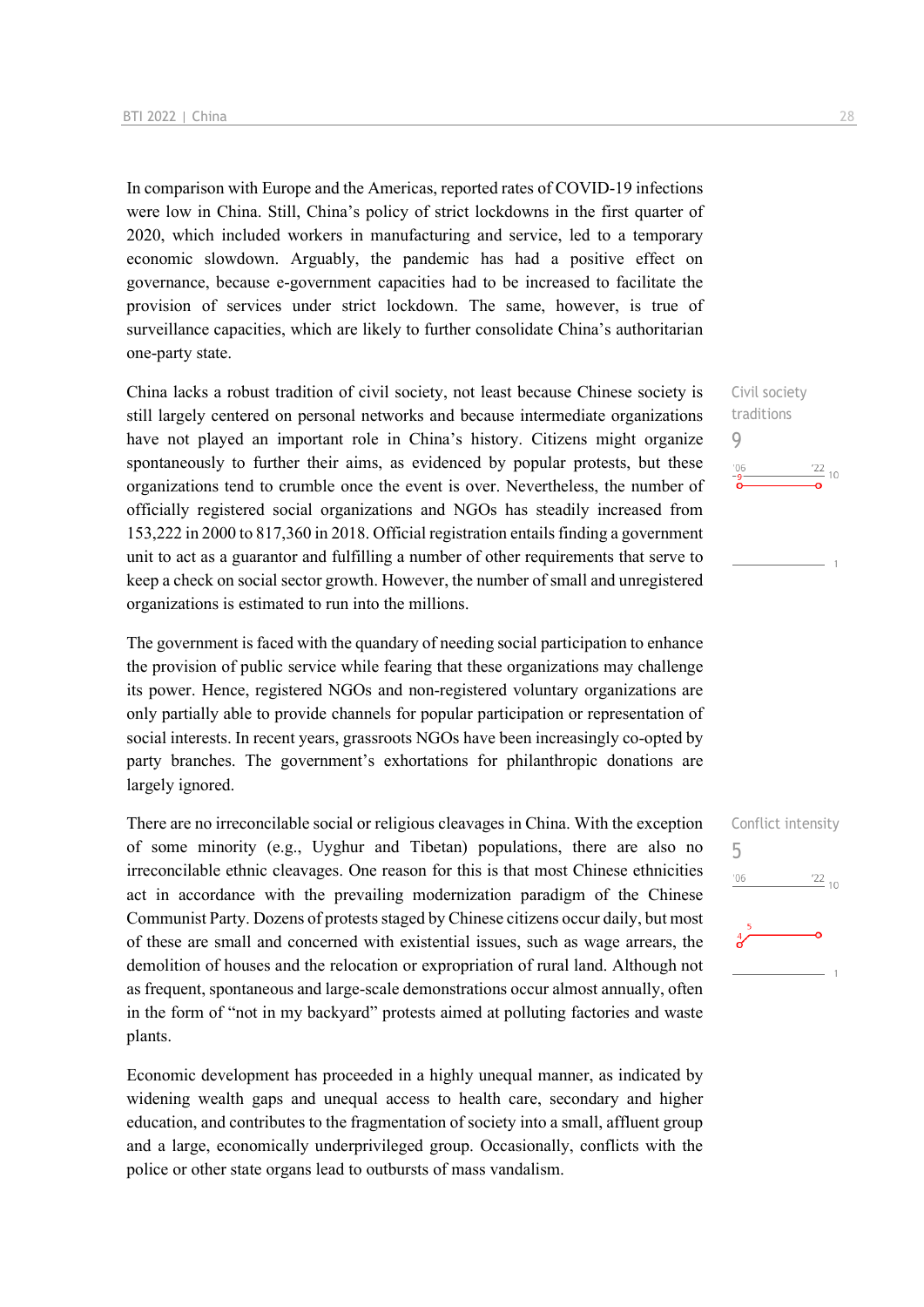Relations between Han Chinese and Tibetan and Uyghur minorities remain tense; control is maintained through a massive, visible police presence in strategic locations, mass surveillance and the incarceration of millions of citizens in re-education camps. In Beijing's center, police with anti-riot gear are stationed at strategic points 24 hours a day, and visitors to Tiananmen square need to subject themselves to a thorough security control. The initial measures to contain the COVID-19 pandemic led to some dissatisfaction being voiced on the internet. There were sporadic incidents in which patients attacked nurses, but no violent confrontations involving larger groups.

## II. Governance Performance

#### **14 | Steering Capability**

The Chinese government pursues social stability and economic development as its two main priorities, but global status and reputation have become a priority under the Xi administration as well, especially after the National Party Congress in 2017. In contrast, transformation toward democracy based on the rule of law is not one of the government's long-term strategic aims. Rather, the government follows a deliberate strategy of counterbalancing the threat of pro-democracy tendencies and challenges to the party's political hegemony.

Policymaking is characterized by long-term perspectives and subject to evidencebased impact assessment and strategic planning. The government uses guidelines to provide a framework for binding and non-binding policy objectives. Five-year plans specify social and economic targets, some of which are quantified and binding while others are non-quantified and highlight results that local governments should try to achieve. Major policy changes – like those involving innovation or education – take longer to achieve, so the timeframe is extended to 10 or even 15 years. The central government has prioritized investment in the development of artificial intelligence, a field in which it envisions China will become a market leader by 2030. The government also continues to promote "green" technologies and infrastructure projects abroad. In contrast, the previous program of "Made in China 2025" has been de-emphasized. At the local level, targets are tackled incrementally by formulating annual plans. These plans have thus far been consistent; yet, while crises might delay the achievement of targets, no five-year plan has been abandoned.

Overall capacity is weakened by both the de facto hierarchization of departments and implementation gaps between envisioned and actual outcomes. Departments concerned with economic development usually take precedence over those with social or environmental portfolios. Local governments are given several abstract achievement targets, the fulfillment of which often depends on their priorities,

#### **Ouestion** Score

## Prioritization 8 $^{\prime}06$  $'22$  $10$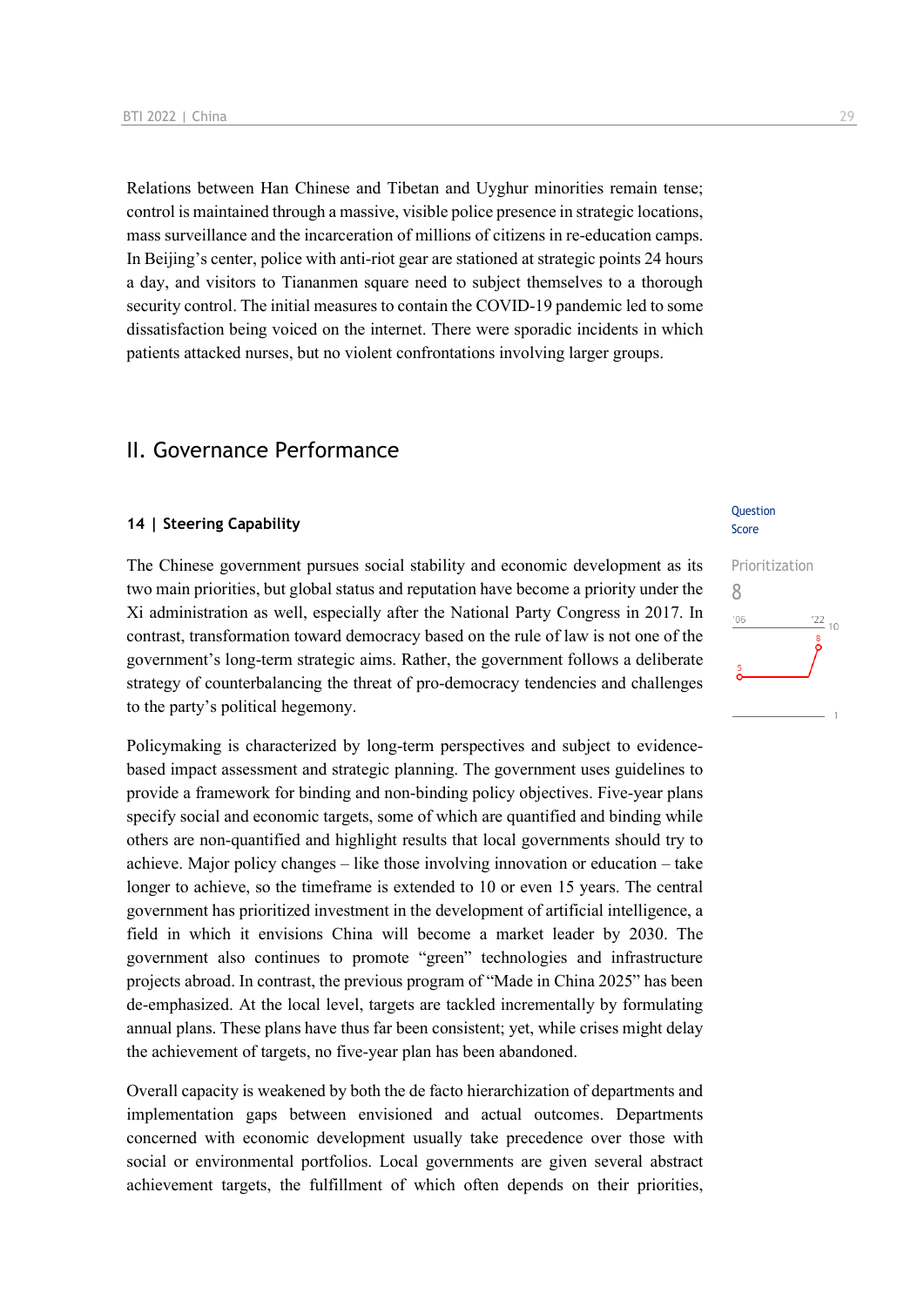capabilities and budgetary means. Increased domestic consumption and less reliance on capital building has been one of the government's long-term plans which has been affected by COVID-19. To maintain economic growth, the government once more set incentives for capital building – at the cost of making society more equitable. Considerable resources have been invested into mitigating poverty, but not into stimulating consumption more generally.

Over the last two decades, the government has established internet-based channels for citizens to voice their grievances and responsiveness to such demands contributes to stability. However, such participation is unlikely to lead to demands for greater liberalization, especially because increased responsiveness to everyday grievances co-exists with the increased government control of civic space.

The central government can effectively implement political priorities that it considers binding, but the range and extent of its capacity to do so depends on its resolve and on the interests of local governments. However, the center's control over local governments' policy implementation has been tightened in recent years. First, the regime uses surveillance technology not only to monitor its population, but also to control its bureaucrats. Public feedback channels also help to identify implementation gaps.

Policy implementation capacity is thus increasing, but the government does not intend to implement political reform measures that might initiate a transformation toward democracy based on the rule of law. Policy implementation is easiest where interests and priorities converge, economic growth being a prominent example. It is most difficult where the priorities of the central government do not match those of local actors, and where it monitors and sanctions non-compliance weakly or not at all. Implementation of a policy against the will of local governments is possible yet costly and is usually carried out in the form of campaigns. While compliance is important, and can be ensured, in times of crisis the central authorities depend on local initiative to govern routine affairs and to contextualize development targets.

However, the room for error has decreased and policy failures often result in the dismissal of local leaders. The Xi administration's campaign against corruption effectively illustrates this fragile balance. The campaign antagonizes the overwhelming majority of local officials, who have no real power to resist it. However, it stymies local initiative, which is likely to adversely affect local development and may ultimately threaten the economic dynamism of the country as a whole.

The government's fight against the coronavirus pandemic is unlikely to further China's transformation toward democracy and a market economy. First, the COVID-19 crisis resulted in an upgrading of governance and surveillance technologies, which have benefitted the authoritarian regime. Second, the government uses the failure of the United States government, but also other democracies, to contain the pandemic to its advantage.

Implementation 7 $-06$  $\frac{22}{10}$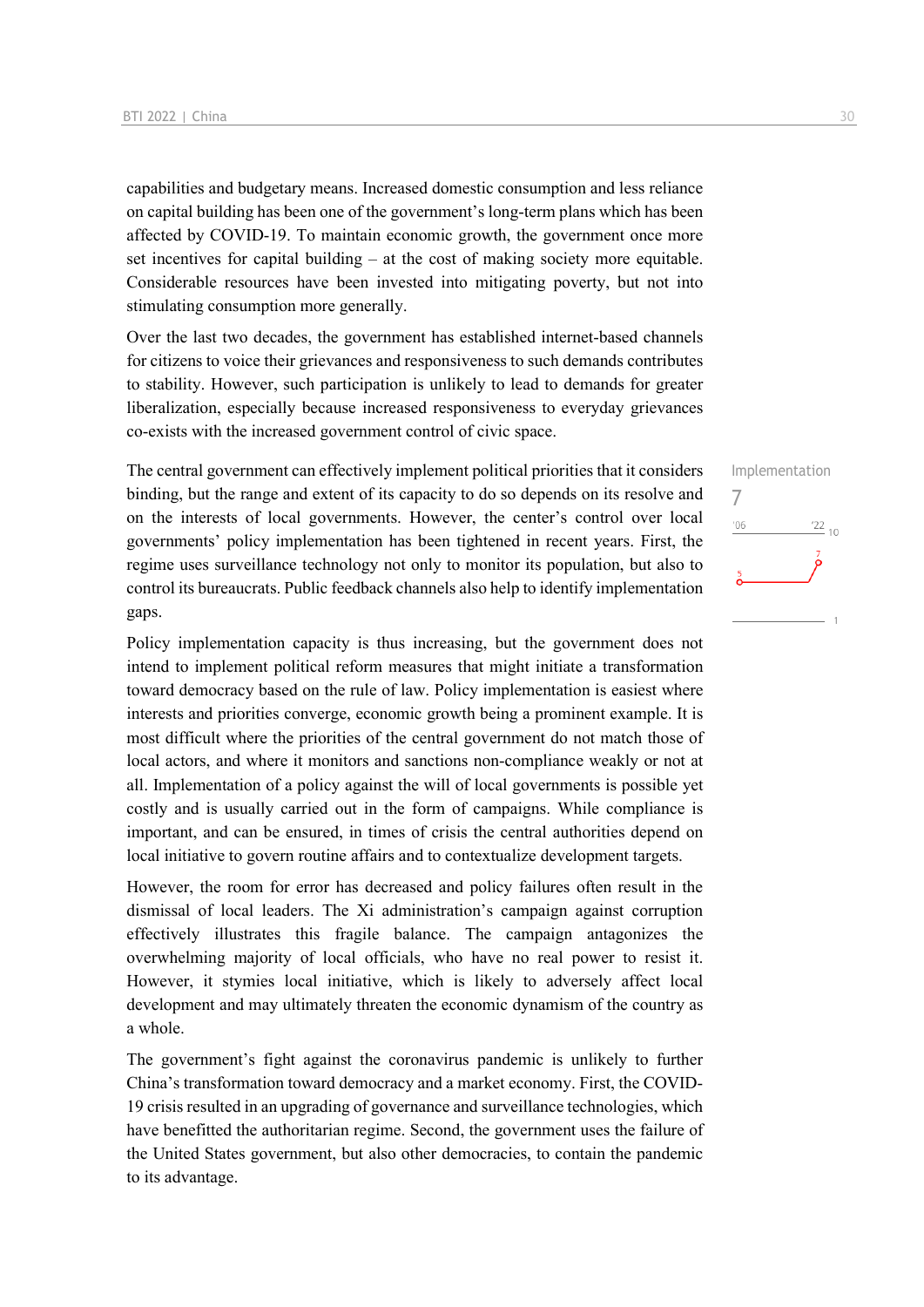The Chinese leadership demonstrates the ability and willingness to learn from past experiences and from new sources of knowledge. This willingness is mainly confined to social and economic policies, but also extends to administrative reforms, which are commonplace at the city and county level. Officials and administrators formulate such reforms by learning from past experience and by studying examples at home and abroad. For example, the current debates about the reform of the social insurance systems (and, especially, the pension system) are informed by exchange with scholars and politicians from Europe.

Most notably, elements of consultation are applied in lawmaking, the preparation of budgets and the monitoring of officials, oftentimes using the internet. They also use digital technologies such as big data analytics, facial recognition, artificial intelligence and cloud computing to improve policy outcomes. However, while these reforms improve governance, they should not be confused with a process of democratization within the regime.

The leadership acknowledges that the past priority on unconfined economic development has brought about social conflict, a highly uneven distribution of wealth, environmental deterioration and an inability for most Chinese enterprises to move up the value chain, and is formulating policies to counter these trends. Former President Hu Jintao's emphasis on more social equality and justness as well as sustainable development is now part of the party constitution. These reforms, however, face strong opposition by special interest groups (big state-owned companies and banks) which benefit from unequal access to resources and influential decision-makers, and hamper the implementation of reform measures.

In some cases, the Chinese government also reflects past failures. The new urbanization plan, for example, re-considers the unexpected negative side-effects of China's past (failed) eco-city construction projects (which resulted in "ghost cities"). The Chinese leadership is not willing to accept that more pluralism and democratic reforms such as media freedom and public participation are required as a safeguard against this sort of undue influence and corruption. Instead, the present Xi Jinping administration seeks to discipline special interest groups by detecting and punishing deviation through the CCP's disciplinary apparatus. The COVID-19 pandemic has stimulated institutional learning especially in the fields of e-government, crisis management, organization and deployment, and propaganda. None of these measures benefit democracy or a market economy.

![](_page_30_Figure_5.jpeg)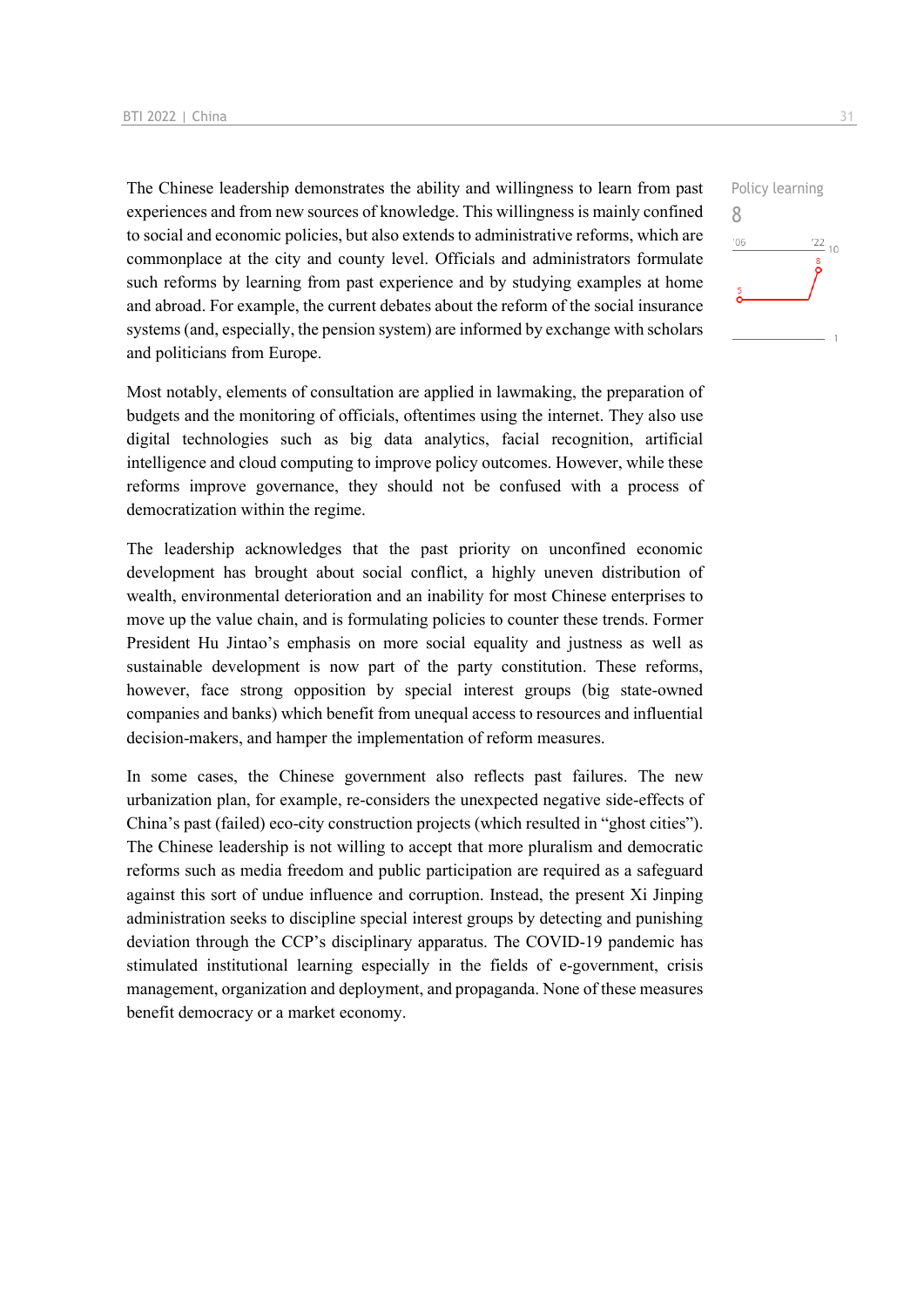#### **15 | Resource Efficiency**

The quality of the civil service has improved; meritocracy through competitive examinations and task-related performance appraisals has been introduced, and the vast majority of civil servants now hold university degrees. E-government and performance monitoring have been widely introduced in China's bureaucracy, and China ranked 45th in the U.N. E-Government Survey 2020, up from rank 78 in 2012. Its E-Government Development Index value was 0.79, which puts China in the class of countries with a "very high" score. It ranks ninth on the E-Participation Index.

Bureaucratic professionalism and efficiency, however, is still affected by petty corruption and the overarching power of the CCP, which, through the nomenclature system, influences personnel appointments to upper levels of government and party bureaucracies, putting party loyalty and support for present leaders before professional competence. One reason for corruption is low salaries. In January 2015, civil servants received the first pay raise in 9 years. Although the salaries of the lowest-ranked civil servants were doubled, their new monthly income of CNY 1,320 (\$212) is still very low considering the high costs of living in many of China's cities.

China's budgetary system is highly decentralized, with local governments responsible for more than 85% of total government expenditures. The central government takes in over half of all revenues then shares that revenue with the provinces at its discretion. Given the lack of transparency and accountability, fiscal resources are distributed not according to a common and equally implemented scheme but are influenced by the respective provincial leader's political weight and negotiating skills. The central government seems to profit from this arrangement. At 3.7% of GDP, the overall budgetary deficit in 2017 was low compared to other countries. However, the deficit is growing – in 2014, the deficit was only 1.8% of GDP. On the other hand, local government debt increased following the world financial crisis, accounting for up to 60% of GDP in 2017, according to an estimate by S&P Global Ratings.

As part of a national experiment, several provinces have begun to issue two kinds of bonds in 2014, one to finance revenue-generating projects such as toll roads, another to raise non-earmarked revenue. There is a tendency at the local level to invest in showy projects and create industrial overcapacity. The government has reacted by deleveraging local governments and state-owned enterprises, measures which were partially rescinded in response to the COVID-19 pandemic.

![](_page_31_Figure_6.jpeg)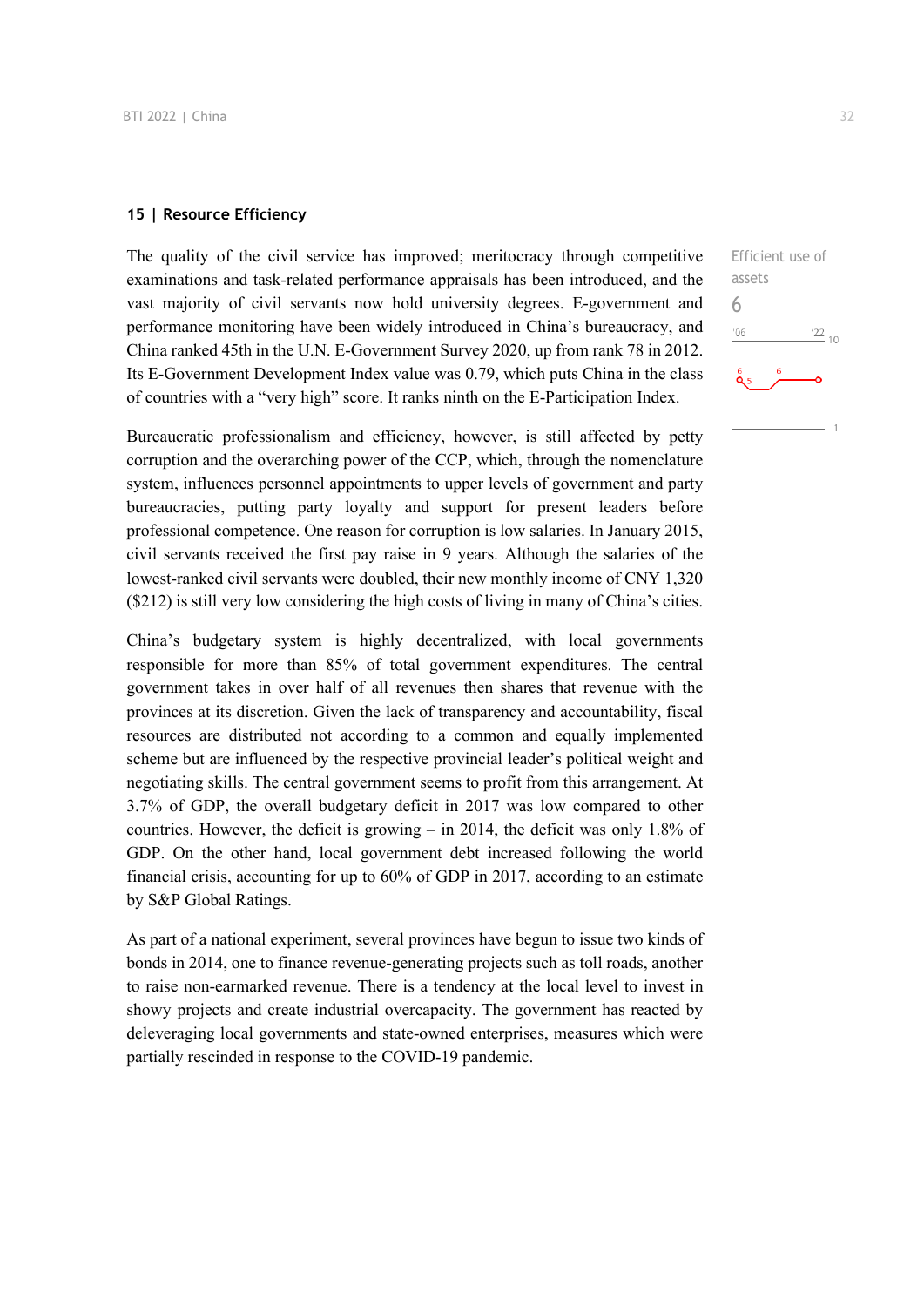The Chinese government often has difficulty reconciling conflicting policy objectives and interests due to a lack of horizontal and vertical coordination as well as friction between administrations at the national, departmental and regional/local levels. These problems result from differing incentives at the central and the local level, the different priorities of the various ministries, and the competition departments are subjected to. For example, the central government attempts to prioritize sustainable and equitable growth as well as to curb excessive speculation in real estate, but local governments thwart this policy by fueling excess development in their localities to expand employment opportunities and revenues from which they gain individual political and economic profit.

However, priority policies are coordinated in so-called Leading Small Groups, steering bodies that consist of high-level officials from different departments. Two new such bodies to improve coordination have been created under the personal leadership of Xi Jinping: one on national security ("National Security Council"), the other on "Comprehensively Deepening Reform." Crises are tackled by establishing ad hoc task forces. Although in routine politics, waste resulting from overlapping areas of responsibility and sloppy implementation are considerable, communication channels between the various administrative levels are superb, although this usually only becomes apparent in crises and emergencies when non-conformity results in harsh punishment.

The COVID-19 pandemic has laid bare both the key weakness and strength of China's system of governance. The weakness is its susceptibility to intervene in the bureaucratic process because of actual or perceived political priorities. The authorities reacted to the SARS crisis in 2003 by setting up an independent disease reporting mechanism, but this did not prevent politicians from intervening in disease reporting once more. The strength is its capacity to quickly develop and implement emergency measures, and to mobilize its bureaucracy in doing so. While all news related to the break-out of COVID-19 was censored, the population received regular information on the development of the disease and the measures taken to contain it.

China's supreme auditing institution is the National Audit Office, which publishes regular reports on state spending. In line with China's open government information policy, statistics on budgetary revenues and expenditures are published on local government websites and in statistical yearbooks. Public tenders are the main method of government procurement, and tenders are published on government and specialized bidding websites. Government departments receive hundreds of thousands of open government information requests annually. That said, information containing "state secrets" is exempt from these requests, which provides officials with a loophole. However, citizens have taken the government to court to challenge their refusal to provide access to information.

The Xi Jinping administration has initiated the largest anti-corruption campaign since Reform and Opening began in 1978. Targets are officials in the CCP, the government, the military and state-owned companies. Xi announced that this campaign would Anti-corruption policy 5 $\frac{22}{10}$  $^{\prime}06$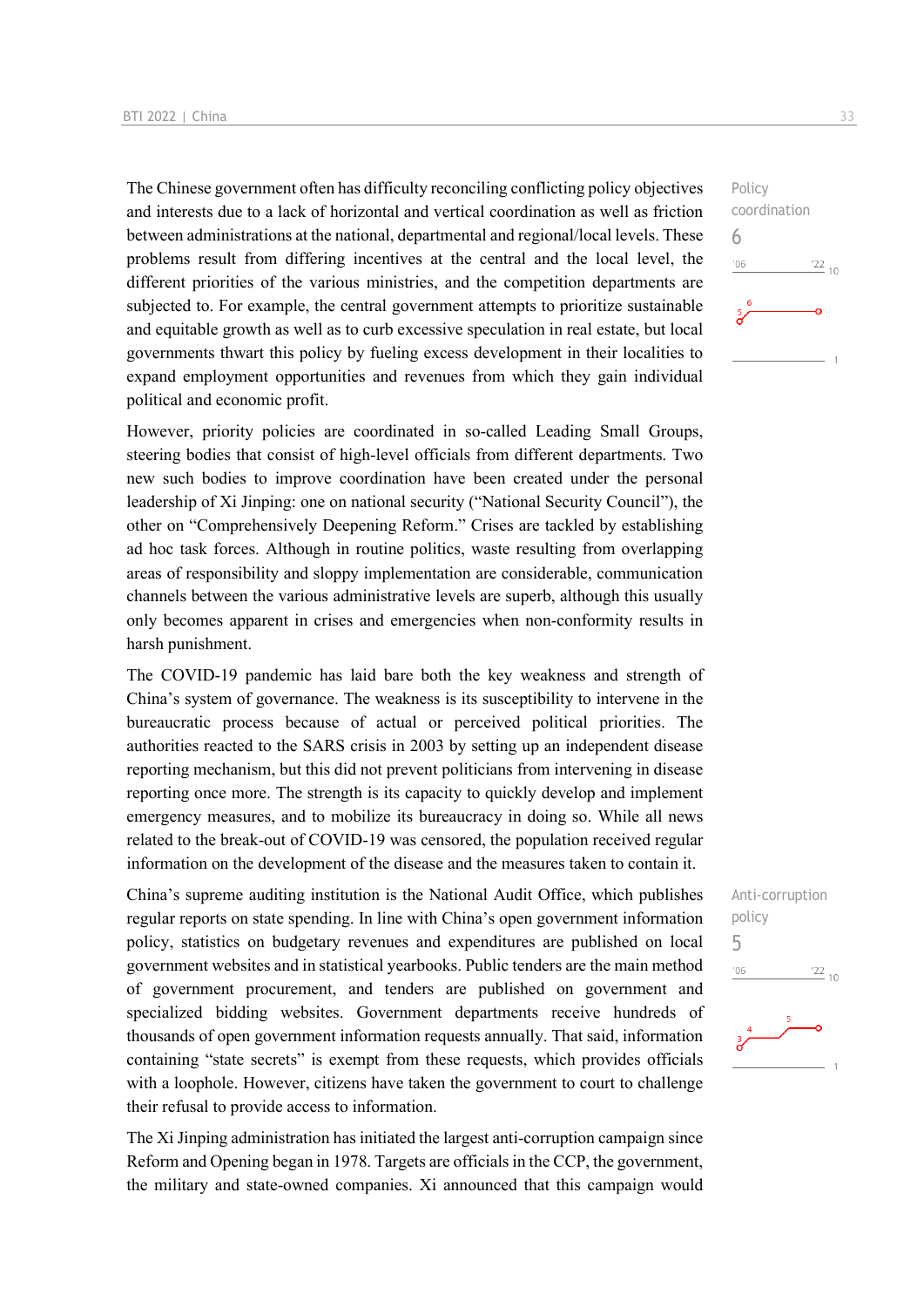focus on high-level officials. Former Politburo Standing Committee member Zhou Yongkang, former vice-chairmen of the Military Commission Xu Caihou and Guo Boxing, head of the Central Committee's United Front Work Department Ling Jihua and vice chairman of the Chinese People's Political Consultative Conference Su Rong were investigated for corruption between 2013 and 2015. In 2017, Sun Zhengcai, the party secretary of Chongqing, was sentenced to life in prison. By the end of 2018, millions of persons had been investigated and 621,000 officials had been punished.

Preventive measures such as sunshine regulations, which force officials to reveal their assets to the public, however, have not been implemented. As corruption in the CCP has been systemic and graft, nepotism, bribery and sale of office widespread, it is unclear how targets are chosen, and whether the campaign represents an attempt to weed out political opponents, improve the foundations of China's development, or both.

Apart from systemic political corruption, "petty" corruption – like mandatory payments for better services – is still widespread in Chinese society. However, this has been made somewhat harder with the open government initiative implemented in 2008, which improves access to government information, allows people to request files and enables the payment automatization for taxes, fines and services. A strict code of conduct for officials has been implemented, regulating, among other things, the amount of public funds that can be used for accommodation and banquets. Nonetheless, corruption persists, a result of the lack of competitive political processes, institutional checks and balances, accountability mechanisms, an independent judiciary and a free press.

#### **16 | Consensus-Building**

The Chinese government remains strongly committed to preventing the emergence of democratic tendencies; there is consensus among the members of the political leadership and the regime coalition that a transformation toward democracy based on the rule of law must be avoided.

There is broad consensus among Chinese leaders that the continuation and strengthening of one-party rule, the improvement of living conditions and the defense of national sovereignty and territorial integrity are the country's top goals. Similarly, there is agreement that these goals should be reached through economic development, international integration, strengthening of China's military force and increasing the CCP's control over the state and society. The Third Plenum of the CCP's 18th Party Congress confirmed that a market economy remains a strategic and long-term goal, and that the CCP wishes to improve governance yet avoid taking steps toward liberal democracy. This theme was reinforced at the 19th Party Congress in October 2017, when Chairman Xi reconfirmed China's commitment to markets and international

Consensus on goals 7 $\frac{22}{10}$  $-06$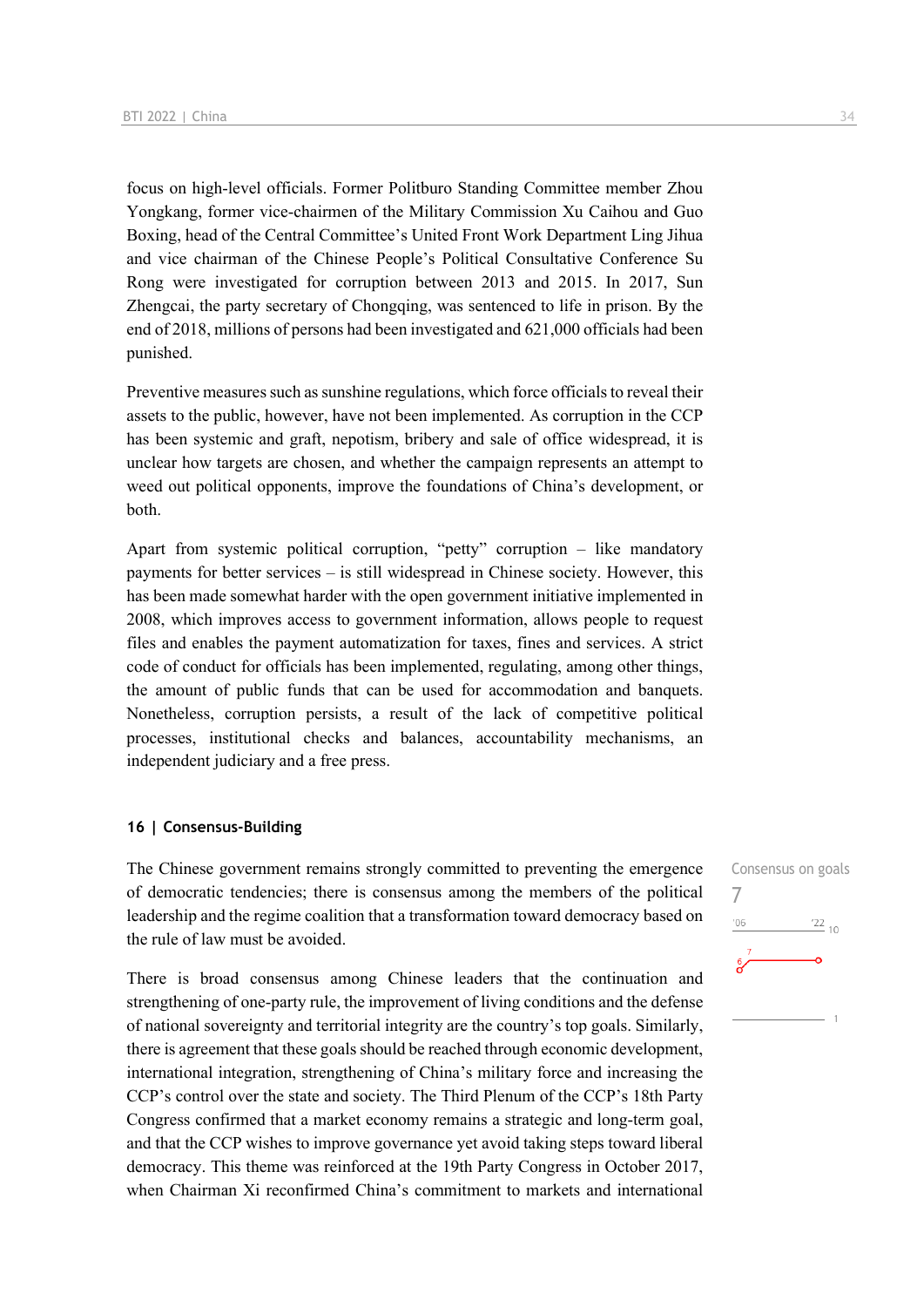trade. However, the Chinese government has been accused of selectively imposing trade barriers to protect domestic companies or retaliate against political slights. One Leading Small Group, headed by CCP General Secretary Xi Jinping, has been created to coordinate reforms in the marketization of government services, the structure of SOEs, the fiscal system, rural-urban development, citizen consultation and the judiciary, as well as to emphasize the improvement of environmental protection, anticorruption, internet control and state security. Although these reforms will not be met with approval by all political actors, their power to veto them is marginal.

Since the late 1980s, the party leadership has been united in their opposition to China becoming a liberal democracy. CCP General Secretary Xi Jinping has pledged to improve the "rule of law" in China, meaning that CCP and government officials will be required to follow formal rules and will be punished for deviation. At the same time, he stresses that the CCP as an organization will remain above the law, and measures have been taken to increase the CCP's dominance over state institutions and Xi's dominance over the CCP. An organized opposition to the CCP's one-party rule does not exist. Any attempt to question the status quo is met with persecution and long prison sentences.

Cleavages exist mainly along ethnic and social lines. Unconstrained competition in unequal markets has caused income and wealth inequality to rise dramatically since the early 1980s, making China one of the most unequal societies in the world. There are serious social distortions and conflict between those segments of the populace with access to education, health care, social security, adequate incomes and living conditions, and those without. Violent eruptions of anger by groups of disadvantaged citizens proliferated throughout the 2010s but have become less frequent since about 2018.

Reasons for the decline in social unrest include the government's responsiveness toward the concerns of groups such as migrant workers, as well as increased surveillance and repression. One of the CCP's prominent fears is that it may be swept away by a dissatisfied populace. CCP General Secretary Xi Jinping claims to be following the "mass line," a term often associated with Mao Zedong, which raises expectations among the urban and rural poor, and serves to widen the existing cleavage. However, increased spending for health care and other social services demonstrate that the government is seeking to ameliorate these conditions. Furthermore, the government continues to subsidize provinces in western and central China, and co-finances poverty alleviation programs in China's poorest counties. Since 2004, income and expenditure differentials between the provinces have reduced, both because of catch-up development and the central government's redistribution of revenue.

Nevertheless, the fact that income and wealth inequality in the general population have not decreased substantively shows that in all provinces the richest subset of the population profits disproportionately from these developments. This is true also for

Anti-democratic actors 1  $^{\prime}06$  $\frac{22}{10}$ 

![](_page_34_Figure_7.jpeg)

![](_page_34_Figure_8.jpeg)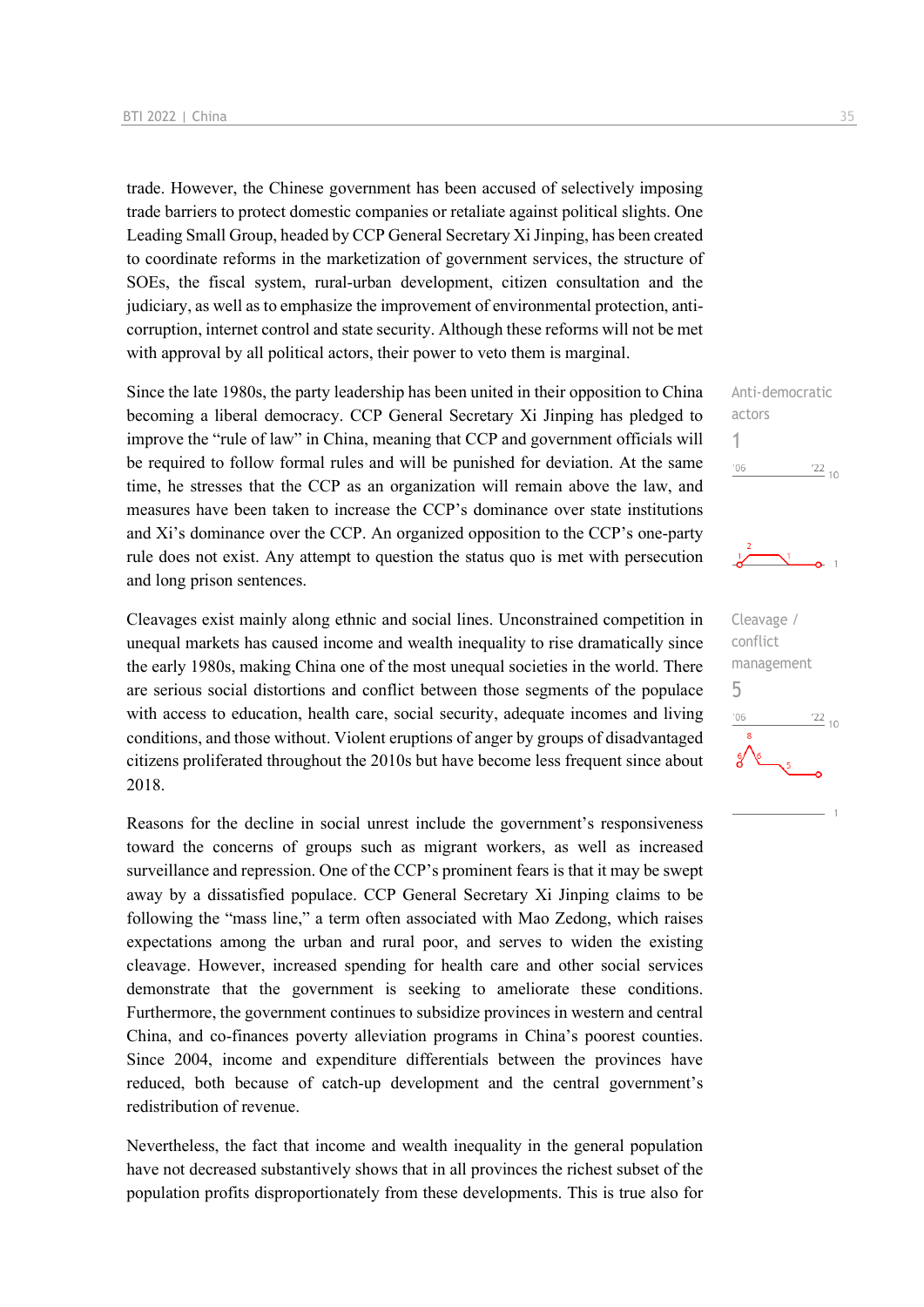minority provinces and, along with several other factors, is responsible for China's ethnic cleavages. Budgetary transfer payments to Tibet and Xinjiang are disproportionately large, but it is chiefly the rapidly growing Han Chinese population in these provinces that is profiting from infrastructure investments and new economic opportunities. This fact, and the central government's lack of respect for the religion and traditions of these people have been major reasons for the rise of separatist movements, which the government quells through the use of repression, indoctrination and surveillance.

Political decision-making is dominated by internal debates between the CCP and state organs. In recent years, the party and the government have strengthened the integration of expert advice from think tanks and individual academics in formulating policy, and the government has tried to strengthen citizen input into policymaking by holding public hearings on pending national legislation since 2000. In addition, central and local governments operate complaint platforms where citizens can serve as monitors for policy implementation.

However, such participation is limited and constrained. There is very little space for civil society to help set agendas, except through mass protests that force the government's hand. "Civic spaces" on the internet are subject to surveillance and censorship, as the government incentivizes citizens to express their grievances on sanctioned channels instead of social media. Hence, even the limited chances for participation and discourse are strongly regulated, monitored and controlled by state and party organs.

In case public debates become too explicitly critical of political processes or developments, such debates are suppressed and individuals leading these debates face harassment and even prosecution. Central government regulations state that the general public should participate in the performance evaluation of local officials and administrative departments, but this policy is implemented only selectively. Residential committees, which are de jure autonomous organizations but de facto supervised by CCP branches, have been instrumental in enforcing lockdowns to prevent the spread of COVID-19.

The Chinese government regularly invokes collective memories of past injustices perpetrated by Western "imperialism" or Japanese "militarism" to incite national unity, and to garner support for its political goals of national development and grandeur. The "Chinese Dream" concocted by the Xi Jinping administration is a recent example. Once more, the 19th century Opium War is invoked as the reason for why China lost its status as a world power, with the Xi administration promising to duly restore China's lost status. The "Chinese Dream" mentality is nationalist in so far as it not only demands a return to "Chinese" values in science, technology and even law, but it also entails the blaming of "Western" powers for trying to undermine China's rise intentionally. This is a theme also in the statements of the country's increasingly assertive diplomats, whose style has been characterized as "Wolf

Civil society participation 3 '06  $\frac{22}{10}$ 

![](_page_35_Picture_7.jpeg)

![](_page_35_Figure_8.jpeg)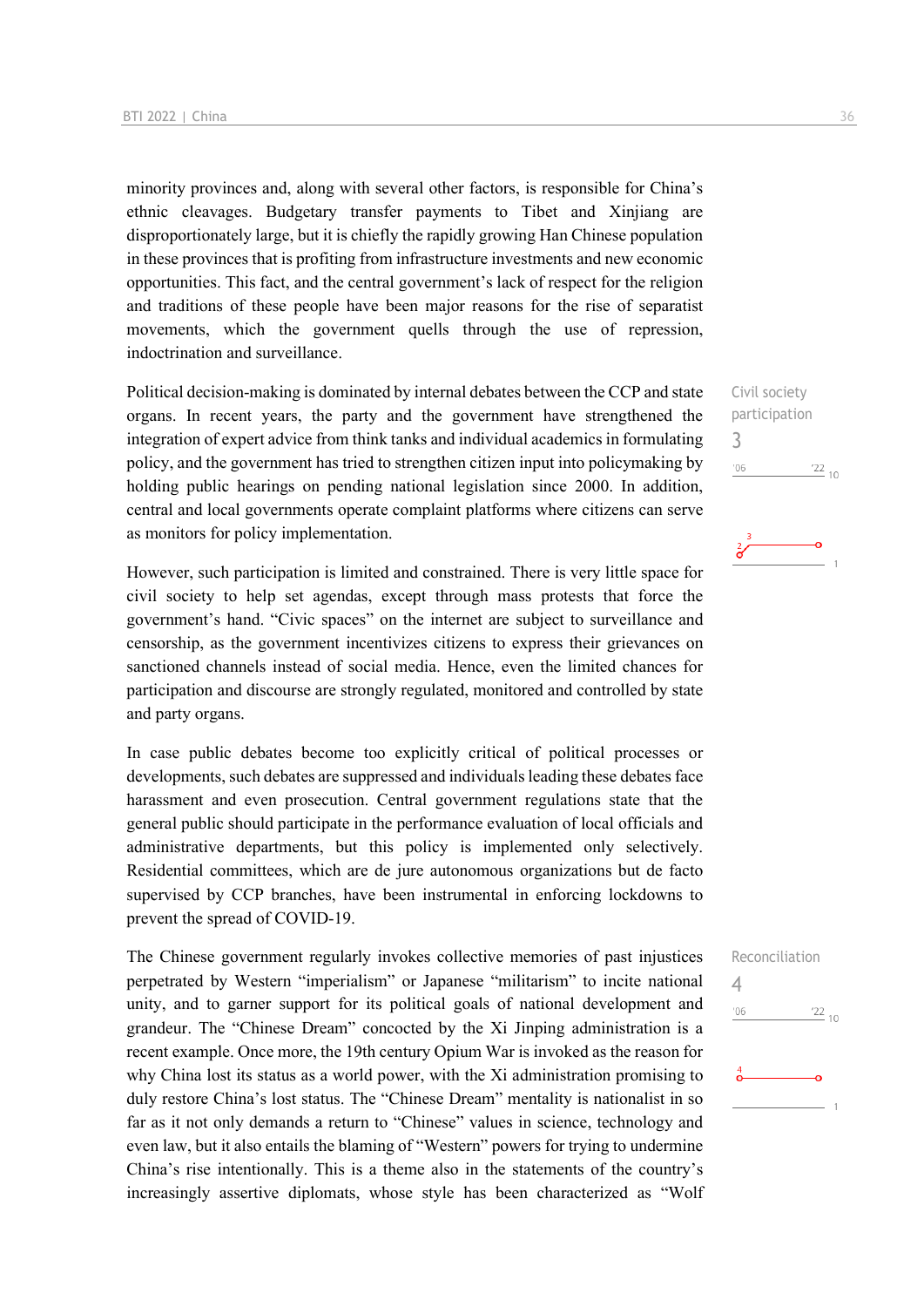Warrior Diplomacy." Concerning its own past, the government strictly prohibits all public discourse on human rights violations and does not acknowledge the responsibility of the CCP regime for past injustices, such as the Great Leap famine, the Cultural Revolution and the Tiananmen Square massacre.

#### **17 | International Cooperation**

China maintains cooperative ties with multilateral institutions such as the IMF, the World Bank and the Asian Development Bank, as well as with foreign governments, but has become increasingly independent of international support, which it now provides to developing countries in Central Asia and Africa. In fact, China's selfimage has transformed from a recipient to a donor country. China initiated several new mechanisms parallel to existing multilateral bodies, such as a new bank by BRICS member countries (New Development Bank) and the Asian Infrastructure Investment Bank (AIIB). The New Development Bank signed its first loan agreement in 2016 and, in 2018, was rated AA+ by Fitch ratings. The AIIB was launched in 2016 and is the main vehicle through which China's One Belt One Road development program is financed. In 2018, it had issued more than \$5 billion in loans to finance 28 projects in 13 countries, with the largest number of projects (seven) established in India.

These initiatives more or less directly challenge the global U.S. (Bretton Woods institutions) and regional Japanese (ADB) leadership roles in economic governance. The Chinese government made good use of technical cooperation, and the transfer of "green" technologies, sustainable development, health care, social security and legal knowledge, but is now increasingly providing such support to other countries. The government does not allow any international interference in what it terms "internal affairs," especially concerning democratic reforms, adherence to human rights standards and the solution of the Taiwan question.

China's relationships with other countries is characterized by both cooperation and conflict. On the one hand, the country's demand for commodities, capital and consumer goods, as well as its role as the hub of Asian transnational production networks has made China a vital trading partner for many countries. In addition, China has taken on a leading role in regional and international organizations and has initiated trade partnerships such as the Belt and Road Initiative and the Maritime Silkroad. China makes significant contributions to U.N. peacekeeping, both financially, and by contributing troops and police. The country is a signatory to the Paris Agreement to reduce greenhouse gases.

At the same time, traditional sources of conflict with Western countries have persisted and, in some cases, have even intensified. Both the United States and the European Union still complain about trade deficits, restrictions to market access, forced knowledge transfers and rampant violations of intellectual property rights, as well as

![](_page_36_Figure_7.jpeg)

![](_page_36_Figure_8.jpeg)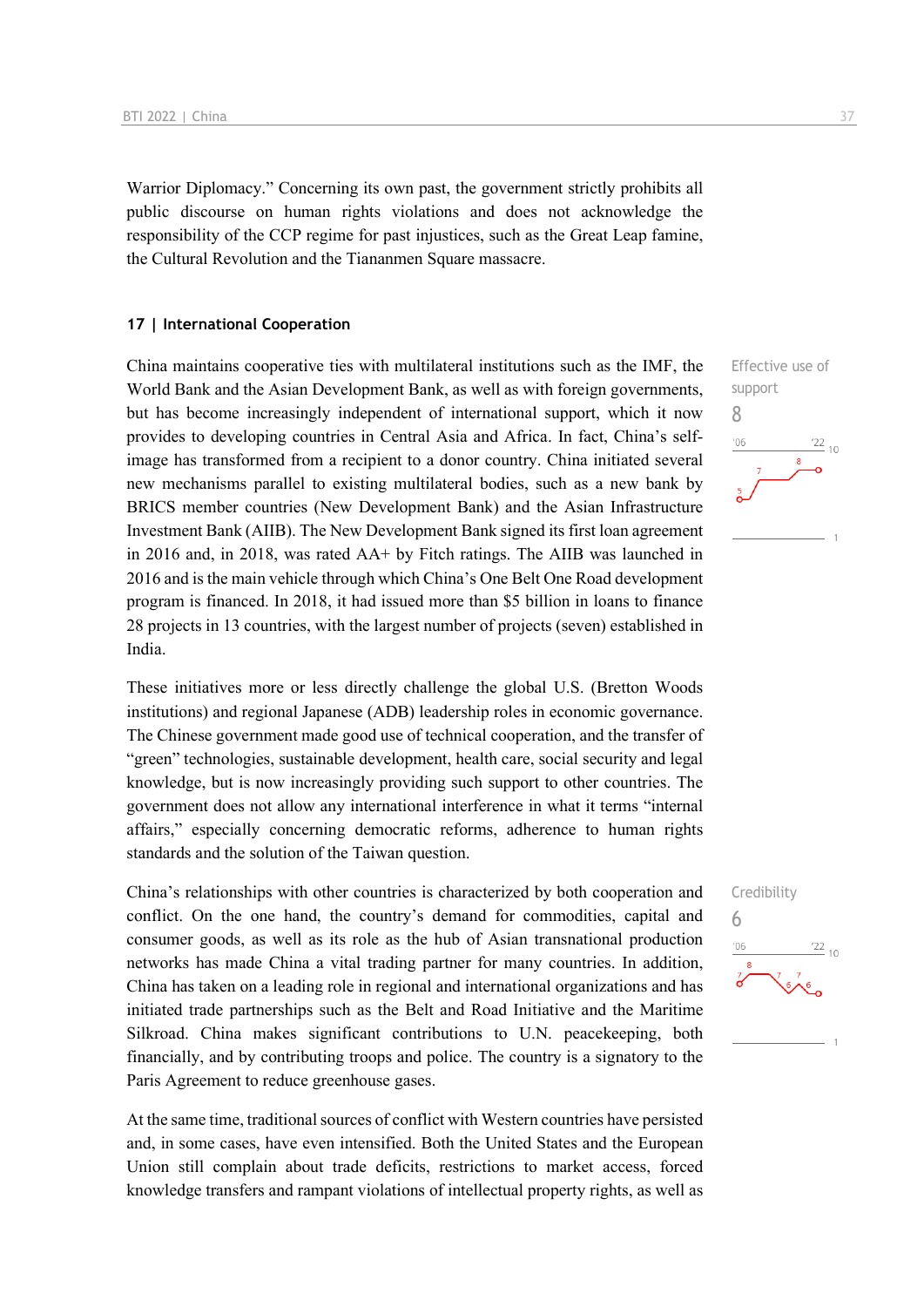the country's hunger for resources, export restrictions or cyberattacks on government networks and private corporations. In the context of its Belt and Road strategy, China has financed infrastructure projects in developing countries. A number of countries have not been able to repay these loans, leading to accusations of China pursuing "debt trap diplomacy."

China's double-digit growth rates in defense spending, its more assertive behavior in regional territorial conflicts and its self-confident and occasionally threatening diplomats have raised concerns as to whether China's self-proclaimed "peaceful development" will persist. Two Canadian citizens, who were arrested on vague charges of "endangering national security" in December 2018, have been held incommunicado for more than two years. The arrests came in the aftermath of the apprehension of Huawei Chief Financial Officer Meng Wanzhou in the context of an extradition treaty with the United States and were interpreted as an act of hostagetaking in order to force the release of Meng. During the review period, representatives of the Chinese government issued unspecified threats against Australia and several European democracies for "interfering in China's internal affairs," for example, by blocking Huawei from providing 5G architecture, giving an award to the publisher Gui Minhai (Sweden) or allowing critical media reports.

China has not engaged in international or multilateral efforts to coordinate the COVID-19 response. Still, the lack of U.S. leadership in the Indo-Pacific (and elsewhere) in 2020 created an opening for the CCP to seek worldwide leadership through global propaganda campaigns and "masked diplomacy."

2020 saw a major conflict between China and India over border disputes in Ladakh. In June, Chinese and Indian soldiers engaged in an unarmed skirmish in disputed territory, which reportedly led to the death of 20 Indian and 43 Chinese soldiers. By December 2020, the conflict had not been resolved.

China maintains good relations with Central Asian Countries, which are a vital part of China's Belt and Road Strategy, as well as Russia. The situation in the East China Sea (Diaoyudao/Senkaku islands) and the South China Sea (Spratly Islands, Scarborough Shoal) remains volatile, but there were no conflicts during the review period. The Xi administration continues to pressure Taiwan, which the government regards as an inalienable part of the People's Republic, to commit to reunification with the mainland.

In southeast Asia, the Chinese government is on good terms with most states in the region. It has deepened economic ties with Myanmar, offsetting the country's fallout with parts of the international community due to its role in the Rohingya crisis of 2017. The United States' self-centered policy under the Trump administration has also pushed Malaysia closer to China. Relations with Vietnam remain volatile: in April 2019, a Chinese vessel sank a Vietnamese fishing boat.

Regional cooperation 5 $\frac{22}{10}$  $106$